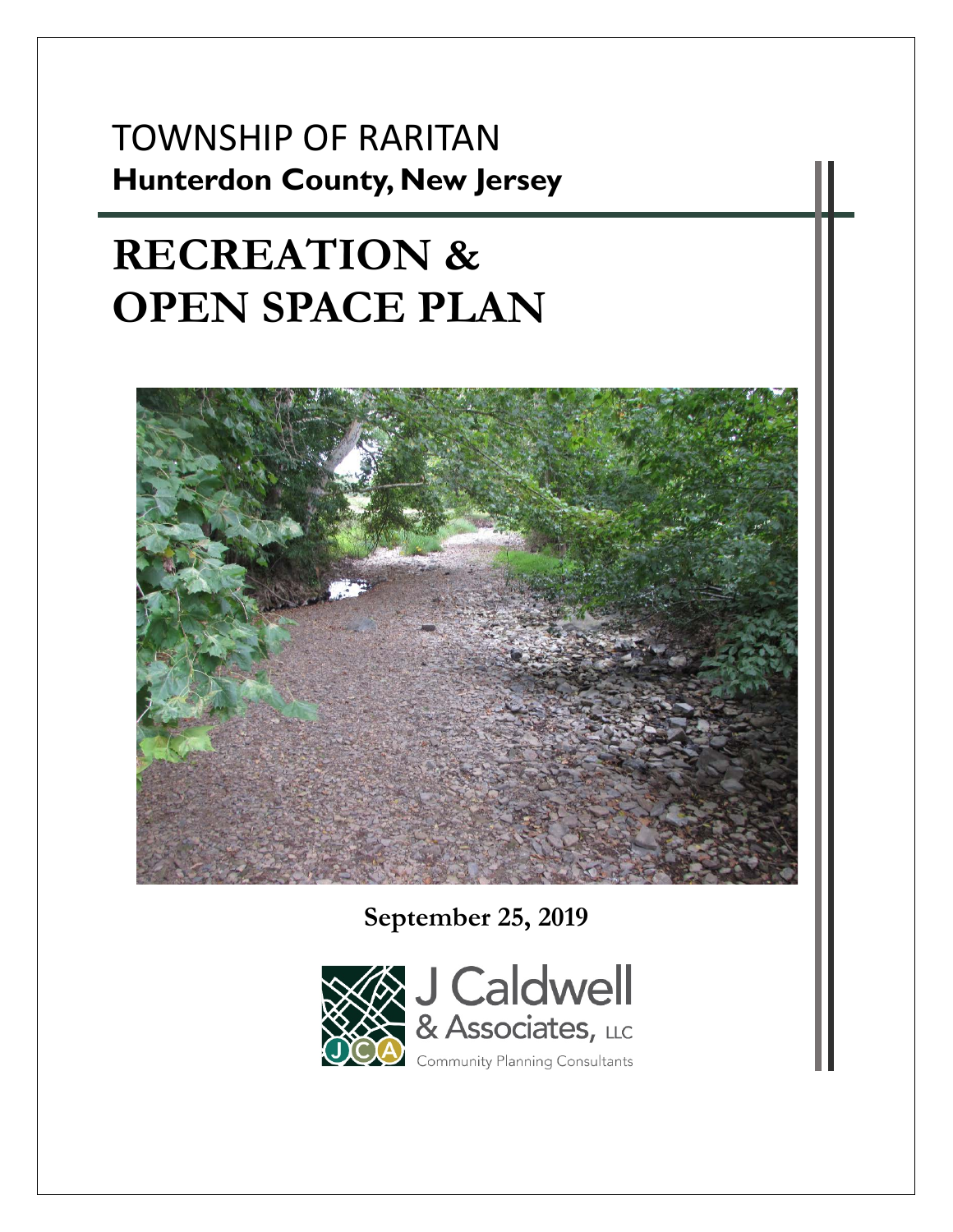## **RECREATION & OPEN SPACE ELEMENT**

#### **TOWNSHIP OF RARITAN, HUNTERDON COUNTY, NEW JERSEY**

#### **ACKNOWLEDGEMENTS:**

#### **PLANNING BOARD**

Ed Gettings, Chair Donna Drewes, Vice Chair Jeff Kuhl, Mayor Karen Gilbert, Committee Member Michelle Cavalchire Judi DiGiandomenico Lisa Fania Scott MacDade James Miller

#### **OPEN SPACE COMMITTEE**

Amy Greene, Chair Joel Throne Timothy McCarthy James Miller, Planning Board Liaison Harry Quinn Jesse Allen Tony Hajjar, Township Engineer

The original of this report was signed and sealed in accordance with N.J.S.A. 45:14A-12

\_\_\_\_\_\_\_\_\_\_\_\_\_\_\_\_\_\_\_\_\_\_\_\_\_\_\_\_\_\_\_\_\_\_\_\_\_\_\_\_\_\_\_\_\_\_\_\_\_\_\_\_\_\_\_\_\_\_\_

Jessica C. Caldwell, New Jersey Professional Planner, License #5944

**Cover Photo: The Trails at Morales Park, Raritan Township Parks & Recreation Dept.**

**J. Caldwell & Associates, LLC 145 Spring Street Suite E Newton New Jersey 07860**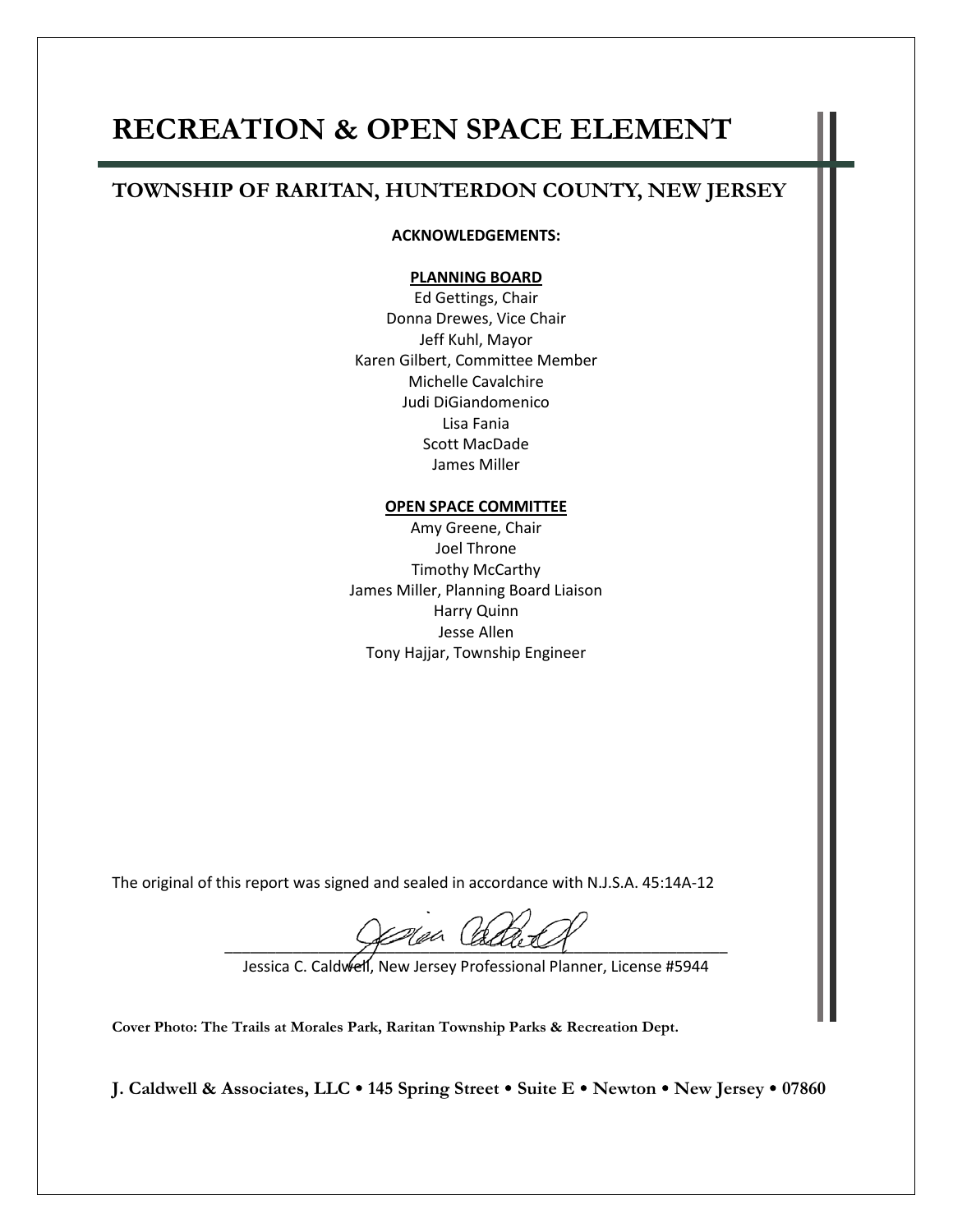## Contents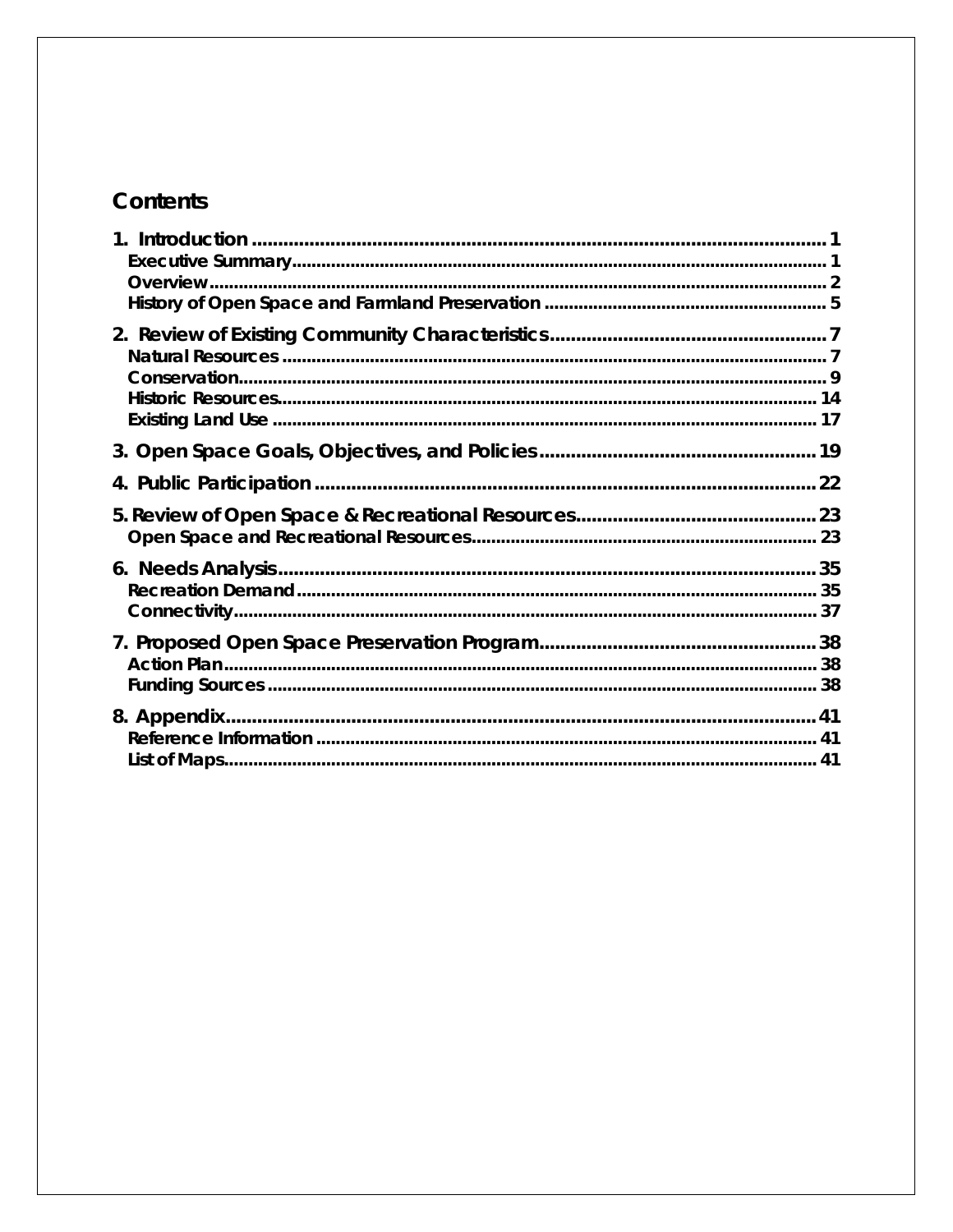## <span id="page-3-0"></span>**1. Introduction**

#### <span id="page-3-1"></span>**Executive Summary**

This Open Space Plan outlines Raritan Township's past, current, and future open space and farmland preservation efforts. Be it for recreation, passive or active, agricultural use, or for ecosystem services, quality open space can bring many diverse benefits to a community.

The Township's Open Space Advisory Committee, tasked with the creation of this Plan, uses the following five (5) goals to guide preservation efforts:

- 1. Limit residential growth;
- 2. Protect environmental resources and vistas;
- 3. Provide linkages to existing open space; and
- 4. Provide area for future active and passive recreation
- 5. Protect Historic Resources.

The Township has a long and dedicated history of preserving open space for its residents to enjoy. However, continued effort is necessary to meets its open space goals.

The Plan describes natural features, such as geologic formations, the Township's position in the watersheds of two major rivers, vegetation communities and wildlife habitat, past and current conservation efforts in the Township's regulations, historic resources and districts both designated and proposed, and the land uses in the Township as they relate to open space preservation. Each aspect of this review includes a section of recommendations for improving the Township's protection of these natural and cultural resources.

The Plan examines the goals and objectives of the Open Space Advisory Committee, and provides methods by which these goals could be accomplished. The Plan also summarizes its public participation process which took place in 2017.

One of the primary tasks of this Plan is to inventory existing open space and recreation sites in the Township. This includes municipally-owned land, both active recreation and passive open space, and properties under the stewardship of State, County, and nonprofit entities. Private open space and recreation amenities in residential developments and commercial recreation also factor into the Township's offerings. Nearby open space in neighboring Townships may also be satisfying some of the demand and are included in the inventory as well.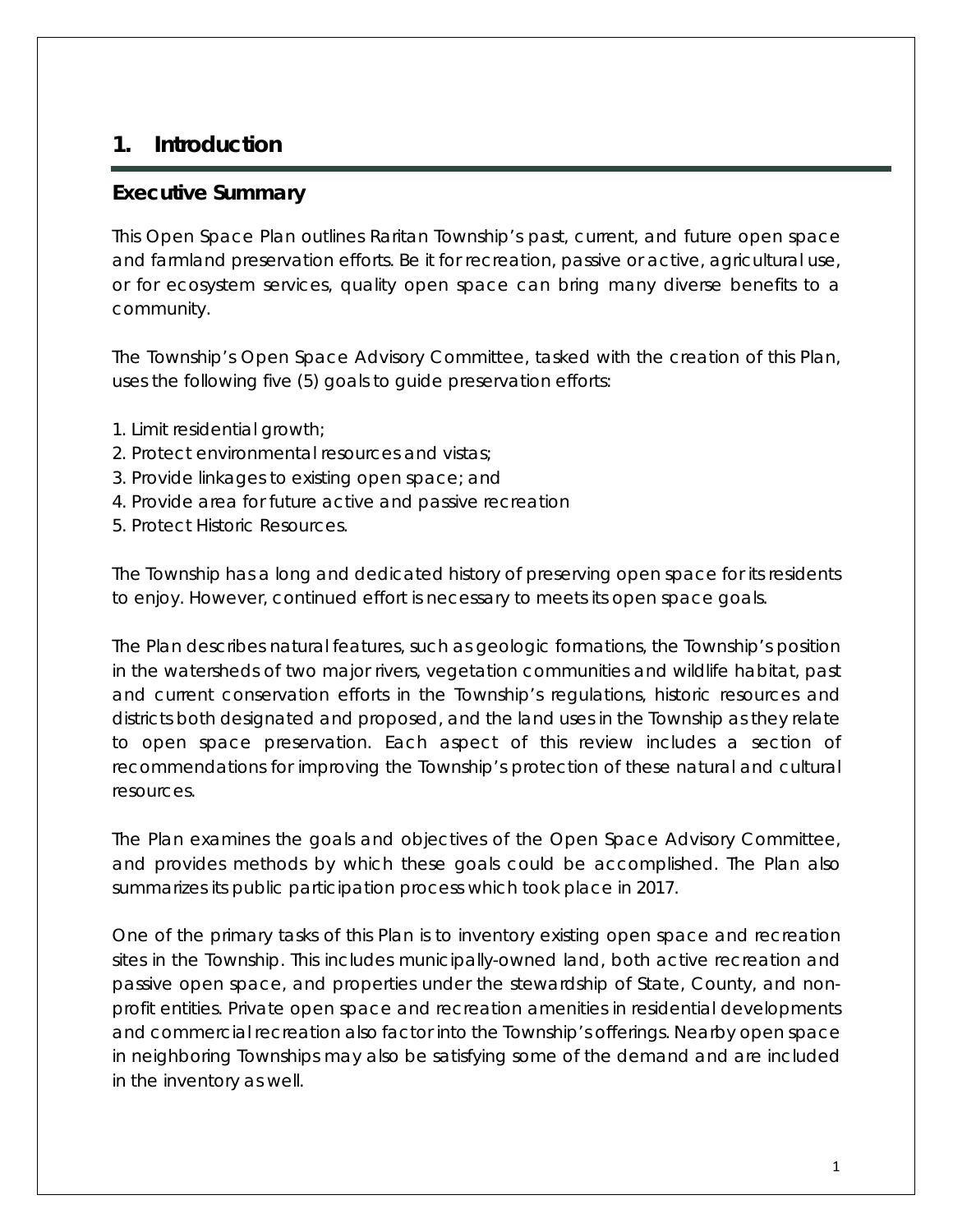A needs analysis assesses demand for active recreation sites using three methodologies: calculations based on National Recreation and Parks Association (NRPA) standards, a survey, and site inspections and interviews at local parks. The analysis also reviews opportunities for greater connectivity and linkages between open space parcels, and areas in the Township that lack open space and recreation.

Lastly, this Plan provides a list of priority parcels for preservation, an Action Plan to implement the Township's preservation goals, and information on possible funding from State, federal, non-profit, and local sources to realize a healthy, well-loved open space system in Raritan Township.

## <span id="page-4-0"></span>**Overview**

Development often takes center stage in the planning efforts of a municipality. However, the preservation of farmland, environmentally sensitive areas, and open space for active and passive recreational use can bring great benefits to municipalities and their regions. Quality open space for recreational purposes promotes outdoor activity, which adds to the health and wellbeing of community members of all ages. Preserving farmland maintains historic rural character and provides locally-sourced food. Preservation also protects wildlife and ecosystems. These resources help strengthen connections between residents and the environment and promotes community engagement with nature. Open space improves the quality of life in a community, which is beneficial for both home values and the prosperity of current and future businesses.

#### **Demographic and Development Data**

Raritan Township is a rural community of approximately 38.6 square miles located in Hunterdon County. According to the 2016 American Community Survey, the estimate for the total population is 22,026 people. Population has increased 40 percent from the 1990 population of 15,712 to the 2016 population of 22,026. Population reflected a slight decrease from the 2010 Census (22,196) to 2016, which mirrors a larger trend of population loss in Hunterdon County as a whole in the period covering 2008-2016. However, several large residential developments have been constructed or are under construction since 2016, which will likely result in population increases. For over 15 years, the Township has made strong efforts to preserve open space and farmland. These efforts directly affect the development patterns and population growth within the Township by preserving important open space and farmland areas and directing growth to already developed areas.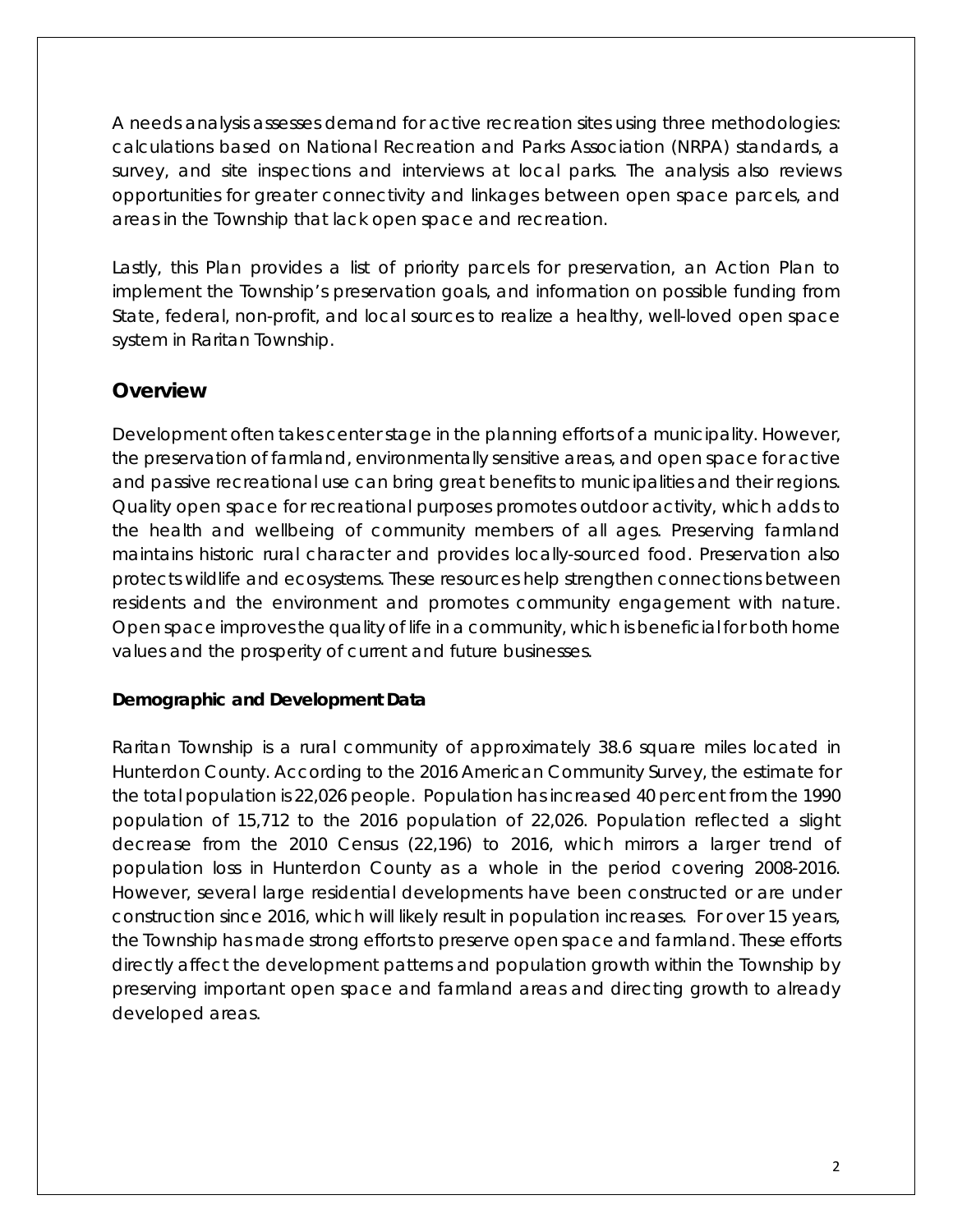| <b>POPULATION</b> | 1990     | 2000      | 2008      | 2010      | 2014      | 2016      |
|-------------------|----------|-----------|-----------|-----------|-----------|-----------|
| Raritan Township  | 15,712   | 19,809    | 23,397    | 22.185    | 22.106    | 22,026    |
| Hunterdon County  | 107.852  | 121.989   | 129,031   | 128,349   | 126,746   | 125,708   |
| New Jersev        | .747.750 | 8,414,350 | 8.658.668 | 8.721.57. | 8.874.374 | 8.915.456 |
|                   |          |           |           |           |           |           |

Sources: US Census, American Community Survey 5-Year Estimates

The Township's focus on preserving open space has led to a significant decrease in the amount of developable land, although preservation of open space remains needed for areas identified by the Township to be vulnerable to development. In portions of the Township, minimum lot sizes have been increased to 6 acres to limit the density of development in order to protect water resources, leading to more low density and singlefamily development instead of medium to high density development. The majority of the Township's housing units were constructed between 1980 and 1989 (an estimated 3,001 units). Around 1,202 units were built between 2000 and 2009, and only 76 were constructed between 2010 and 2013. The American Community Survey has not reported any new units built in 2014 or later. However, several large residential developments have been completed or are nearing completion since 2014.

| <b>YEAR STRUCTURE BUILT</b> | # OF UNITS | % OF TOTAL HOUSING UNITS |
|-----------------------------|------------|--------------------------|
| 2014 or later               |            | 0.0                      |
| 2010-2013                   | 76         | 0.9                      |
| 2000-2009                   | 1,202      | 14.5                     |
| 1990-1999                   | 1,558      | 18.7                     |
| 1980-1989                   | 3,001      | 36.1                     |
| 1970-1979                   | 649        | 7.8                      |
| 1960-1969                   | 741        | 8.9                      |
| 1950-1959                   | 614        | 7.4                      |
| 1940-1949                   | 164        | 2.0                      |
| 1939 or earlier             | 305        | 3.7                      |

Source: 2012-2016 American Community Survey 5-Year Estimate

According to the New Jersey Department of Community Affairs' permits by square footage data, permitted new office space peaked in 2005 (125,637 square feet). It has since fluctuated with a significant decrease from 45,652 square feet in 2014 to 1,041 square feet in 2015 and no approved square footage in 2017. As for retail space, the peak of permit approved square footage occurred in 2008 (204,678 square feet). In the last few years, it has fluctuated significantly from 52,131 square feet in 2013 to zero in 2016. Except for a spike in 2016, housing development has generally followed a downward trend from 2000 to 2014. However, the recently constructed Mountain View at Hunterdon, Hunterdon Creekside and the Willows at Flemington Junction are large scale residential developments that reflect the renewed pressure for development of open space in Raritan Township.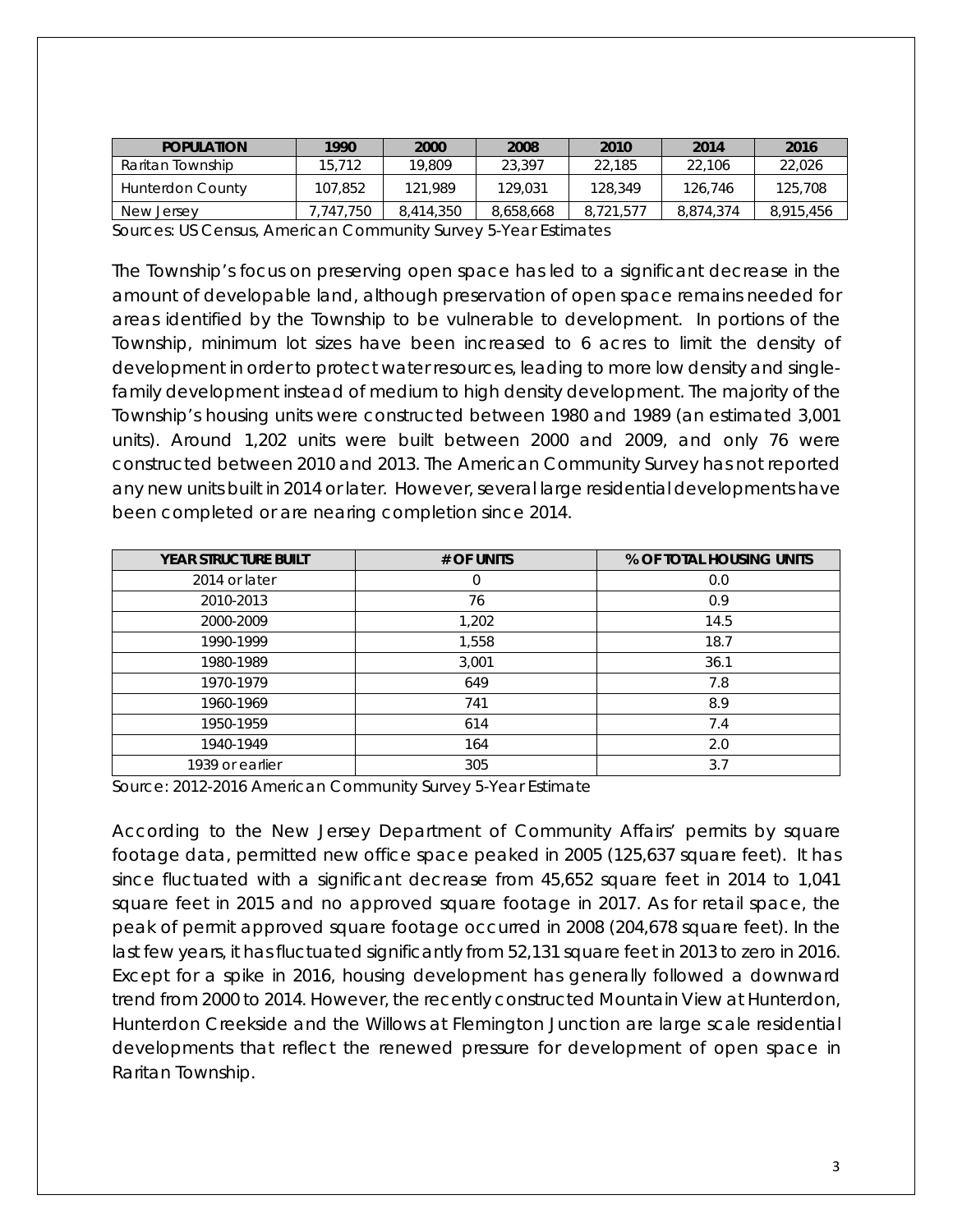|             | APPROVED PERMITS FOR NEW CONSTRUCTION, ADDITIONS, AND ALTERATIONS |                             |                    |  |  |  |  |  |
|-------------|-------------------------------------------------------------------|-----------------------------|--------------------|--|--|--|--|--|
| <b>YEAR</b> | <b>OFFICE SPACE (SQ FT)</b>                                       | <b>RETAIL SPACE (SQ FT)</b> | # OF HOUSING UNITS |  |  |  |  |  |
| 2000        | 85,375                                                            | 73,156                      | 193                |  |  |  |  |  |
| 2001        | 125,416                                                           | 136,663                     | 217                |  |  |  |  |  |
| 2002        | 46,404                                                            | 1,334                       | 208                |  |  |  |  |  |
| 2003        | 124,455                                                           | 20,015                      | 247                |  |  |  |  |  |
| 2004        | 92,661                                                            | 39,001                      | 189                |  |  |  |  |  |
| 2005        | 125,637                                                           | 9,119                       | 85                 |  |  |  |  |  |
| 2006        | 84,800                                                            | $\Omega$                    | 50                 |  |  |  |  |  |
| 2007        | 115,102                                                           | 198,311                     | 18                 |  |  |  |  |  |
| 2008        | 119,669                                                           | 204,678                     | 21                 |  |  |  |  |  |
| 2009        | 37,697                                                            | 0                           | 25                 |  |  |  |  |  |
| 2010        | 17,293                                                            | $\Omega$                    | 27                 |  |  |  |  |  |
| 2011        | 54,806                                                            | 12,000                      | 33                 |  |  |  |  |  |
| 2012        | 16,980                                                            | 14,838                      | 12                 |  |  |  |  |  |
| 2013        | 41,180                                                            | 52,131                      | 30                 |  |  |  |  |  |
| 2014        | 45,652                                                            | 2,359                       | 41                 |  |  |  |  |  |
| 2015        | 1,041                                                             | 597                         | 41                 |  |  |  |  |  |
| 2016        | 4,313                                                             | $\Omega$                    | 128                |  |  |  |  |  |
| 2017        | $\overline{0}$                                                    | 4,725                       | 46                 |  |  |  |  |  |

Source: New Jersey Department of Community Affairs

#### **Goals and Objectives**

The primary objective of the Open Space Advisory Committee is to identify and assist in the acquisition of properties in the Township to be preserved as open space. To satisfy this mandate the Open Space Advisory Committee has developed this Open Space Plan for Raritan Township. According to the Open Space Plan in the Township Master Plan Conservation Element, properties are acquired and preserved in order to:

- 1. Limit residential growth;
- 2. Protect environmental resources and vistas;
- 3. Provide linkages to existing open space; and
- 4. Provide area for future active and passive recreation.
- 5. Protect Historic Resources.

The Master Plan also includes a Farmland Preservation Element, with the goal to preserve as much farmland as possible in the short-term. Open space preservation and farmland preservation are interconnected, and as such farmland preservation is a focus throughout this Plan. Productive farmland may be appropriate for protection through easement acquisition as part of the farmland preservation program.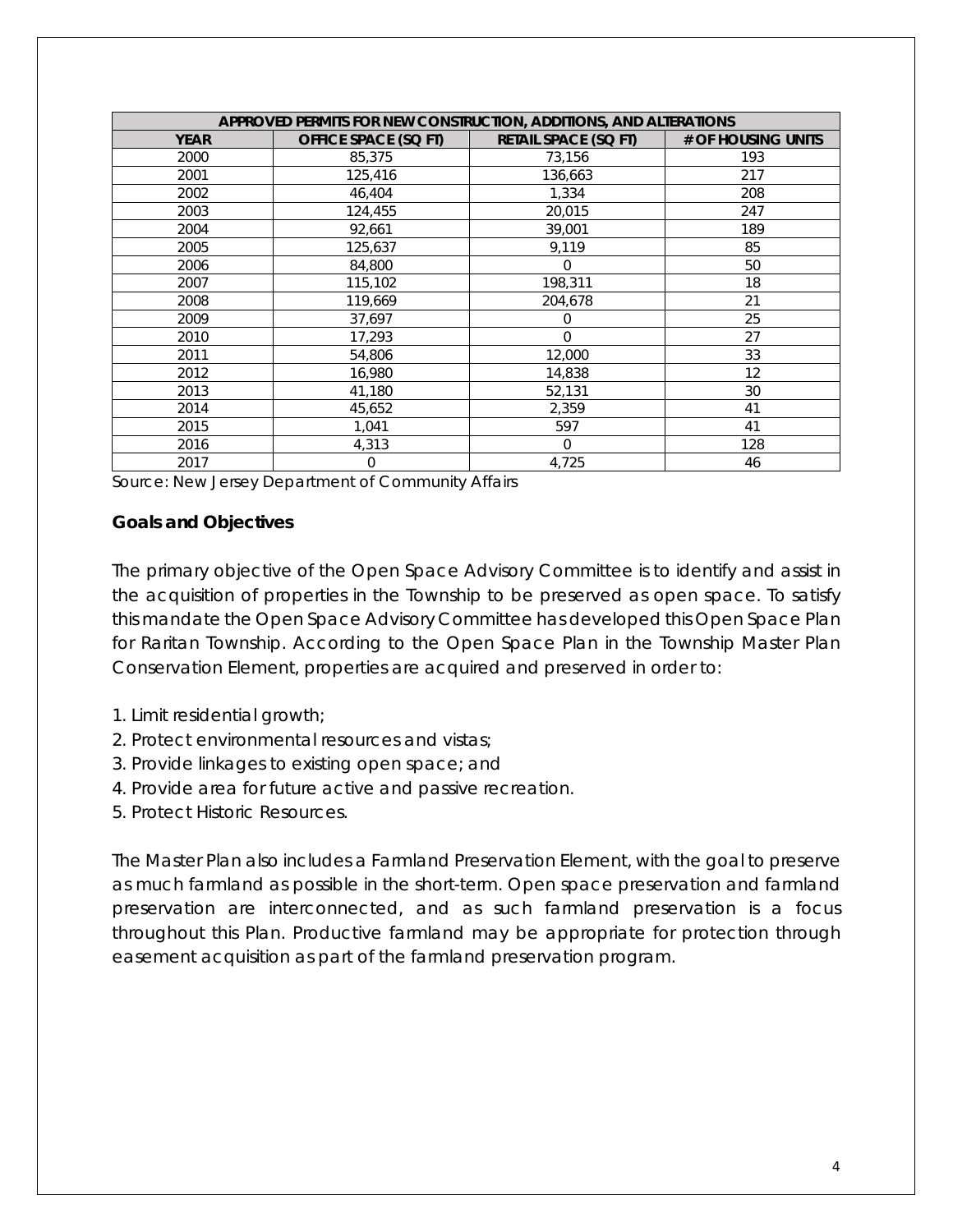## <span id="page-7-0"></span>**History of Open Space and Farmland Preservation**

#### **Open Space**

The Township's formal open space program has been in existence since 1996, and the Township Committee created the Open Space Advisory Committee (OSAC) in 1997. In - --- Raritan Township voters approved a referendum to establish an open space tax of 2 cents per hundred dollars of assessed value. In conjunction with the creation of the OSAC, the Township Committee passed an ordinance to create a 2-cent open space/farmland tax in 1996. The tax is 2 cents per \$100 of assessed property values. This was in place until 2008 when the tax was reduced by the Township Committee to 1.5 cents. The reason given at that time was because there had been a reassessment of property values resulting in an increase in open space tax revenue at a time when the Open Space Committee was not as active as it has been in recent years. The 1.5 cents tax rate was maintained for several years. Reassessment shortly after the 2008 recession resulted in significantly reduced open space income. In spite of the need for open space funding, in December 2016, the Township Committee approved an ordinance that diminished the rate from 1.5 cents in 2017 to 1 cent in 2018, .8 cents in 2019, and .5 cents in 2020 and 2021. This has resulted in a negative cash flow for the fund. Due to past borrowing for several open space parcel acquisitions the amount of funds generated from the tax is now lower than the annual debt payments. As a result, there are currently only limited Township Open Space Tax funds available for preservation. There is therefore a need to raise the open space tax and find additional funding sources.

Raritan Township is approved to receive funds through NJDEP Green Acres funding which provides 50 percent matching funds to purchase parcels for open space preservation. There are other matching funding programs available for open space and farmland acquisition as described below. Having sufficient Township Open Space funding to leverage/match these funds from other grant programs is therefore critical to a successful open space program.

The Township has worked with State, County, and non-profit agencies to preserve approximately 2,300 acres of open space and 1,400 acres of farmland.

#### **Farmland**

Raritan Township adopted the State's "Right to Farm" ordinance in 1994, to protect and encourage various farming activities, and mitigate any conflict between neighbors and farming operations. To further encourage farming, the Township made the following steps: it passed an ordinance to lessen the cost of building and permit fees for farm buildings, amended a zoning ordinance to declare that farm buildings are a permitted use, and adopted a Master Plan resolution to preserve farmland in a specific area of the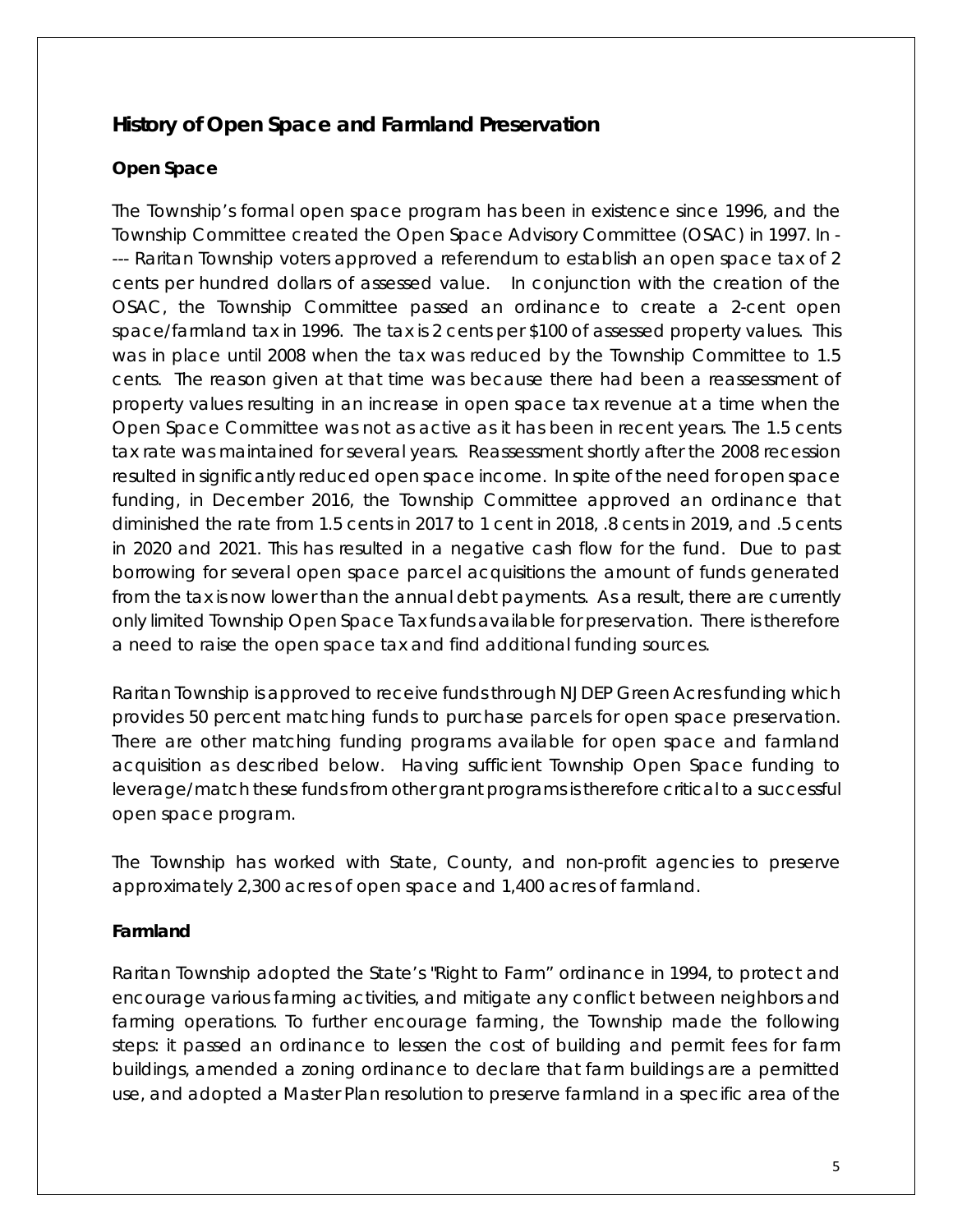Township.

In 1995, Raritan Township created an ad hoc committee to focus on ways to preserve farmland. In 1999, the Township passed an ordinance to create the Agricultural Advisory Committee to pursue funding via Farmland Planning and Incentive Grants. This funding allowed the Township to preserve all farms in Agricultural Development Area (ADA) #2, all remaining farms in ADA #1, and five large farms in ADA #3. The Township continues to actively pursue the assessment of farmland properties and other efforts to preserve properties on an annual basis. More detailed information can be found in the Township's Farmland Preservation Plan.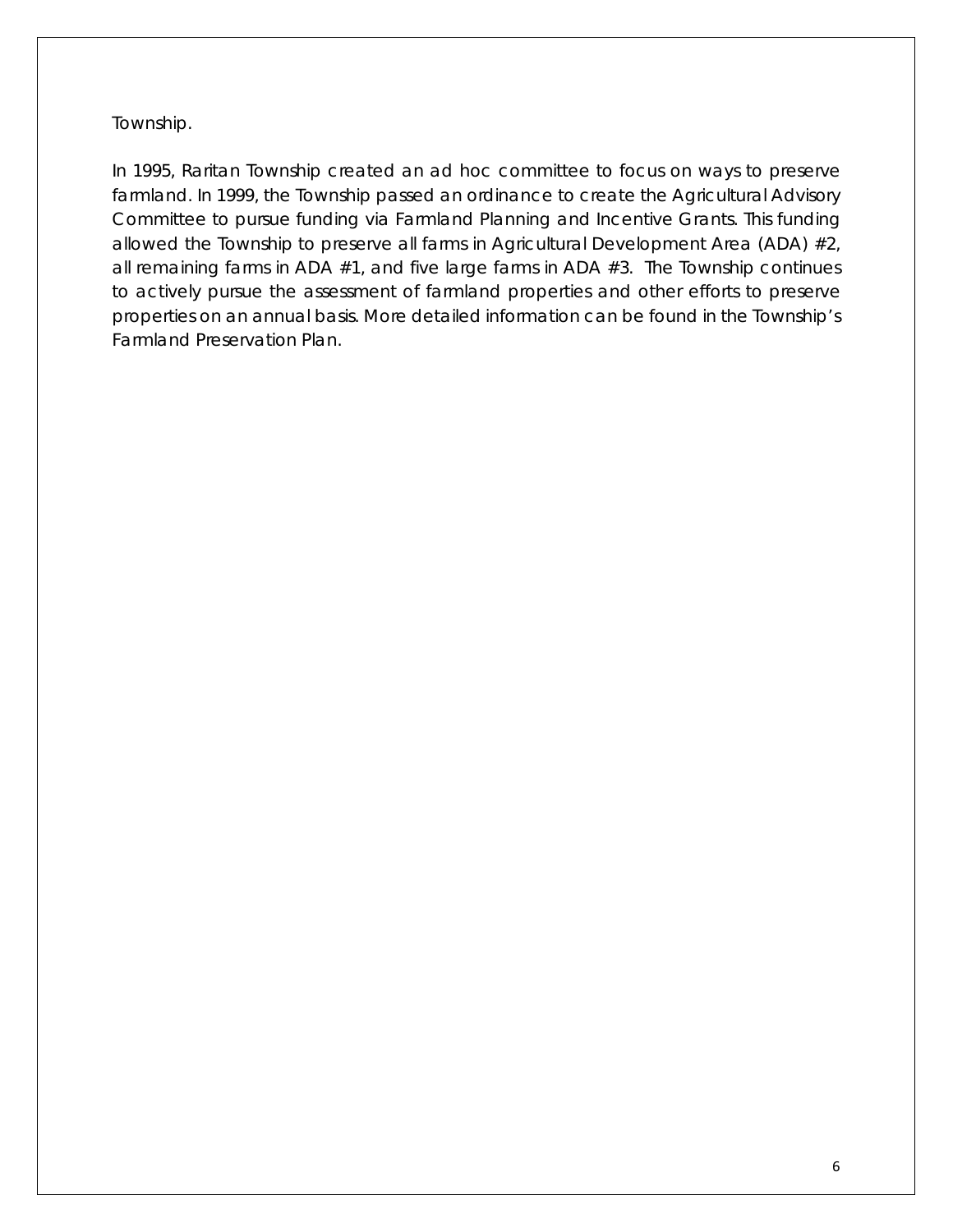## <span id="page-9-0"></span>**2. Review of Existing Community Characteristics**

## <span id="page-9-1"></span>**Natural Resources**

As the 2008 Master Plan states, physical characteristics can affect development patterns in the Township. One major natural feature is the South Branch of the Raritan River, which forms much of the Township's easternmost border. A number of smaller streams and rivers, marshes, wetlands, forests, and steep slopes comingle with the Township's various land uses. The Township's Natural Resource Inventory report provides a more in-depth description of natural resources.

The following are the open space goals concerning natural features:

- Preserve open space to aid in the protection of water resources;
- Preserve open space to limit growth to existing infrastructure capacities;
- Preserve open space to protect existing aquifer recharge and wellhead protection areas; and
- Preserve open space to protect environmental and cultural resources.

Environmental resources include wetlands, steep slopes, floodplains, forest areas, wildlife habitat, habitat for endangered and threatened species and greenways.

Cultural resources, discussed in the Township Master Plan include historic buildings, historic districts, archaeological resources and cemeteries.

#### **Topography**

Raritan Township ranges from 100-700 feet above sea level. The topography is at its lowest along the South Branch River and at its highest along Cherryville Road at the Raritan Township - Franklin Township Boundary. Elevations between 160-200 feet above sea level can be found east of County Road 523 and Route 31. Elevations mostly between 500-600 feet and up to 700 feet can be found west of County Road 523 and Route 31. Because of this increase in elevation, grade changes occur on Route 12, Thatcher's Hill Road, Sand Hill Road and Oak Grove Road.

#### **Floodplains**

As affirmed in the 2008 Master Plan, new construction within the floodplain and floodway is prohibited by ordinance. This ordinance also meets State requirements to enable residents to qualify for flood insurance. The State controls activities within regulated waters, the flood hazard area and riparian zones (stream buffers) under the NJ Flood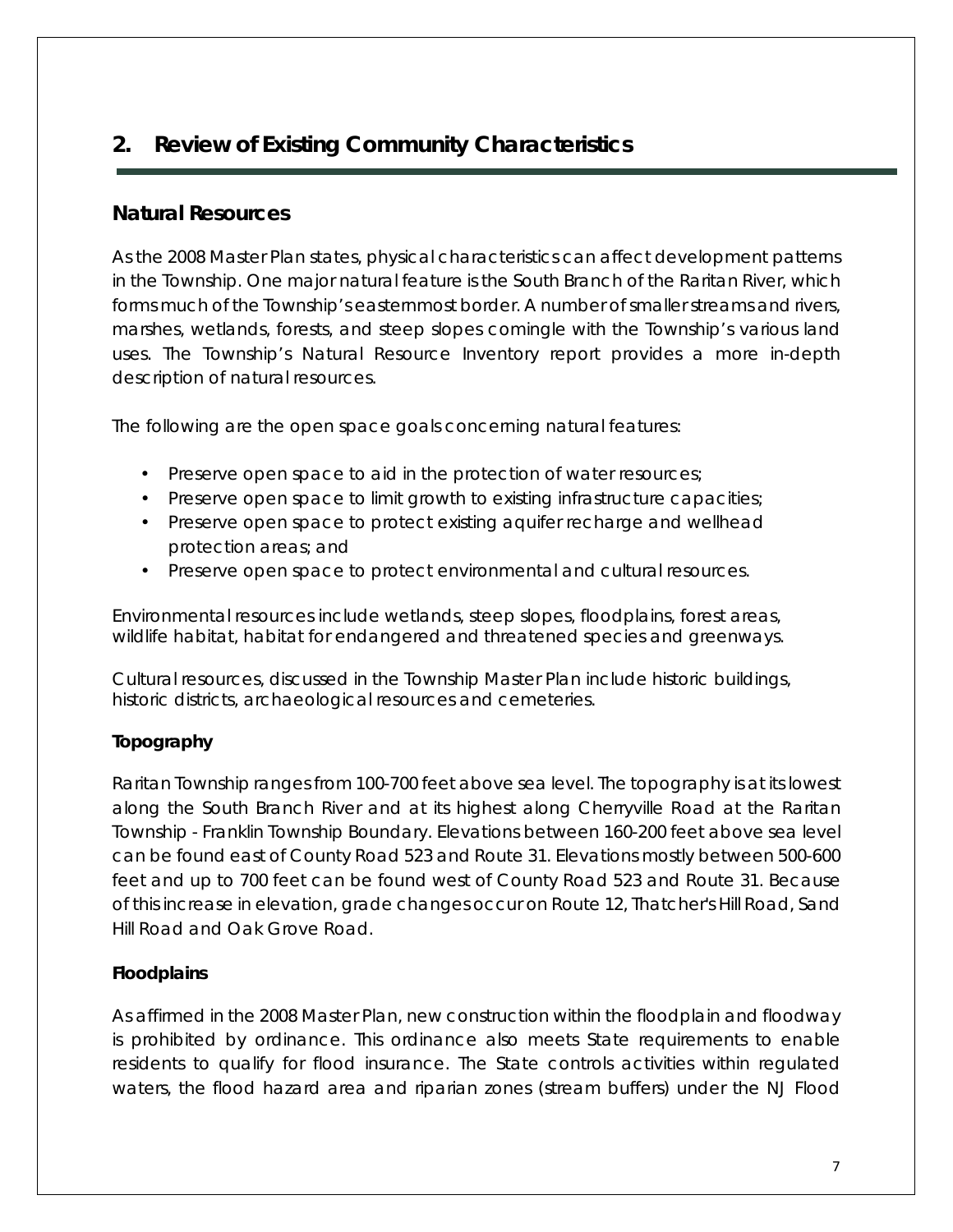Hazard Area Control Act. NJDEP flood hazard permits are required within these areas, and there are fines for violation of state law. The parts of the Township that are in floodplain areas are indicated on a map in the Master Plan. There are additional unmapped regulated flood hazard areas associated with the streams in the Township.

## **Geology**

The Geologic Map in the 2008 Master Plan shows formations within Raritan Township. Some formations are more porous and have more spaces between grains than others. These factors affect the permeability of ground water through a particular type of formation.

A more in-depth report produced in 1998 concerning the geologic formations in the western and northwestern portions of the Township, "Environmental and Hydrogeologic Assessment for Future Residential Development," is incorporated in the Master Plan as Appendix A. The 2008 Master Plan states the following findings from the report:

A. The **Lockatong formation** is one of the poorest sources of ground water in New Jersey. The Lockatong has no permeability or porosity and virtually all ground water must be transmitted through fractures and joints which are usually widely spaced and relatively tight.

B. **Brunswick shale** normally is a red argillaceous shale with local beds of fine-grained red sandstone, siltstone, and black, grey, or greenish shale. Ground water flows through the Brunswick shale both in nearly vertical features and joints, and also along nearby horizontal fractures along bedding planes. Wells tapping the Brunswick Shale typically have high initial yields which tend to decline as the fractures around the well are dewatered. Therefore, the ultimate yields of wells in Brunswick Shale are usually considerably lower than initial yields. In general, the Brunswick Shale is a reliable source of water for most domestic and industrial uses.

C. **Diabase** is a black to dark gray dense igneous rock. The rock is a poor aquifer.

D. The **Stockton formation** is predominately a light-colored sandstone or a red to brown fine-grained sandstone. The Stockton formation is the best of the consolidated aquifers in Hunterdon County.

## **Aquifers**

It is estimated that 4,000 housing units exist in Raritan Township which utilize a well on as the sole source of water. These housing units are occupied by an estimated 12,000 people. Generally, each person will use 100 gallons of water per day, and approximately 1.2 million gallons per day from the ground water supply in total.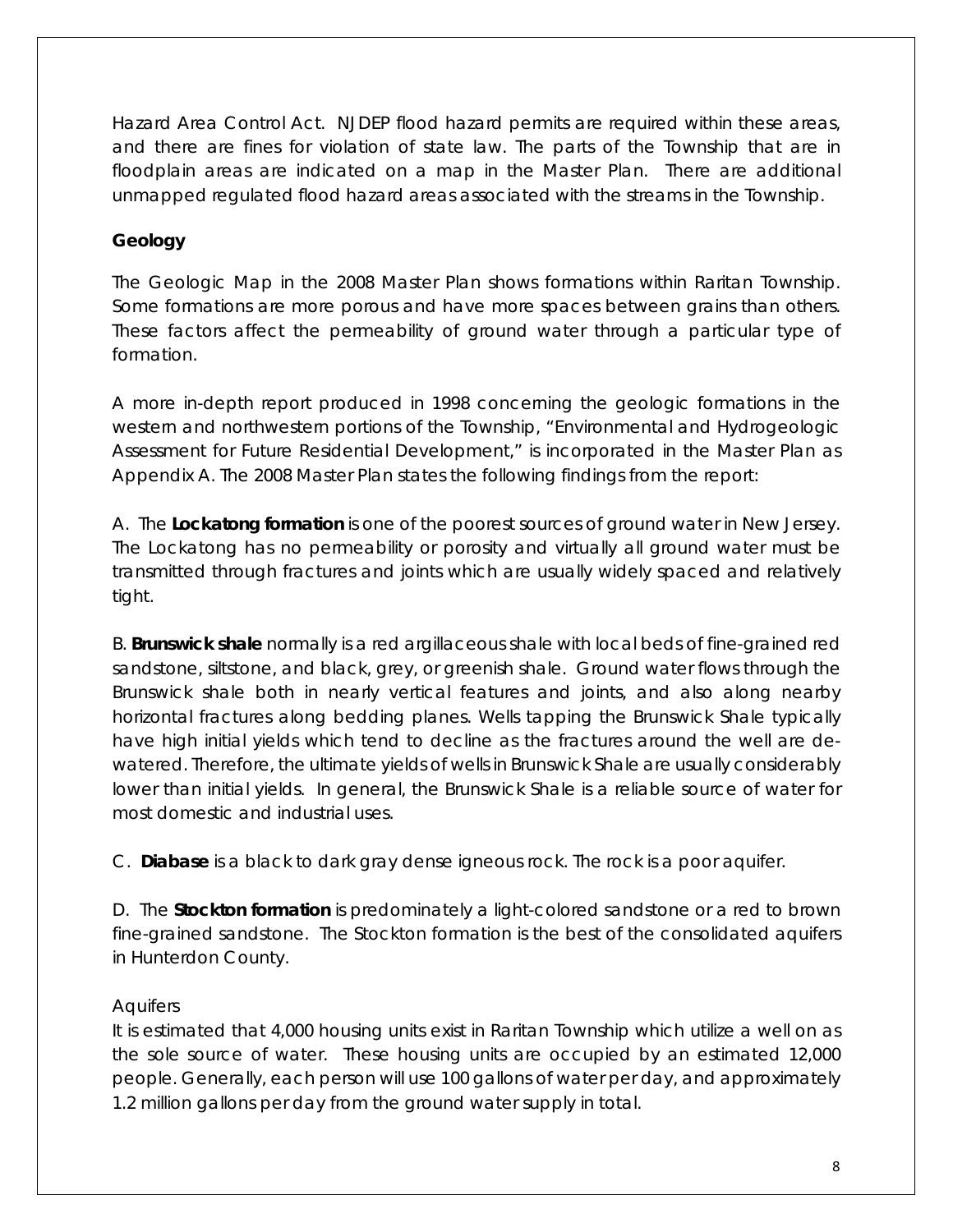A review of the zoning map of the Township finds that the R-1 Zoning District which requires a minimum lot size of 6 acres roughly corresponds to the Township's Lockatong formation. The R-1A zone and the R-3 zone which require lot sizes of 1.8 acres and 1.15 acres respectively, are generally co-located with the Brunswick shale and Stockton formation within the Township.

## <span id="page-11-0"></span>**Conservation**

The Municipal Land Use Law (MLUL) requires, "where appropriate," a conservation plan element in the Master Plan that addresses preservation, conservation, and utilization of natural resources such open space, wetlands, and watersheds. Existing conservation regulations applicable to the Township and recommendations from the 2008 Master Plan are provided below.

#### **Watershed Protection**

The Township contains a major river, streams, tributaries, state open waters, wetlands, and ponds. According to the NJDEP, it lies within both the Central Delaware and North and South Branch Raritan watersheds, two major rivers in New Jersey and the northeast. Each part of the water system provides environmental, recreational, and habitat benefits to the Township. To buffer development from waterways, the Township has adopted a 100 ft. stream buffer standard along with a 75 ft. soil disturbance standard. In addition, Raritan Township has implemented a 25 ft. State open water buffer to further protect minor waterways that do not meet the definition of a stream. Lastly, the Township recognizes and supports the State's efforts to buffer C-1 waterways, which include Plum Brook and Wickecheoke Creek. Enforcement of these regulations is the responsibility of the Planning and Zoning Board and the zoning officer. Conservation easements are required for all stream buffer areas.

#### **Floodplain**

Recognizing the importance of the flood plain not only for flood hazard prevention but also environmental issues, the Township has enacted an ordinance that restricts new development within the 100-year flood plain.

#### **Wetlands**

The Township contains large areas of wetlands. For planning purposes, the State of New Jersey Department of Environmental Protection has prepared wetland maps, as required by the Freshwater Wetlands Protection Act, using aerial photos. Delineations on specific properties must supplement this general information with onsite investigation. The Township requires that every subdivision and site plan application submit a wetlands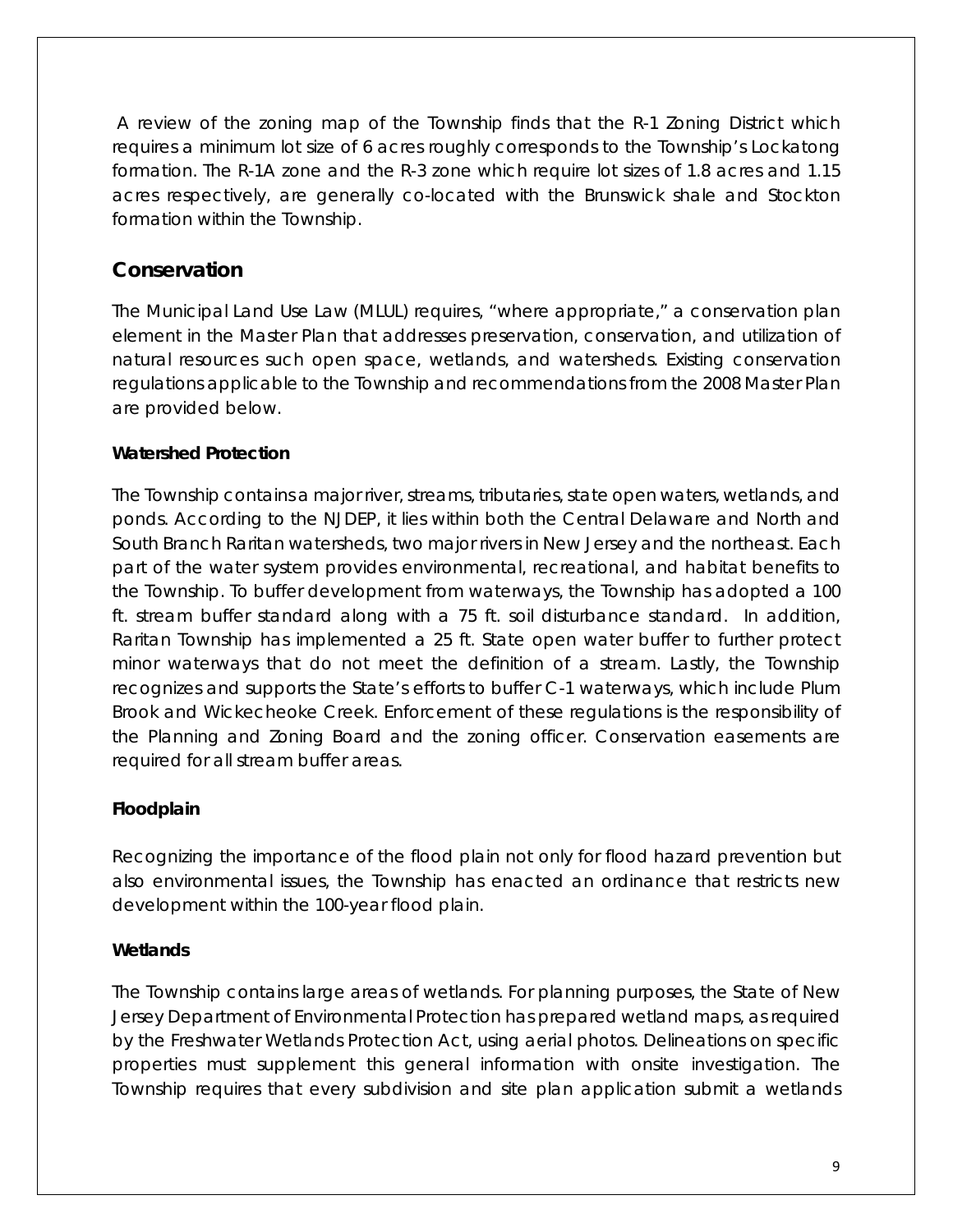report and obtain a Letter of Interpretation from the NJDEP in accordance with the Freshwater Wetlands Protection Act in order to identify the location of wetlands and wetland transition areas (buffers) on a parcel. Any wetlands and associated buffers located on lands to be subdivided are required to be identified, preserved, and placed into conservation easements held by the Township.

Partnerships between the New Jersey Conservation Foundation, Hunterdon County, and the Township have achieved fee simple purchase of two properties in the Croton Swamp/Wickecheoke Creek area.

#### **Forests**

Existing woodland areas provide environmental, recreational, and aesthetic benefits to the Township. However, farming has already removed extensive woodlands from many areas of the Township. Development threatens the remaining valuable forest areas. The Township has a tree protection ordinance that provides some limited protection for trees when a development application is p reposed.

#### **Soils**

The limitations for disposal of on-site sewage effluent are classified based on soil types as severe, moderate, and slight. The soil properties considered are flood hazard, depth to seasonal high-water table, slope, depth to bedrock, rockiness, stoniness, and permeability. Many areas of the Township have been identified as a "severe" classification. Some of the moderate classifications appear to include wetlands. While an area classified as "severe" may be developable, such classification would require a relatively low density.

Further studies of soils in the Township have been conducted as part of the nitrate dilution models. As noted in the Land Use Element of the Master Plan, nitrate dilution models for the AR-2 zone and the R-1A zone indicated that the lot sizes exceed the soils capacity. The Township increased the zones' minimum lot sizes to 2 acres and approximately 2.3 acres, respectively. Studies of the Lockatong formation recommended the increase in lot size in the R-1 zone from 2.5 to 6 acres, which was implemented in 1998.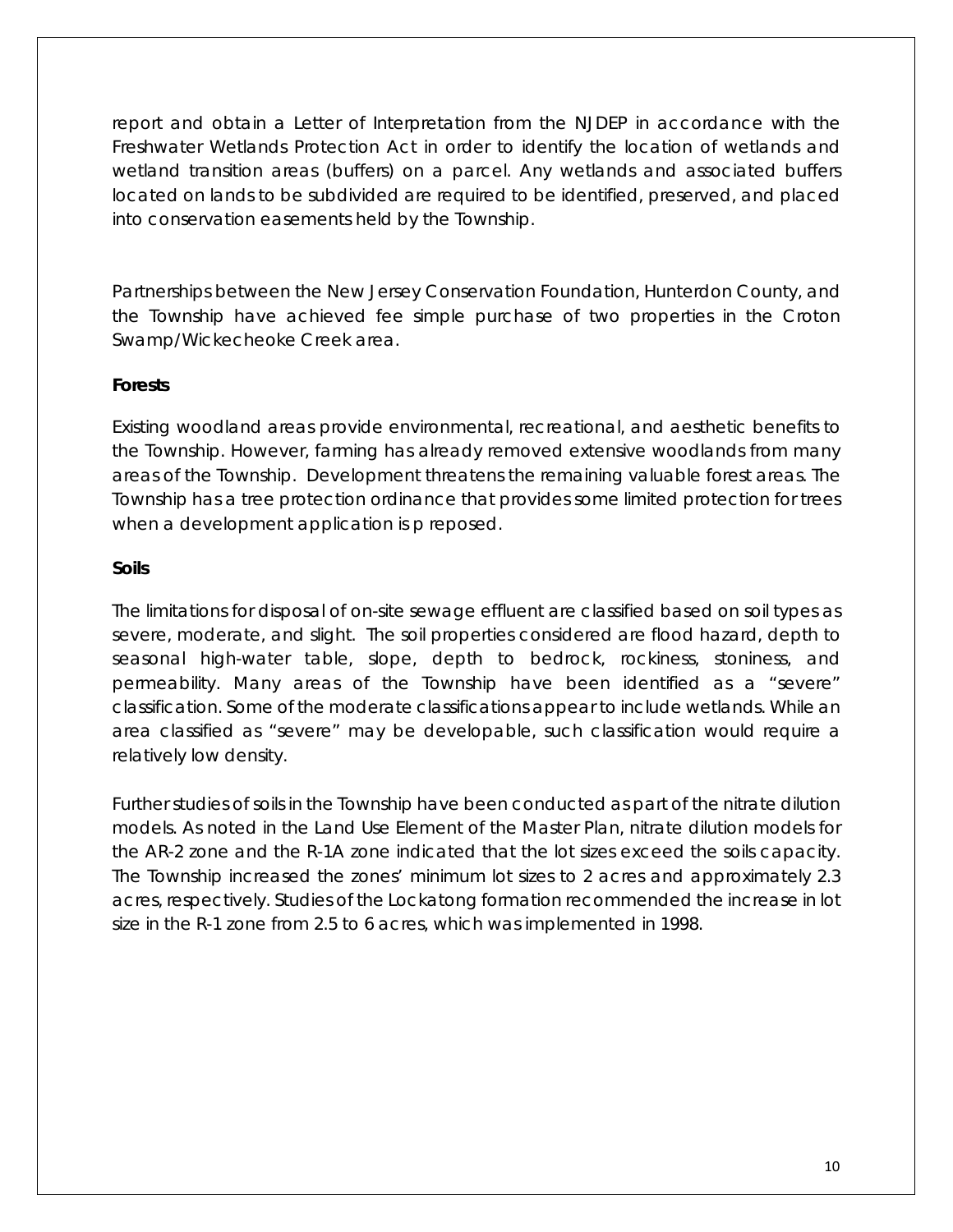#### **Steep Slopes**

Excessive disturbance of steep slopes can worsen stormwater runoff, cause sedimentation in nearby streams, and potentially de-stabilize the slope to the point of collapse. The Open Space Committee has flagged the following three properties for preservation due to steep slopes:

| <b>BLOCK</b> | LOT | <b>OWNER</b>           | <b>LOCATION</b>   | <b>ACRES</b> | <b>ZONING</b> | <b>FEATURES</b>                                     |
|--------------|-----|------------------------|-------------------|--------------|---------------|-----------------------------------------------------|
| 44           | 8   | Holzli                 | Old Croton Rd     | 52.2         | $R-1$         | Park linkages, forest,<br>steep slopes (260-380 ft) |
| 15           | 30  | Elizabethtown<br>Water | Thatchers Hill Rd | 17.6         | $R-1$         | Forest, steep slopes (240-<br>340 ft)               |
| 15           | 31  | Elizabethtown<br>Water | Thatchers Hill Rd | 19.3         | $R-3$         | Forest, trails, steep slopes<br>(220-290 ft)        |

#### **Water Quality**

The New Jersey Bureau of Water Monitoring has established a monitoring station on the Neshanic River (AR-2 and R-1A Zones). Although the monitoring station is labeled as East Amwell Township, the actual location is in Raritan Township. Station AN0333 shows that the biological condition of the river is moderately impaired.

The Bureau of Freshwater and Biological Monitoring further monitors the area. An Index of Biotic Integrity measures the health of a stream based on multiple attributes of the resident fish assemblage. The 2001 Fish Index of Biotic Integrity Data Summary chart notes that site FIBI023 located on the Neshanic River in the Study area is merely "fair". Further development in the area would only worsen the existing marginal conditions.

Finally, the streams in the area exhibit pollution levels exceeding the total maximum daily load (TMDL) of fecal coliform bacteria. A TMDL is the amount of a pollutant that can be accepted by a body of water without harming water quality or interfering with the ability to use a water body for one or more of its designated uses.

#### **Recommendations**

The Township has been acquiring a greater number of conservation easements in recent years. These easements exclude all structures and limit vegetation clearing. At this time, the Township does not have a database of existing conservation easements. Without a comprehensive plan to identify and catalog the location of each conservation easement within the Township, it will become increasingly difficult to effectively enforce the restrictions. The Township should endeavor to incorporate an inventory of easements into a GIS platform and perform random inspections of conservation easements throughout the year.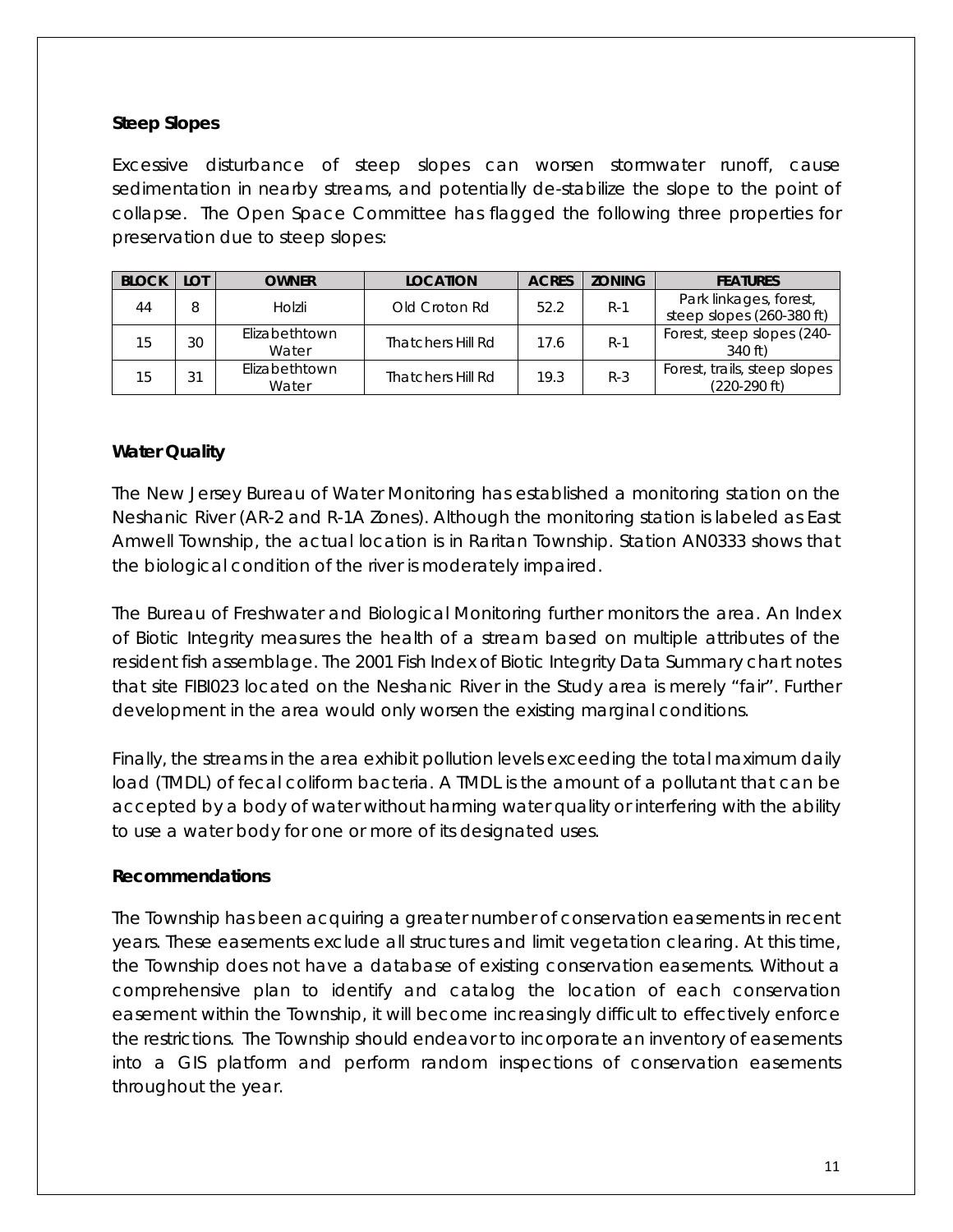The Planning Board should consider the future preservation of conservation easements when processing subdivision applications. The amendment to the ordinance requiring larger net lot requirements and the inclusion of wetlands transition areas in net lot and lot circle requirements should improve the protection of these environmentally sensitive areas. In addition, conservation easements need to be permanently marked in the field to clearly identify their limits.

In an effort to minimize the further degradation of rivers, the Township should consider a reduction in the permitted percentage of impervious surface coverage. Impervious surfaces can be reduced through a reduction in lot size and mandatory lot clustering, limiting further run-off. This would provide for dedicated open space/farmland areas while at the same time reducing the number of roads needed to service any development. Additionally, the open space areas can be used to provide for further nonstructural stormwater management in accordance with the NJDEP's stormwater management regulations.

#### Watershed Protection

The following are recommendations to promote watershed protection within Raritan Township:

• Install signage as the public enters the watersheds indicating that the watersheds are a water supply area

• Acquire conservation easements from property owners and require implementation of forest management plans that have a primary objective of clean and abundant water

• Require the development and implementation of a soil and water conservation plan for resource management systems for all farmland assessed property in the watershed

• Install permanent buffer strips on cropland with a distance of 100 feet or less between the cropland and stream corridors using such programs as the Conservation Reserve Enhancement Program (CREP)

• Install measures to reduce the volume and velocity of surface water runoff to stream corridors from roadways

• Minimize the footprint and disturbed area of construction in rural residential land, and preserve all other topography and vegetation of the site

• Minimize driveway length and promote unpaved driveway treatment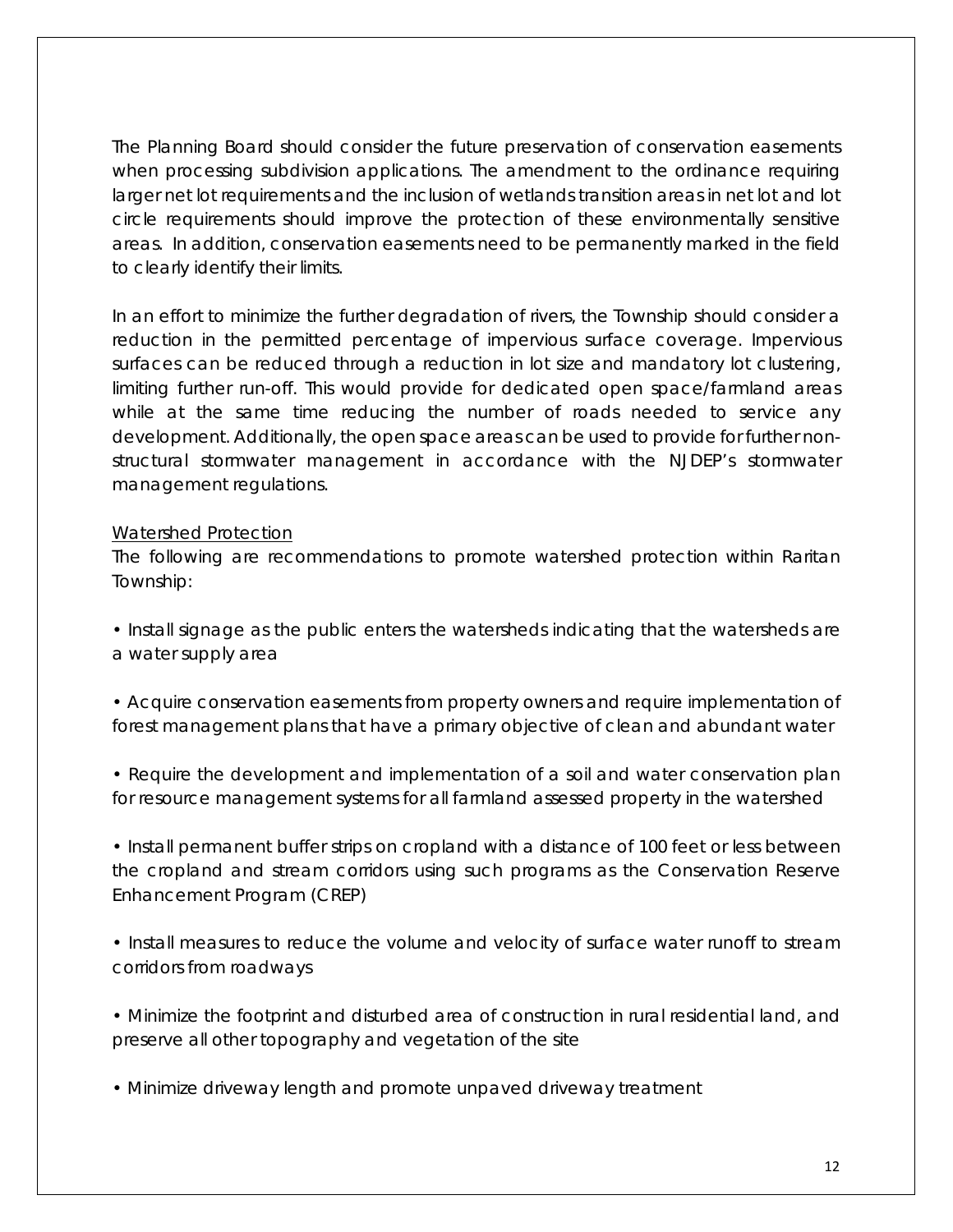• Practice regular septic system maintenance with pumping done at a minimum of once every three years

• Install raised beds on elevation contours and provide rain gardens to slow runoff

• Strengthen exiting steep slope ordinances and require conservation easements on steep slopes

• Implement a 15-foot buffer for ordinary value wetlands, and create monitoring and inspection protocols for existing conservation easements

• Conduct mapping and inventory of wooded areas, prepare a woodland protection ordinance, and require the development and implementation of a forest management plan for farmland assessment that includes practices for water quality and quantity as well as species richness and diversity of tree age and size class in addition to forest stand improvement

• Promote reforestation to aid in the protection of riparian corridors and continue to obtain conservation and drainage easements along streams and other waterways, which should cover the 100-year flood plain, wetland and wetland transition areas, state open waters, and other significant natural and environmental features

The Open Space Advisory Committee should review individual parcels for future acquisitions in the Croton Swamp/Wickecheoke Creek area.

#### Forests

- Prioritize preservation of forest areas with a priority on preserving mature forests
- Prioritize reforestation as formerly farmed properties are developed
- Continue review of woodland protection ordinances and adopt a more protective version of an ordinance for the Township

#### Steep Slopes

- Review the Township's steep slope ordinance
- Reduce the amount of impervious surface permitted in steep slope areas
- Require conservation easements on steep slope parcels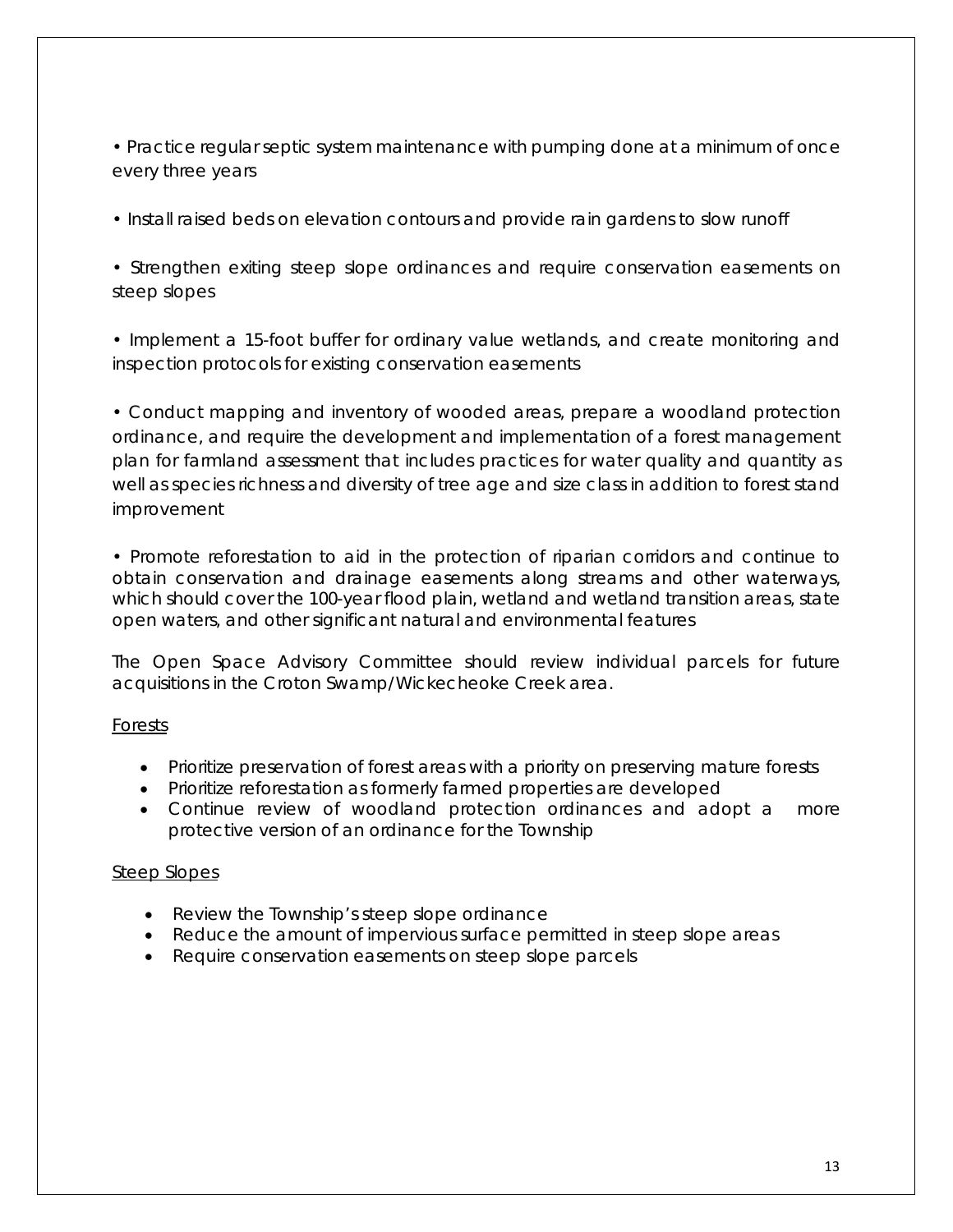#### <span id="page-16-0"></span>**Historic Resources**

#### **Historic Sites Survey**

Raritan Township, with the help of Dennis Bertland Associates and local residents, conducted a Historical Site Survey in 1985. Of the 163 sites evaluated for the National Register, 29 were considered eligible. Fifteen (15) of these sites are in the Flemington Junction area.

#### **Local Historians Committee**

In 1999, the Township established a seven-member Local Historians Committee to provide for the preservation of the Township's heritage. The powers, duties, and responsibilities of the Committee include:

- To compile and update the inventory of historic structures
- To implement historical educational programs
- To recommend and assist in projects of commemoration

#### **Landmark Preservation Goals**

The 2008 Master Plan states the following goals for landmark preservation:

- Preserve significant historic sites
- Provide for reasonable use and redevelopment opportunities of historic sites
- Identify new and previously unrecognized historic sites and districts
- Update historical resources survey

#### **Historic Districts and Sites**

Raritan Township contains two designated and two proposed historic districts. Additionally, the Case-Dvoor Farmstead and Carman Cemetery are two sites of historic and cultural importance to the Township.

#### South Branch Historic District

The South Branch Historic District is the site of some of the oldest intact homesteads in Raritan Township, dating back to the 1700s. The district, listed on the National Register of Historic Places, is shared with Readington Township. The Township Open Space Committee has identified three (3) parcels for preservation that are part of the Stothoff farmland in this district.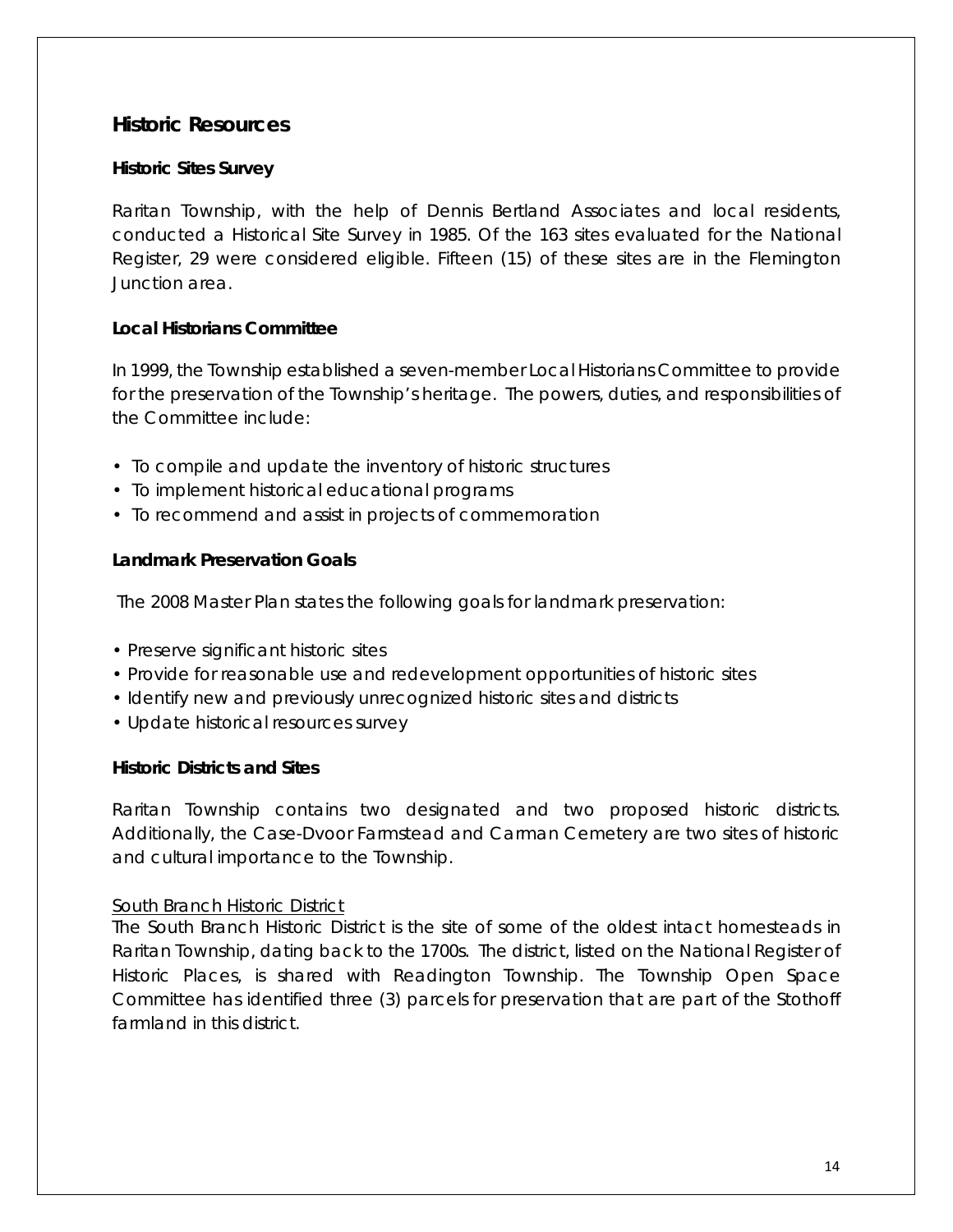| <b>BLOCK</b> | I OT | <b>OWNER</b>              | <b>LOCATION</b> | <b>ACRES</b> | <b>ZONING</b> |
|--------------|------|---------------------------|-----------------|--------------|---------------|
| 27           | 29   | Stothoff                  | River Rd        | 5.2          | $1-2$         |
| 28           | 29   | Stothoff                  | River Rd        | 13.7         | $R-2$         |
| 28           | 43   | Tuccamirgan<br>$\sqcup$ C | River Rd        | 1.5          | $R-2$         |

#### Reaville Historic District

This district is essentially a continuation of the Historic Preservation District in East Amwell Township. It has been listed on the Nation Register of Historic Places since 2002. There are a small number of historic structures in the portion located in Raritan Township which share the historic character shared with East Amwell. In 2007, the Township placed a sign to identify the area.

#### Klinesville Historic District (Proposed)

The proposed district includes the small area around the intersection of Thatchers Hill Road and Klinesville/Sand Hill Roads, and the contiguous fields of Ewing Farm. The Master Plan describes the structures in the area as "distinctive" and "enveloping", so as to create a sense of place. Ewing Farm's fields are part of Miller Kline's tract, from whom the district takes its name. These fields were a vantage point where many gathered to witness the attacks of September 11, 2001. The area is listed as a "Site of Historic Interest" in the 1979 Hunterdon County Master Plan.

#### Old Clinton Road Historic Byway (Proposed)

Old Clinton Road is a scenic, canopied country road that experiences heavy traffic on weekdays. The roadway has roots in the Township's early agricultural history, which is preserved through the remaining structures. The winding road connected local farms to mills on the river in the Township and to Clinton, Readington, and Franklin Townships as well. The historic scenery both beautifies the area and preserves historic character, which benefits residents, visitors, and the overall vitality of the Township. Because the "historic byway" extends into other municipalities, preservation of Old Clinton Road could be of interest beyond Raritan Township.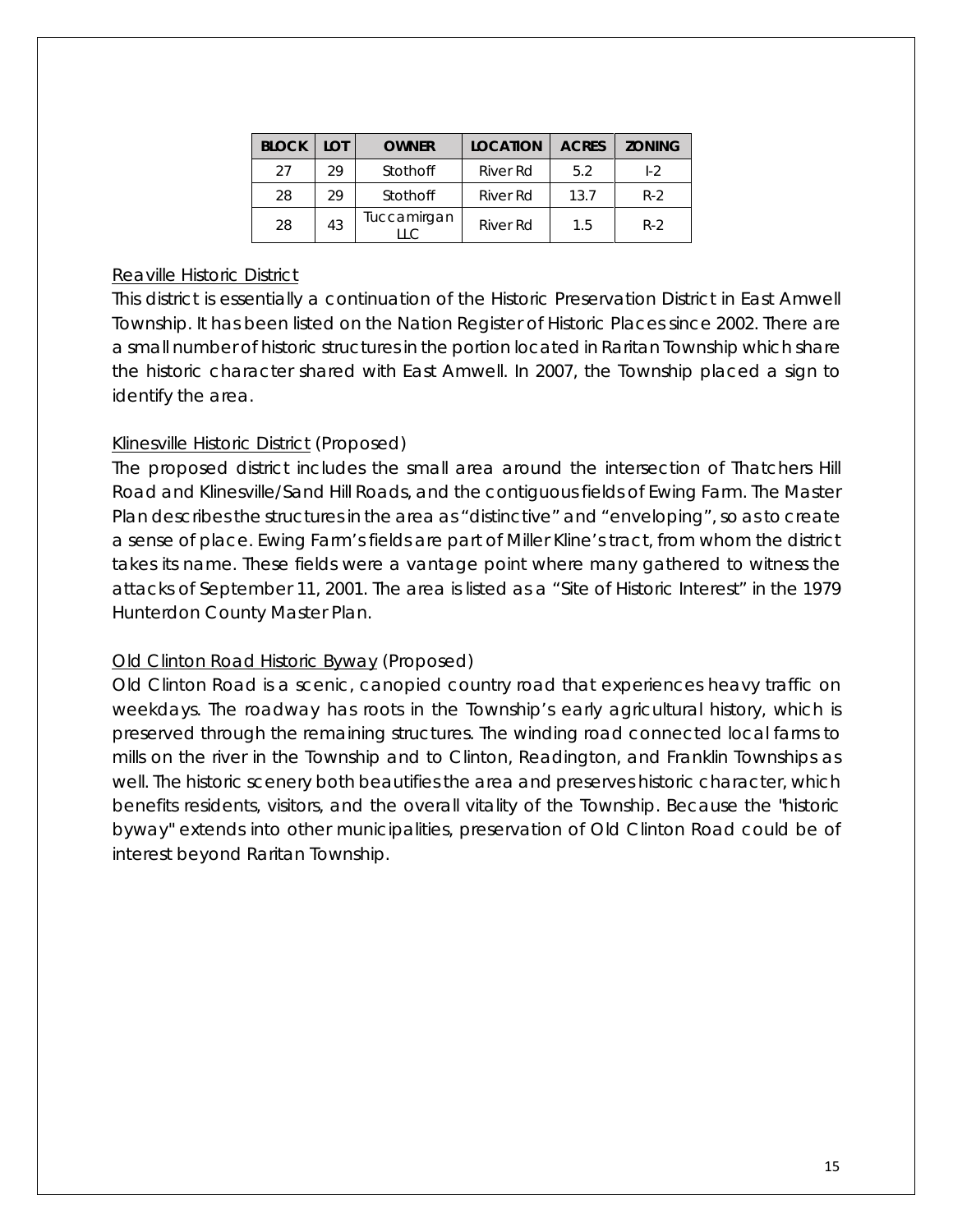#### Case-Dvoor Farmstead

The Dvoor Farm is listed on the National Register of Historic Places. The Georgian style farmhouse was built in the late 1700s by the Case Family. More than 100 years later Jakob Dvoor bought and settled on the farm with his family after immigrating from Lithuania. The Dvoors supplied cows to dairy farms across the country. The farmhouse is one of the oldest stone houses in the county. There are two architecturally noteworthy structures on the farm: a mid-19th-century bank barn and an early 20th-century milking barn. A total of nine structures dot the 40-acre farm. In 1999, The Hunterdon Land Trust bought the property and moved their headquarters to the farmhouse, where they host activities to encourage public involvement, including a popular farmers' market on site.

#### Carman Cemetery

This cemetery was specifically recommended by the Township's Environmental Commission due to its historic significance to the Township and Hunterdon County's commitment to preservation. Also known as the Valley School Graveyard, the cemetery holds graves of local families from the late 18<sup>th</sup> and early 19<sup>th</sup> centuries. It is located on Block 45.03, Lot 34, at the intersection of Sergeantsville Road and S Autumn Leaf Blvd. However, the cemetery itself only occupies 0.03 of the lot's 47.6 total acres.

#### **Recommendations**

The Township should continue to support the educational and cultural programming efforts of the Local Historians Committee. Historical education and heritage tourism help residents contextualize and prioritize the Township's historic resources and enhance its historic preservation efforts.

At the present time, the Township should not consider the expansion of the Historic Preservation Committee to a full Commission as permitted under the Municipal Land Use Law (MLUL). Although the MLUL gives specific powers to a Historic Preservation Commission, it also places legal and administrative requirements on the Commission that the Township should strongly consider prior to its creation.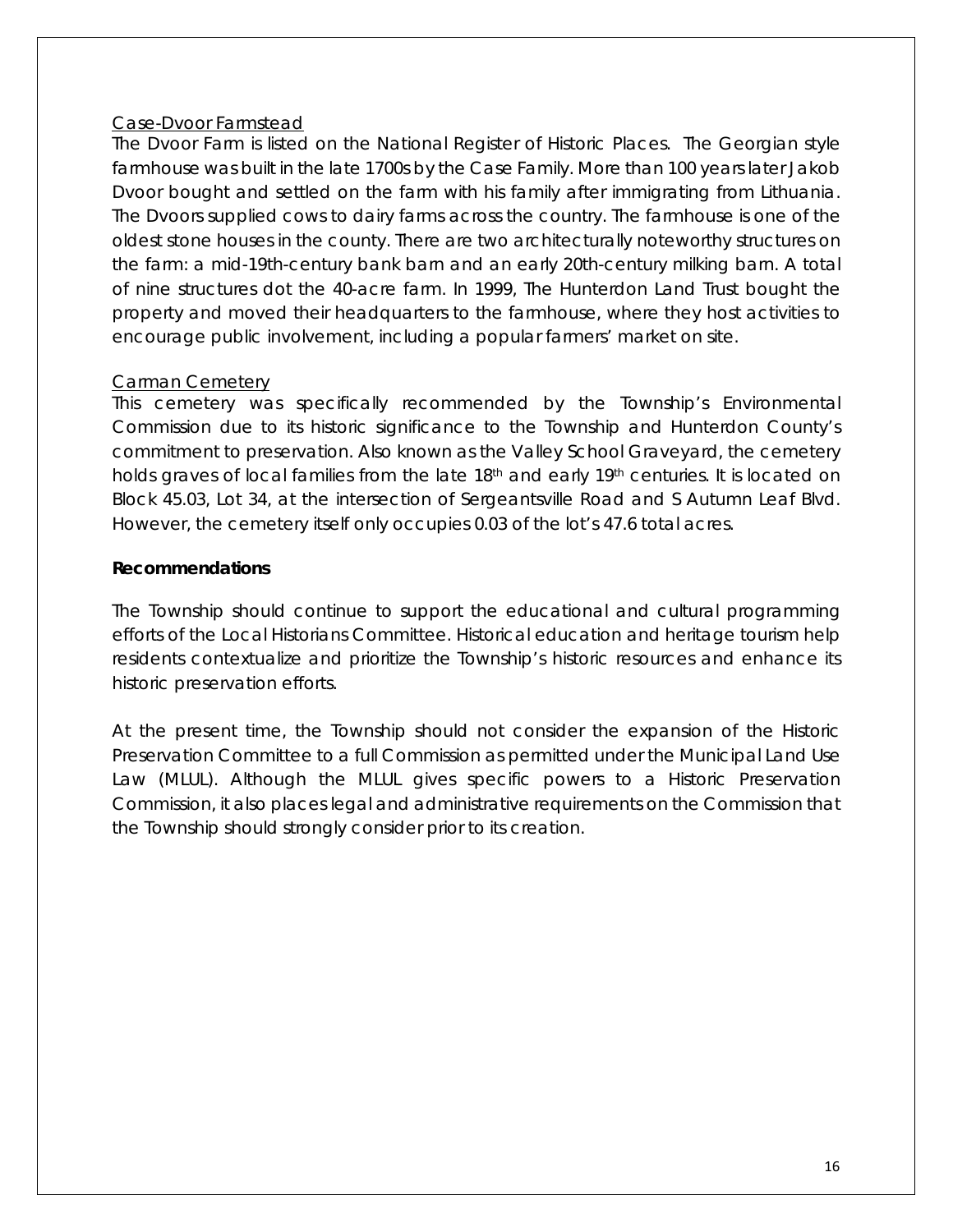## <span id="page-19-0"></span>**Existing Land Use**

Despite the Township's many and varied open space preservation efforts, it has been losing forest, wetlands, and agricultural lands over the past 15 years according to the New Jersey Department of Environmental Protection's land use datasets. In 2012, 45% of lands in Raritan Township were developed for residential, commercial, industrial, transportation, etc. uses, compared with 43%



in 2007 and just 36% in 2002. Of that 45% of urban land, nearly 6% was classified as "Athletic Fields (Schools)," "Cemetery," or "Recreational Land."

| LAND USE PERCENTAGE (2002-2012)                                                                                         |      |     |      |      |     |      |  |
|-------------------------------------------------------------------------------------------------------------------------|------|-----|------|------|-----|------|--|
| <b>YEAR</b><br><b>WATER</b><br><b>AGRICULTURAL</b><br><b>BARREN</b><br><b>URBAN</b><br><b>WETLANDS</b><br><b>FOREST</b> |      |     |      |      |     |      |  |
| 2002                                                                                                                    | 24.0 | 19  | 24.9 | 36.0 | 0.6 | 12.6 |  |
| 2007                                                                                                                    | 21.0 | 0.8 | 22.3 | 43.6 |     | 11.6 |  |
| 2012                                                                                                                    | 20.2 | 0.3 | 22.1 | 45.1 |     | 11.6 |  |

Approximately 4,375 acres of farmland and nearly 900 acres of natural areas have been lost to development between 1986 and 2012.

#### **Master Plan Goals and Objectives**

Several goals and objectives of the 2008 Master Plan relate to preserved open space, recreational, and agricultural land use.

#### Land Use

- "Limit growth to existing sewer plant capacity."
- "Reduce potential for new single-family residential development."
- "Permit additional commercial recreation development."
- "Recognize the historical growth and land uses of areas."
- "Provide for land uses that complement and promote the Township historical districts."

By targeting residentially-zoned land outside of the existing sewer service area, open space preservation has the ability to direct and limit residential growth to areas with infrastructural capacity. Farmland preservation helps provide the scenic, cultural, and historical context to Raritan Township's historic districts, which originated as agricultural communities.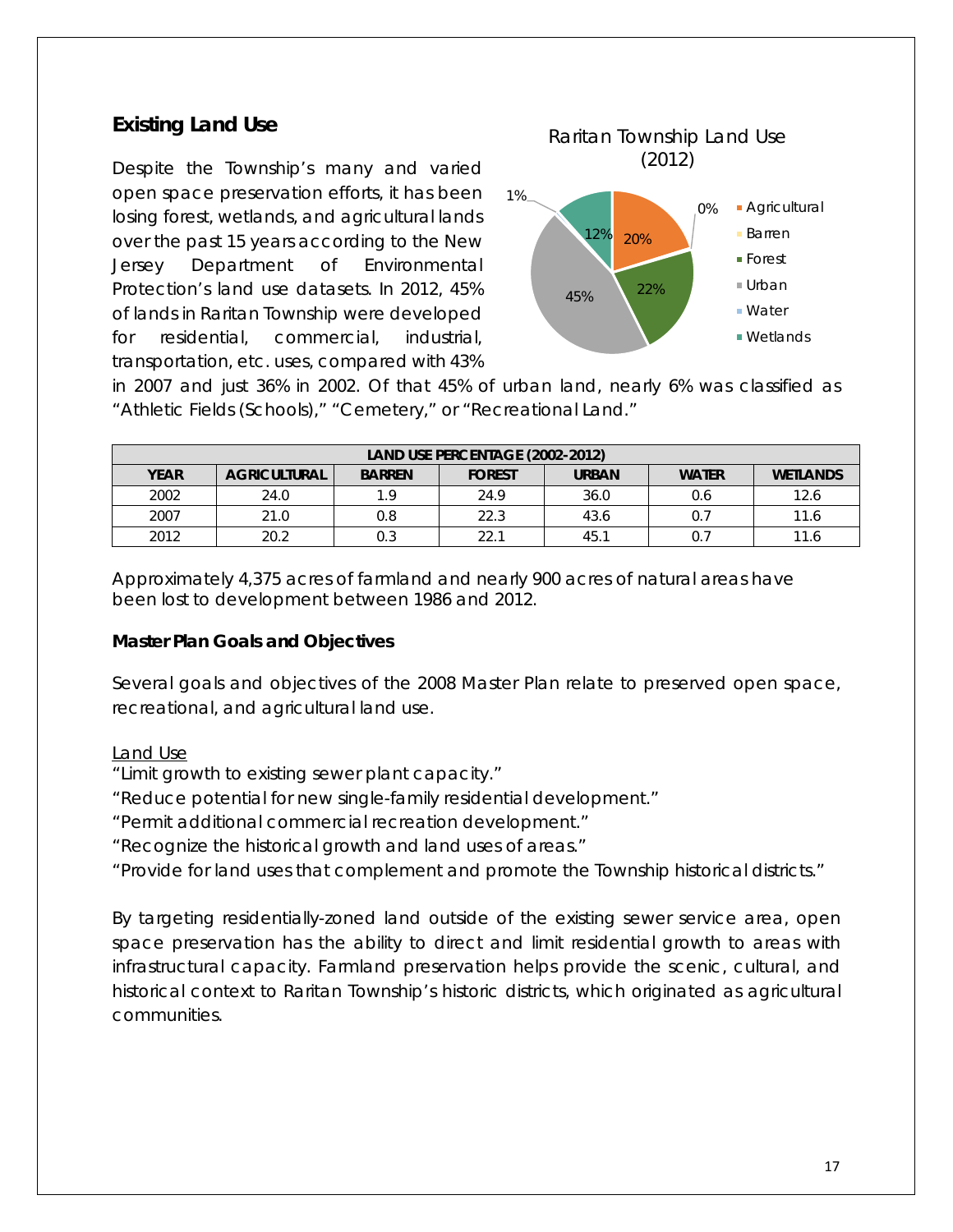#### Community Facilities

"Provide for increased integration of land use, transportation, open space, and recreation with existing school infrastructure."

This Plan provides an inventory of existing open space and recreation, including recreation opportunities at the Township's schools. The connections between these resources and other transportation and recreation land uses strengthen the Township's open space system.

#### Farmland

"Provide protection of existing farmland operations from encroaching development."

In addition to funds for farmland preservation, many agricultural organizations provide farmland mediation, which helps farmers, neighbors, and developers negotiate a mutually-beneficial agreement for agricultural land use.

#### **Open Space Zoning**

Open space, recreation, and preserved farmland in Raritan Township primarily fall within lower density residential zones. The R-1, R-1A, and R3 zones, which take up most of the Township and require 6-acre, 2.3-acre, and 1.15-acre residential lots respectively, also accommodate most of its recreation and open space. The Public and Institutional District hosts several parks, including Mine Brook Park and a few of the Township's sections of the South Branch Reservation. A notable exception to this pattern is the Three Bridges section of the South Branch Reservation. Block 75.04 Lot 1 is located in the R-3 zone, but the much larger parcel within this section, Block 74 Lot 2, is zoned O-2, or the Business Office District.

#### **Recommendations**

In keeping with the other County-owned properties in the South Branch Reservation, the Three Bridges section should be zoned for Public and Institutional use. Furthermore, Block 74, Lot 2 is outside the existing sewer service area, which places it in contention with the purpose and objectives of the Business Office district.

The Township should continue to target residentially-zoned parcels, especially those outside the existing sewer service area, for open space preservation to stem the tide of development in the Township and help protect the natural resources described above.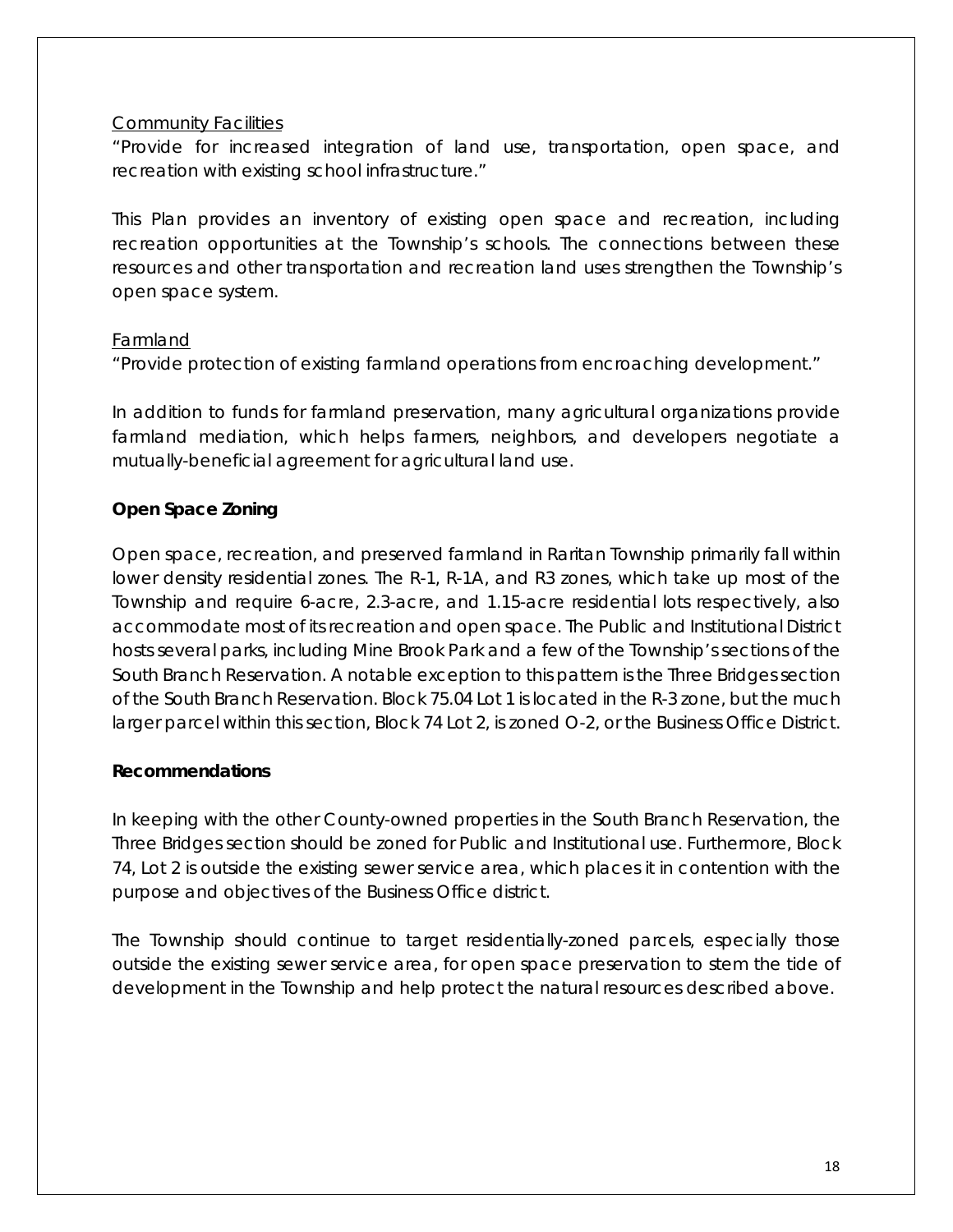## <span id="page-21-0"></span>**3. Open Space Goals, Objectives, and Policies**

The primary objective of the Raritan Township Open Space Advisory Committee is to identify and assist in the acquisition of properties in the Township to preserve as open space. To satisfy this mandate the Open Space Advisory Committee has developed this Open Space Plan for Raritan Township.

In accordance with the Township Master Plan the following goals are used to develop the Open Space Plan, in order of importance:

- 1. Limit residential growth;
- 2. Protect environmental resources and vistas;
- 3. Provide linkages to existing open space; and
- 4. Provide area for future active and passive recreation.

1. Limit residential growth – This goal can be accomplished through acquisition of large tracts of residentially zoned land and is most efficiently accomplished through the preservation of farmland. Criteria to assist in ranking these properties include:

- Existing funding partners Preservation of the property already has County Agricultural Development Board (CADB) or State Agricultural Development Committee (SADC) preliminary approval.
- High density residential zoning Preservation of the property would effectively limit a larger number of residential units.
- Large farm Preservation of the property would effectively limit a larger number of residential units, contribute to the continued viability of farming in the Township, and preserve scenic rural vistas.
- Contiguous to existing farms Preservation of the property would contribute to the continued viability of farming in the Township and preserve scenic rural vistas.

2. Protect environmental resources and vistas – Environmental resources targeted for protection through open space preservation in accordance with the Master Plan Conservation Element include protection of water resources, aquifer recharge, and wellhead protection areas. Environmental resources identified as important for water resources protection include the following and are presented in order of priority for acquisition:

- Stream corridors, including C-1 and C-2 waterways
- Forests
- Habitat for rare, threatened, and endangered plant or animal species
- Wetlands
- Floodplains
- Steep slopes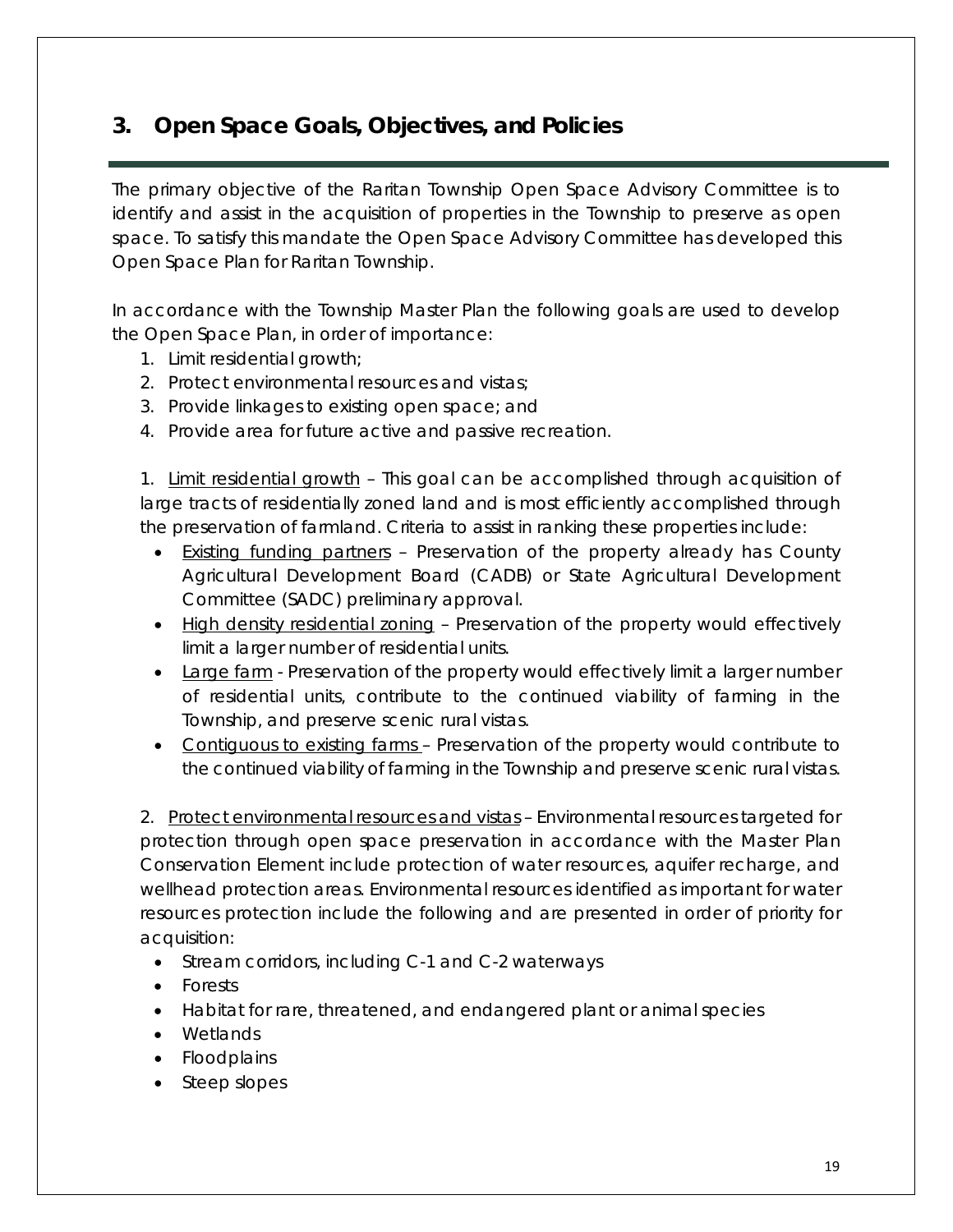3. Provide linkages to existing open space – Adjacency to existing open space increases the value to the public and creates opportunities for trail connections. Examples of park linkage opportunities in the Township include:

- Lenape Park Through a donation of land (Block 63 Lot 33.07) as part of the Hunterdon Estates development, the Township provides a wooded area with an access trail from S Autumn Leaf Boulevard to Lenape Park.
- Uplands/Morales Nature Preserve/Mine Brook Park/Dvoor Farm/Robert Hunter Elementary School – The attached priority acquisition list highly ranks Block 25 Lot 5 for its potential to link with Uplands Reserve, Morales Nature Preserve, and Mine Brook Park, creating one long corridor of forested open space and hiking trails. To the south of this chain, the Dvoor Farm properties sit across Route 12 from a vacant parcel on Block 48 Lot 1. This parcel's preservation as open space would further link the recreational amenities at Robert Hunter Elementary School and the community garden near the Township municipal building with this long row of parks, passive woodlands, and cultural opportunities.

4. Provide area for future active and passive recreation – Active recreation may include trails, picnic areas, playgrounds, and athletic fields. The 2008 Master Plan highlights river access as an active recreation proposal on page 27: "the Township along with the County should continue to pursue acquisitions along the South Branch of the Raritan River with the ultimate goal to provide additional access to the river for recreational purposes."

5. Protect historic resources – In addition to the goals used by the OSAC to develop the Open Space Plan, the Master Plan also encourages the protection of historic resources, including several historic districts.

Based on these goals the Raritan Township Open Space Advisory Committee has identified properties for proposed acquisition and farmland preservation (see the attached master list of proposed open space properties). The master list applies rankings of proposed open space properties to develop the list of Open Space Plan Priority Properties for Acquisition and Preservation, included in the appendix. This list includes features on the land, lot size and yield, and possible preservation methods and costs. Properties advanced by funding partners with willing sellers should be given high priority as this will increase the probability of harnessing the necessary funding resources to acquire the land.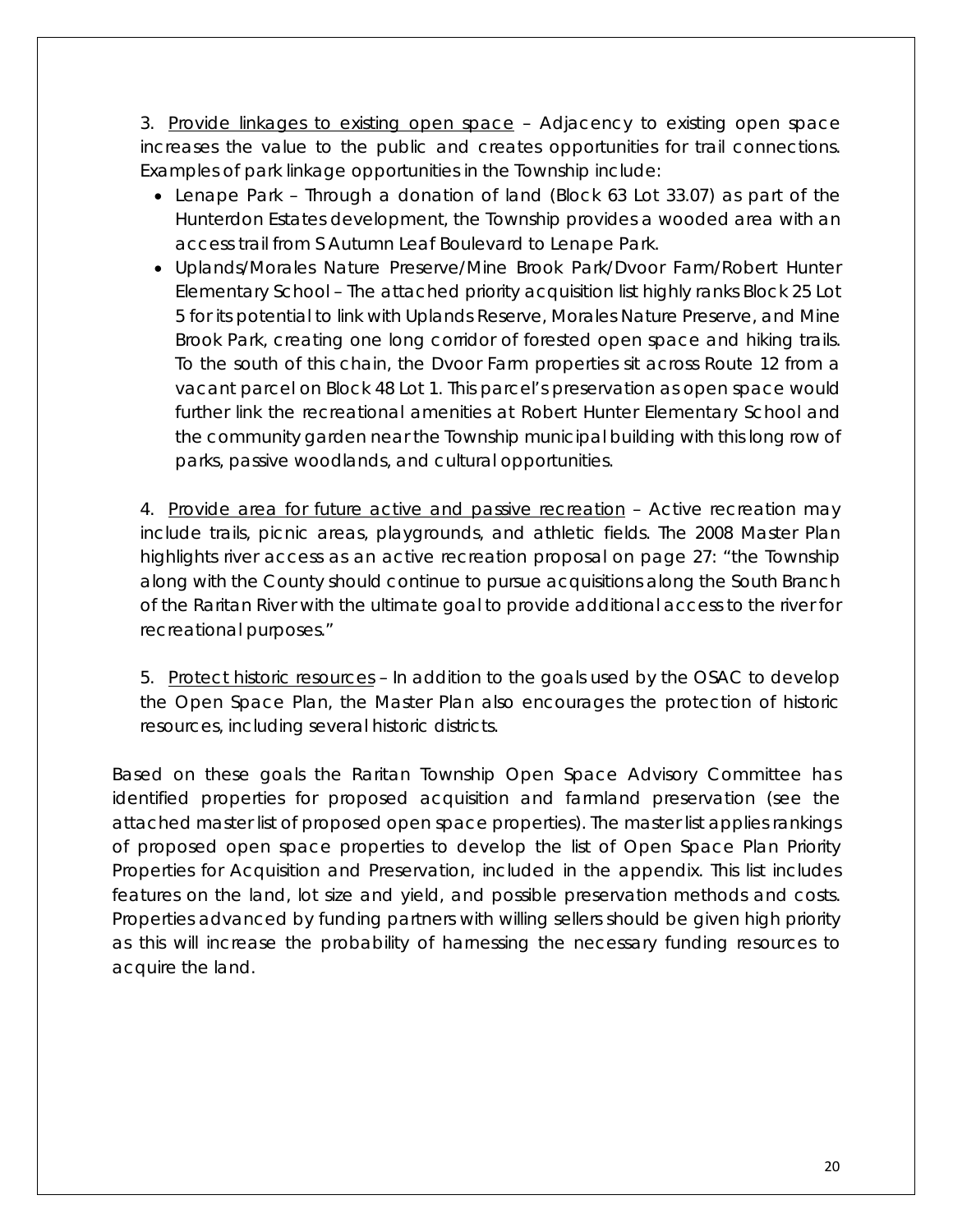The Township is in the process of completing its Farmland Preservation Plan. The Plan identifies a list of farms targeted for preservation, which can satisfy some of the open space plan goals described above. These farms are included in the master list of priority lands for preservation.

The Master Plan notes that "the open space program is a fluid program which must adapt to the availability of land. The open space program is largely dependent upon the landowners being willing to sell." Furthermore, the Master Plan notes that "it is always possible that an un-identified parcel will come up that was not previously discussed. In those cases, the matter will be forwarded to the Open Space Committee for their recommendation." Noting the uncertainty and changing nature of open space management, this Plan reflects the Master Plan's fluidity regarding individual parcels of potential open space.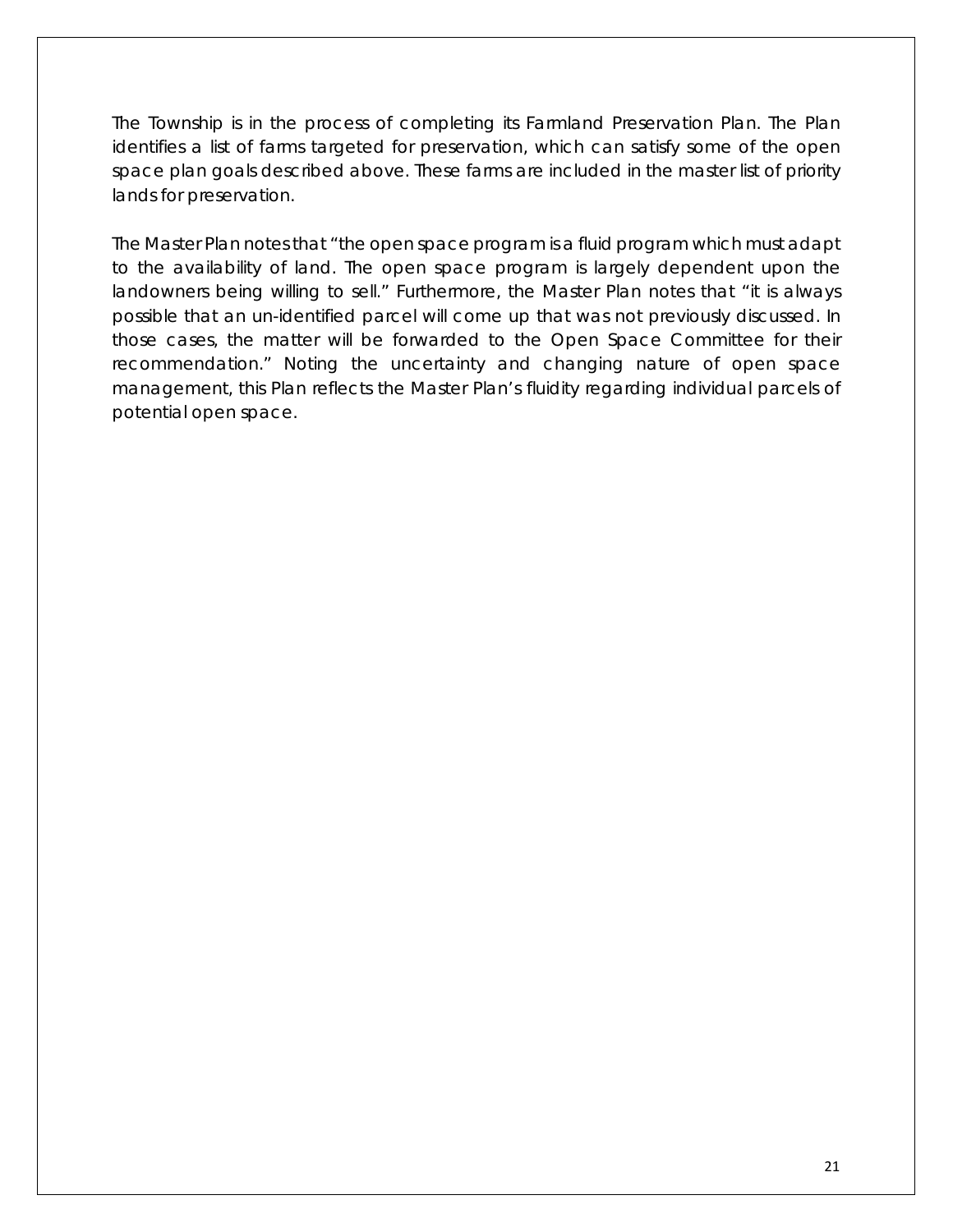## <span id="page-24-0"></span>**4. Public Participation**

Two (2) public meetings were held on September 13, 2017 and October 11, 2017. These meetings were led by Amy Greene, Chair of the Open Space Committee. Members of the public included residents as well as a representative of Raritan Headwaters Association. Participants discussed aspects of the Open Space Plan such as mapping current and proposed open space, and potential funding sources. The meetings' leaders explained the goals of the Open Space Plan and the fluidity of the program, which must adapt to the availability of land. The meetings demonstrated public support of the plan and addressed concerns. Minutes for both meetings and a Letter of Support from the Township Environmental Commission are included in the appendix.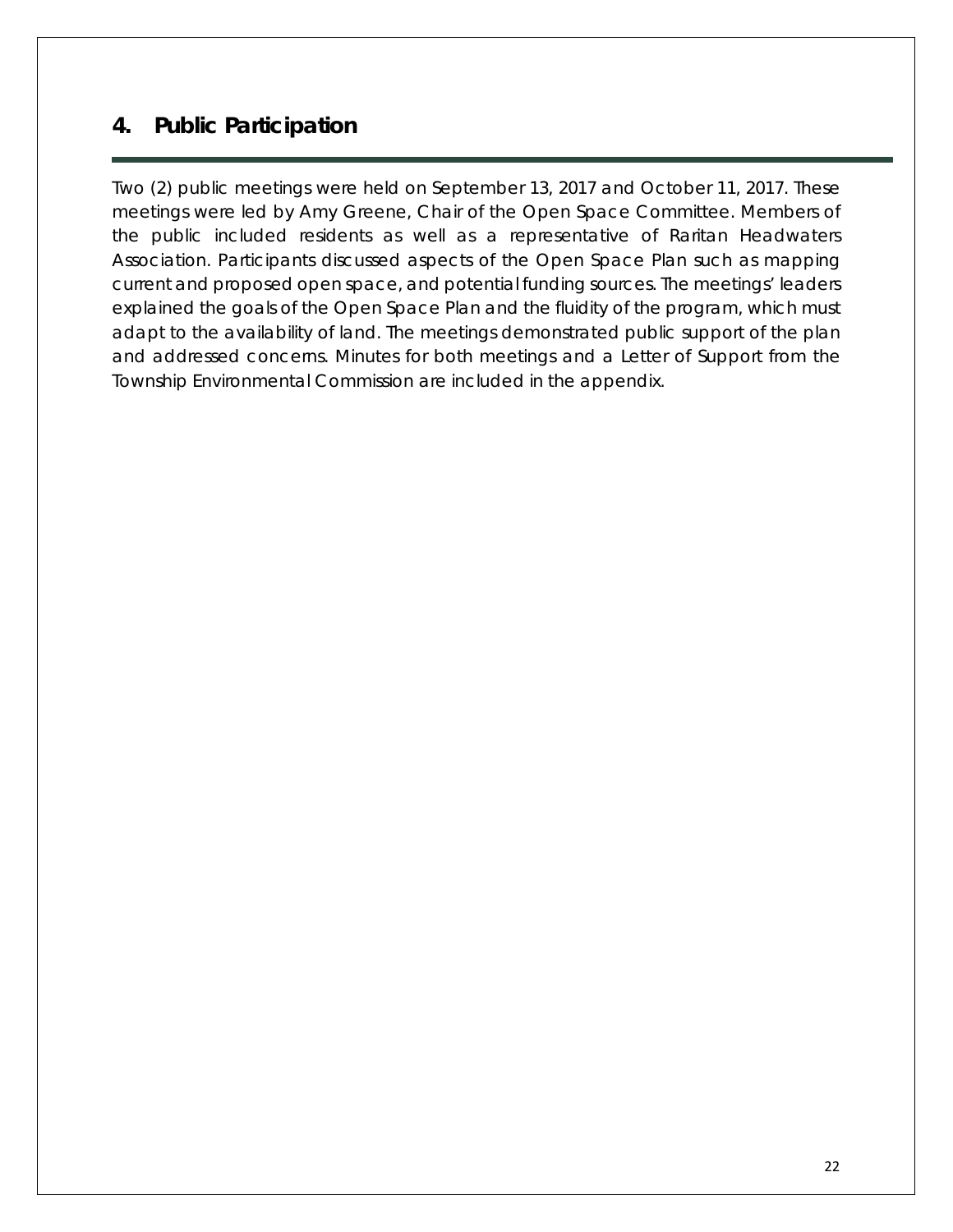## <span id="page-25-0"></span>**5. Review of Open Space & Recreational Resources**

#### <span id="page-25-1"></span>**Open Space and Recreational Resources**

There are approximately 2,322 acres of permanently preserved parkland/open space owned by the State, Hunterdon County, Raritan Township, and non-profit land trusts. This does not include the 200+ acres occupied by Township's public schools and their recreational facilities. Raritan Township covers approximately 37.6 square miles, 10% of which is parkland/open space. There are also 1,365 acres of privately-owned preserved farmland, another 5.6% of the Township. The Raritan Township Open Space Map (in the appendix), maintained by the Open Space Committee, shows these existing open space resources.

| <b>OWNER</b>            | <b>ACREAGE</b> | <b>SQUARE MILES</b> | % OF TOWNSHIP |
|-------------------------|----------------|---------------------|---------------|
| Raritan Township        | .104           | 1.73                | 4.60          |
| <b>Hunterdon County</b> | $775*$         | 1.21                | 3.22          |
| State of New Jersey     | 240            | 0.38                | 1.01          |
| Non-profit land trust   | 187            | 0.29                | 0.77          |
| Total                   | 2.306          | 3.60                | 9.57          |
|                         |                |                     |               |
| Preserved Farmland      | .365           | 2.13                | 5.66          |

\*Includes the Three Bridges section of the South Branch Reservation, does not include State-owned sections of South Branch Wildlife Management Area

#### **Raritan Township**

Municipally-owned land includes active recreation fields, playgrounds, pavilions, and walking paths, conservation lands with maintained walking trails, and conservation lands with primitive trails or no maintained trails. Some of the undeveloped parklands are currently designated as deer management areas.

#### Active Recreation

**Blackwell Park** (Block 87 Lot 11): 18.2 acres. Located on Everitts Road and Lavada Lane, this small neighborhood park has a field, pavilion, playground, basketball courts, and a walking trail. A variety of native trees have been planted throughout the park through a grant from NJDEP. The Township owns several other parcels of land near the park on Everitts Road and Lavada Lane.

**Clover Hill Park** (Block 75 Lot 7.01): 18.2 acres. Not yet operational at the time of the last Master Plan, Clover Hill Park includes a playground, pavilion, and two soccer fields maintained by the Greater Flemington Soccer Club. The lot abuts the former Merck property now owned by Hunterdon County and the NJDEP South Branch Wildlife Management Area, which the County manages as grassland habitat for birds.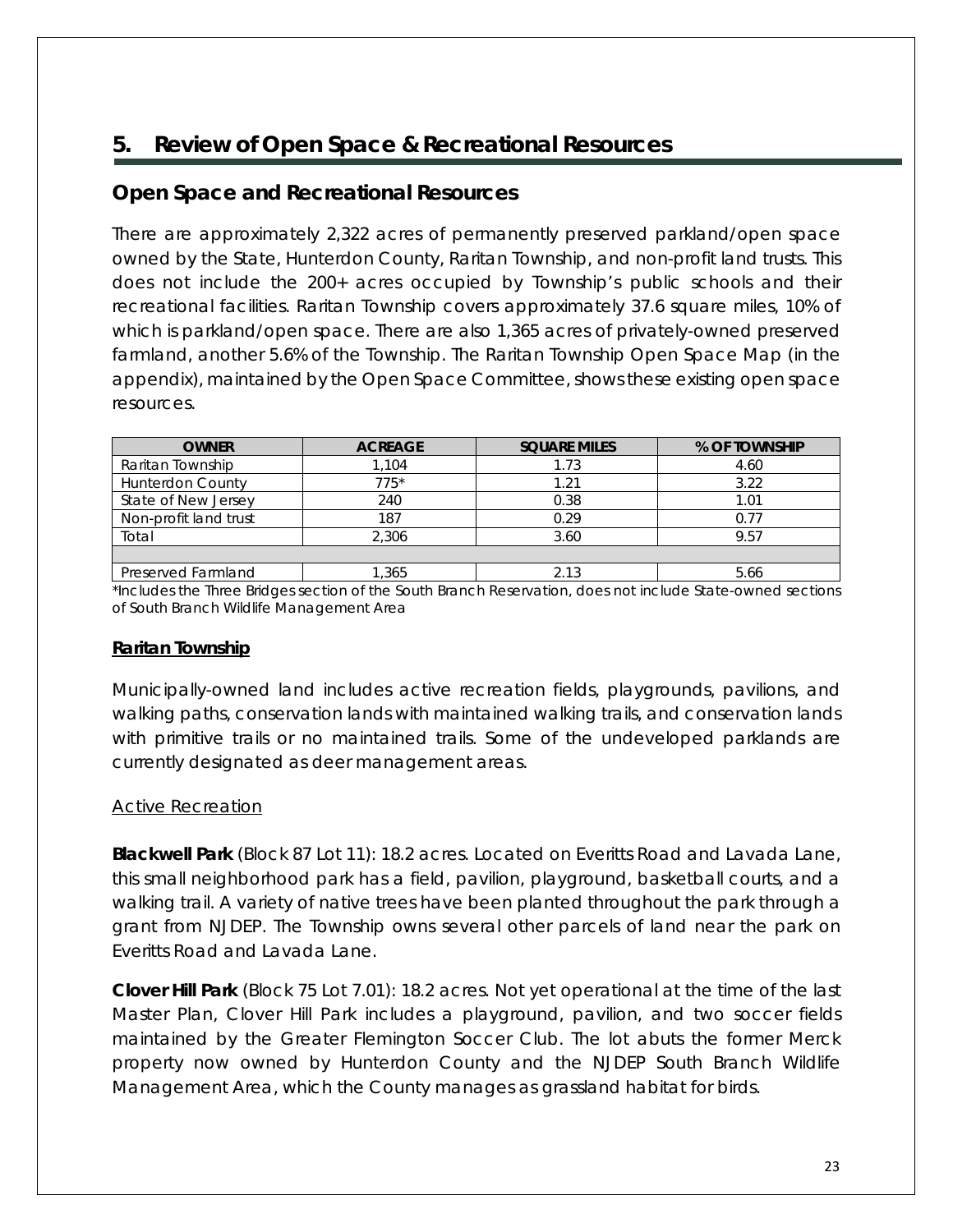**FMF Complex** (Block 16.01 Lot 38): 9.4 acres. This partially wooded property hosts the Jr. Red Devils Football and Cheer program on two smaller football fields, alongside the Flemington Area Food Pantry.

**Lenape Park** (Block 63 Lot 1): 82.3 acres. This facility is located on County Road 523/Sergeantsville Road and provides 6 soccer fields, 4 little league fields, 3 softball fields, 2 major league baseball fields, 4 basketball courts, and a children's play area. Along the Second Neshanic River, the southern portion of the park is passive, forested open space.

**Mine Brook Park** (Block 49 Lot 2.01): 13.4 acres. At the southeastern intersection of Old Croton Road and Capner Street, this park contains a softball field, soccer field, walking/jogging track, picnic pavilion, and children's playground. A section of Walnut Brook flows through the park, popular with visitors in the summer months. A trail from Shields Avenue provides access to the center of the park along the northern border of the Hunterdon Land Trust's Dvoor Farm.

#### Passive Recreation and Open Space

**Bushkill Brook Tributary Preserve** (Block 15 Lots 59, 64, 92, and 93)**:** 18.6 acres. This wooded area near Flemington Borough's northern border has extensive wetlands. Access is from Lowry Lane and List Road.

**Cherryville Hollow Road Preserve** (Block 6.13 Lot 51): 18.7 acres. This predominantly forested land with relatively steep slopes is located between Copper Penny Road and Cherryville Hollow Road, directly across from the Urbach Farm Preserve.

**Dvoor Circle properties** (Block 52 Lot 1, Block 53.01 Lot 1.58): 7.0 acres. These properties abut the eastern and southern sides of Dvoor Circle. Lot 1 sits between Mine Street and Frenchtown-Flemington Road, bordering Walnut Brook. Lot 1.58 is on the corner of Route 12 and Sergeantsville-Flemington Road.

**Erich/Salamon Back Brook Preserve** (Block 85 Lot 15.01): 91.6 acres. Wooded and bisected by a tributary of the Back Brook, this lot also contains easements and some wetlands. The property can be accessed from Haas Drive off of County Route 514 (Old York Road). Parking is available at the end of Haas Drive.

**Everitts Road Preserve** (Block 85 Lots 7 and 7.01): 22.7 acres. South and west of Blackwell Park, the Township owns several parcels of preserved open space and farm fields. A PSE&G right-of-way passes through Block 85 Lot 7.01.

**Hardscrabble Hill Road Preserve** (Block 44 Lots 5.01 and 6): 66.5 acres. This forested land is located south of Hardscrabble Hill Road between Hinkly Road and Old Croton Road.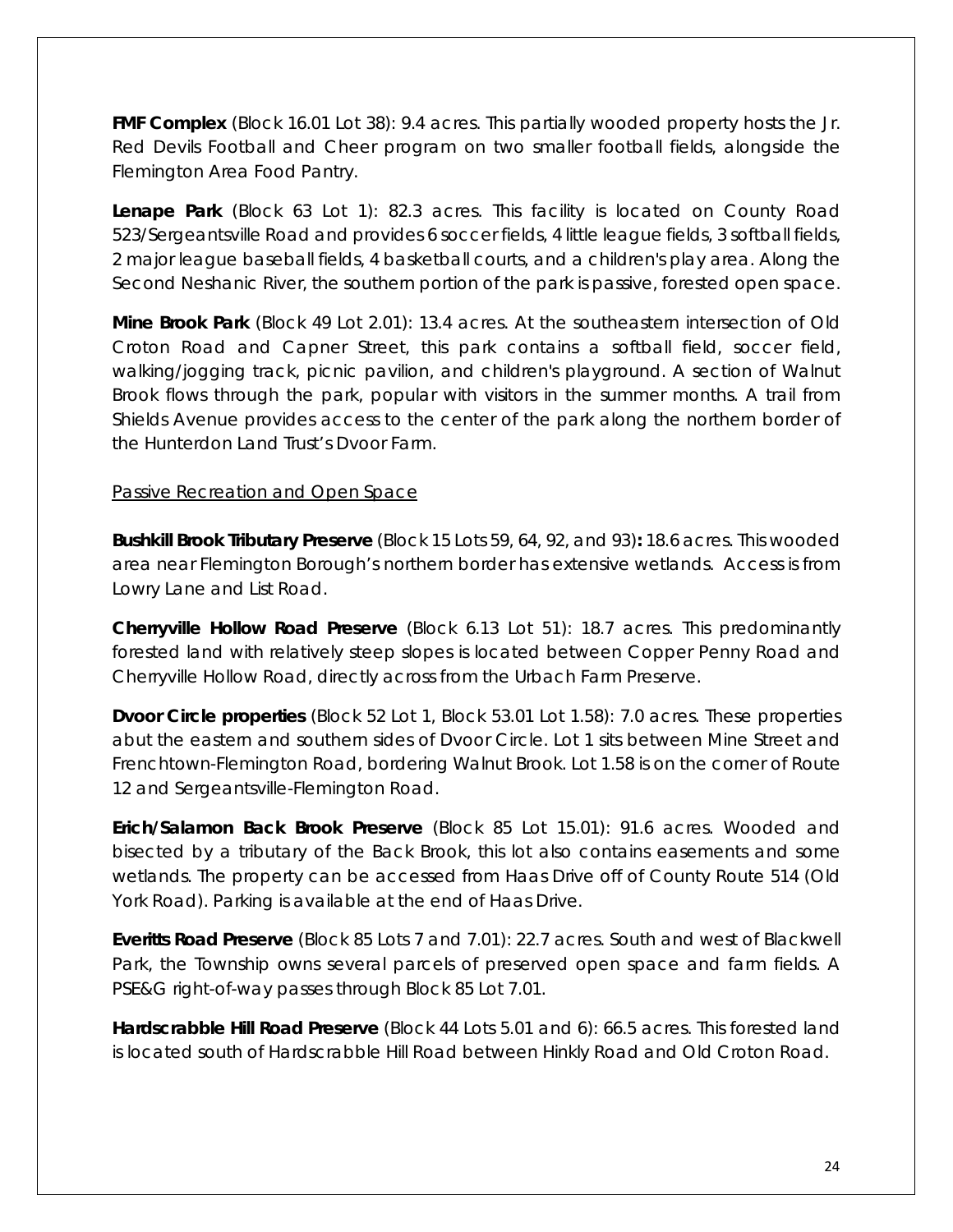**Lenape Park linkages** (Block 63 Lots 33.07 and 78): 17.3 acres. This forested floodplain and wetlands area was donated to the Township, Lot 33.07 as part of the Hunterdon Estates development. Lot 33.07 provides a linkage between Lenape Park and South Autumn Leaf Boulevard across from Frost Court.

**Lone Cedar Park** (Block 4 Lot 11): 62.7 acres. The park is predominantly open grasslands with a walking trail and sitting area, though a portion of the property is heavily wooded with a stream corridor. The existing house on the property was subdivided off and sold to a private party. Access is from a parking area on Old Clinton Road or from Packers Island Lane. The park's trail connects to Hunterdon County's South Branch Reservation.

**Micek Farm Park** (Block 63 Lots 36 and 50.11): 94.2 acres. Formerly a farm, these open fields and mowed trails mingle with forested tributaries of the Second Neshanic River. Access is from Johanna Farms Road just south of the sharp bend in the road and from cul de sacs on Robin Hill Way, Wisteria Court and Buckeye Lane. The Township also acquired an adjacent parcel (Lot 50.11) of wetlands near Wisteria Court.

**Morales Nature Preserve** (Block 25 Lot 25): 52.4 acres. Located at the corner of Capner Street and Old Croton Road between Mine Brook Park and Uplands Reserve, Walnut Brook and well-maintained trails traverse this forested property.

**Neshanic River Preserve** (Block 43 Lots 20, 24, and 46, Block 59 Lots 5 and 8.01): 166.1 acres. With driveway access from Harmony School Road, the parcels in Block 43 are located north of Harmony School Road and the parcels in Block 59 are to the south, straddling the Second Neshanic River. The preserve supports primarily forested habitat and evergreen plantations.

**Plum Brook Preserve** (Block 43 Lots 3 and 4): 72.2 acres. This mature forested property, featuring the picturesque Plum Brook, located south of Plum Brook Road has additional access from the cul de sac at the end of Michele Crossing and the cul-de-sac at the end of Alexander Drive. A primitive trail follows the brook.

**Raritan Estates** (Block 5 Lot 17.13, Block 5.01 Lot 5.09): 32.4 acres. These Township-owned parcels offer walking trails extending from Old Clinton Road to Cherryville Stanton Road with additional access from DeMott Road. Lot 5.09 is located northeast of William Barnes Road.

**Thatchers Hill Preserve** (Block 15 Lot 19.16): 12.5 acres. The preserve supports a mature oak forest and old field with scenic views near the top of Thatchers Hill. Access is from cul de sac on Edward Drive via an easement.

**Thomason Preserve** (Block 63 Lot 41): 24.0 acres. This preserved parcel, bordering forested lands in Lenape Park, supports field and forest habitat. Access is from County Road 523/Sergeantsville Road. It has an existing vacant house and barns.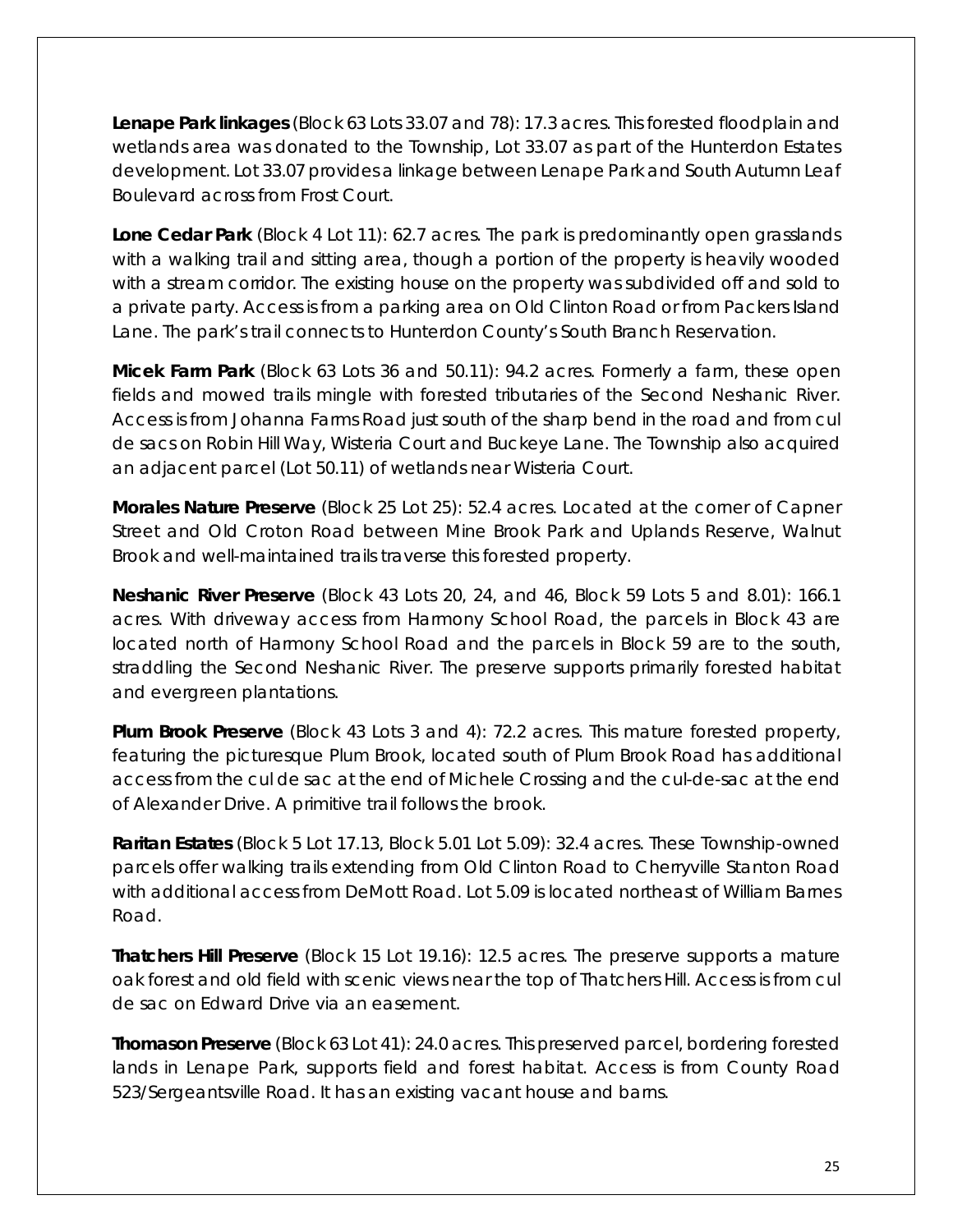**Urbach Farm Preserve** (Block 7 Lot 13): 110.2 acres. This former farm boasts over one hundred acres of fields and forest habitat between Klinesville and Cherryville Hollow Roads. A trail head and parking area is located on County Route 617/Klinesville Road west of Quail Ridge Drive. The property's trails follow the border between the fields and forests. Assiscong Creek is located along the northern property boundary near Cherryville Hollow Road, and there are scenic views along Klinesville Road.

**Walnut Brook Preserve (Barton Hollow)** (Block 13 Lot 7): 45.1 acres. Along Barton Hollow Road between Oak Grove and Klinesville Roads, tributaries of Walnut Brook bisect this forested habitat.

**Walnut Brook Preserve (Oak Grove)** (Block 14 Lot 1.32): 2.8 acres. This is a smaller parcel of open space located on the corner of Barton Hollow Road and Oak Grove Road. Walnut Brook forms its western border. Native trees were planted through a NJDEP grant.

**Walnut Brook Preserve (Levico)** (Block 25 Lot 1): 45.7 acres. Between Thatchers Hill and Barton Hollow Roads, this parcel is predominantly forested habitat. Walnut Brook flows adjacent to Barton Hollow Road and a primitive trail provides access from Thatchers Hill Road. The homes on Turtle Court nearly bisect the preserve.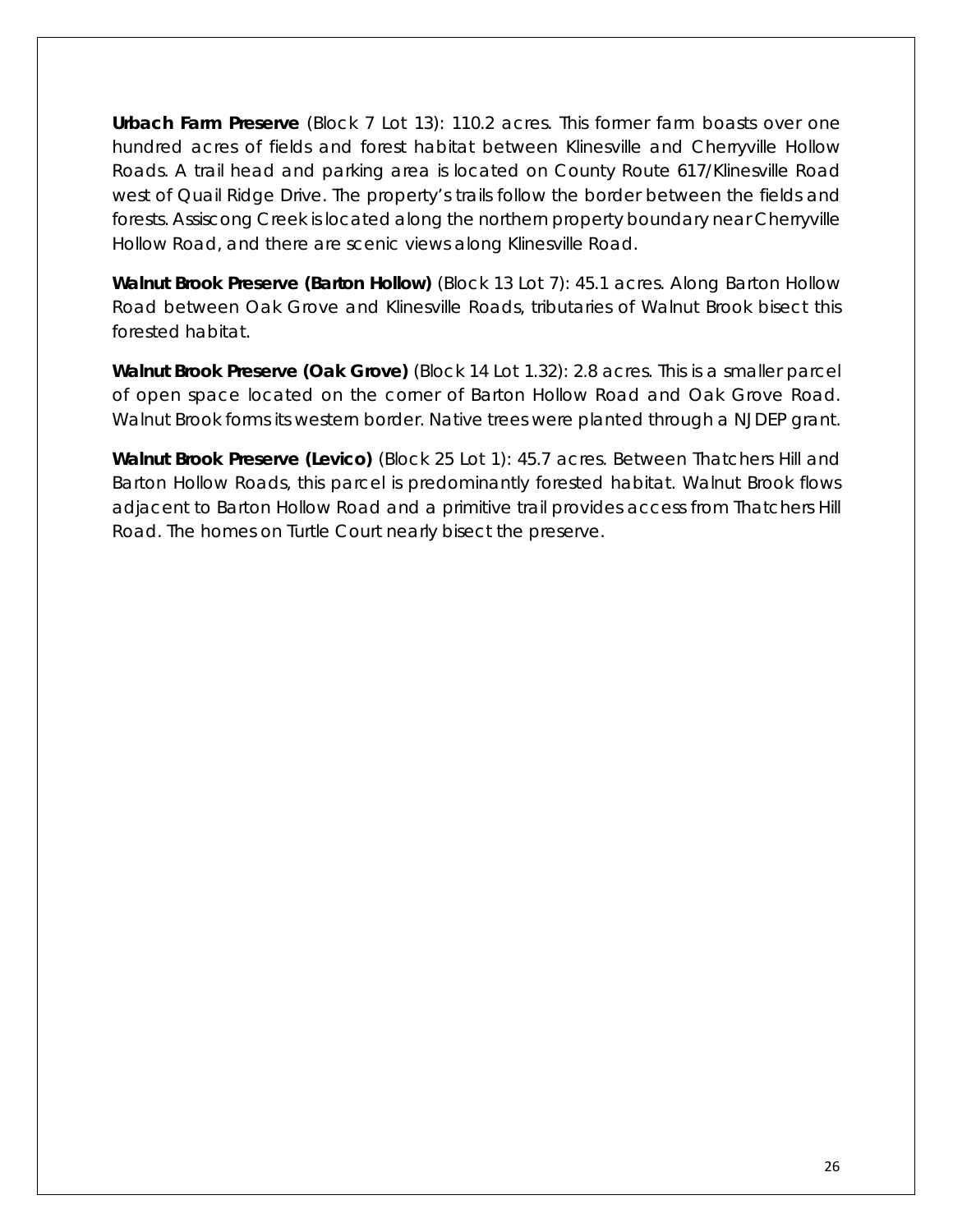| <b>NAME</b>                                  | <b>ACCESS</b>                                  | <b>ACRES</b> | <b>TRAILS</b> | <b>PICNIC</b><br><b>AREA</b> | <b>REC</b><br><b>FIELDS</b> | <b>PLAY</b><br><b>AREA</b> |
|----------------------------------------------|------------------------------------------------|--------------|---------------|------------------------------|-----------------------------|----------------------------|
| <b>Blackwell Park</b>                        | Everitts Road/Lavada Lane                      | 18.2         | $\checkmark$  | ✓                            | $\checkmark$                | $\checkmark$               |
| <b>Bushkill Brook Tributary</b><br>Preserve* | List Road/Lowry Lane                           | 18.6         |               |                              |                             |                            |
| Cherryville Hollow Rd<br>Preserve*           | Cherryville Hollow Road                        | 18.7         |               |                              |                             |                            |
| Clover Hill Park                             | Clover Hill Road                               | 18.2         | $\checkmark$  |                              | $\checkmark$                | $\checkmark$               |
| Dvoor Circle properties                      | <b>Dvoor Circle</b>                            | 7.0          |               |                              |                             |                            |
| Erich/Salamon Back Brook<br>Preserve*        | Haas Road                                      | 91.6         |               |                              |                             |                            |
| <b>Everitts Road Preserve</b>                | <b>Everitts Road</b>                           | 22.7         |               |                              |                             |                            |
| <b>FMF Complex</b>                           | Minneakoning Road                              | 9.4          |               |                              | $\checkmark$                |                            |
| Hardscrabble Hill Road<br>Preserve           | Hardscrabble Hill Road                         | 66.5         |               |                              |                             |                            |
| Lenape Park                                  | County Road 523                                | 82.3         | $\checkmark$  |                              | $\checkmark$                | ✓                          |
| Lenape Park linkages                         | S Autumn Leaf Blvd                             |              | $\checkmark$  |                              |                             |                            |
| Lone Cedar Park                              | Old Clinton Road/Packers<br><b>Island Lane</b> | 62.7         | $\checkmark$  |                              |                             |                            |
| Micek Farm Park                              | Johanna Farms Road                             | 94.2         | $\checkmark$  |                              |                             |                            |
| Mine Brook Park                              | Croton Road/Capner<br>Street                   | 13.4         | $\checkmark$  | $\checkmark$                 | $\checkmark$                | $\checkmark$               |
| Morales Nature Preserve                      | Capner Street                                  | 52.4         | ✓             |                              |                             |                            |
| Neshanic River Preserve*                     | Harmony School Road                            | 166.1        |               |                              |                             |                            |
| Plum Brook Preserve*                         | Plum Brook Road                                | 72.2         |               |                              |                             |                            |
| <b>Raritan Estates</b>                       | <b>William Barnes</b><br>Road/DeMott Road      | 32.4         | $\checkmark$  |                              |                             |                            |
| <b>Thatchers Hill Preserve</b>               | <b>Edwards Drive</b>                           | 12.5         |               |                              |                             |                            |
| Thomason Preserve*                           | County Road 523                                | 24.0         |               |                              |                             |                            |
| Urbach Farm Preserve*                        | Klinesville Road                               | 110.2        | ✓             |                              |                             |                            |
| Walnut Brook Preserve<br>(Barton)*           | <b>Barton Hollow Road</b>                      | 45.1         |               |                              |                             |                            |
| Walnut Brook Preserve<br>(Oak Grove)         | Oak Grove Road                                 | 2.8          |               |                              |                             |                            |
| Walnut Brook Preserve<br>$(Levico)*$         | <b>Thatchers Hill Road</b>                     | 45.7         |               |                              |                             |                            |

\* Deer Management Area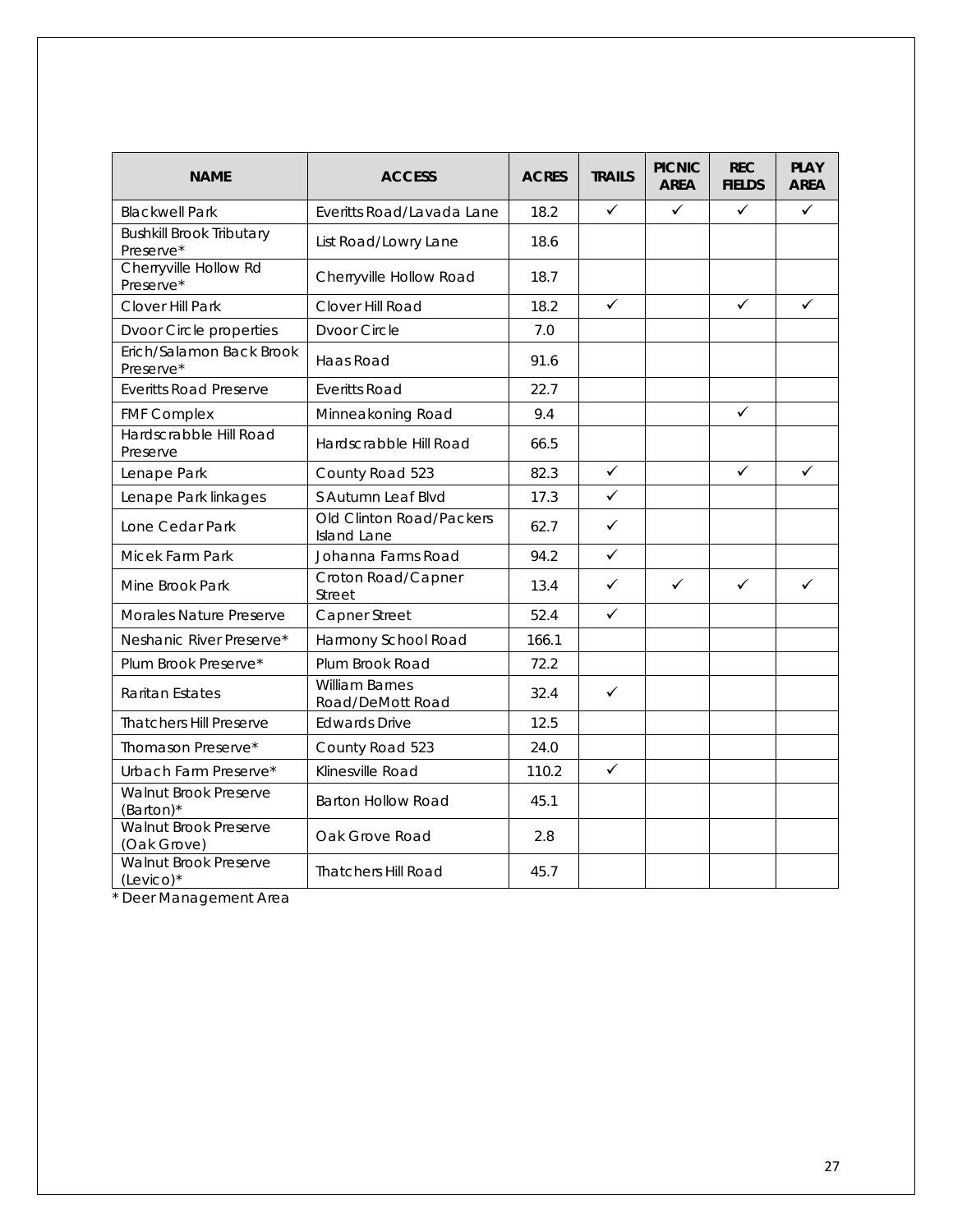#### Public School Recreation Facilities

There are six schools located within the Township. Some school recreational facilities are open for public use after school hours and on weekends.

**Barley Sheaf School** (80 Barley Sheaf Road) - 2 baseball fields, 1 soccer/football practice field, 2 basketball courts, and a playground

**Copper Hill Elementary School** (100 Everitts Road) – 3 soccer fields, basketball court, and a playground

**Francis A. Desmares School** (16 Old Clinton Road) – 2 baseball fields, 3 soccer fields, 2 basketball courts, and a large playground

**Hunterdon Central Regional High School** (84 Route 31) – tennis courts, football facilities, soccer, lacrosse, baseball, and softball fields. Permission to use these facilities is required.

**J.P. Case Middle School** (301 Case Boulevard) – 2 baseball and 2 softball fields

**Robert Hunter Elementary School** (8 Dayton Road) – 2 basketball courts, 2 tennis courts, and a playground.

#### **Nearby Municipalities**

While the recommendations of this Plan can only apply to open space and recreational facilities within Raritan Township, the demand for these resources may be partially satisfied by open space and recreation in nearby municipalities. Due to the Township's large size, it might be much more convenient for a resident in the northern end of town to use open space in nearby Clinton Township than to travel to Blackwell Park in the southern end of the Township. To achieve a full assessment of the open space and recreational resources available to Raritan Township residents, this inventory includes open space and recreation facilities within two geographic miles of Raritan Township's borders.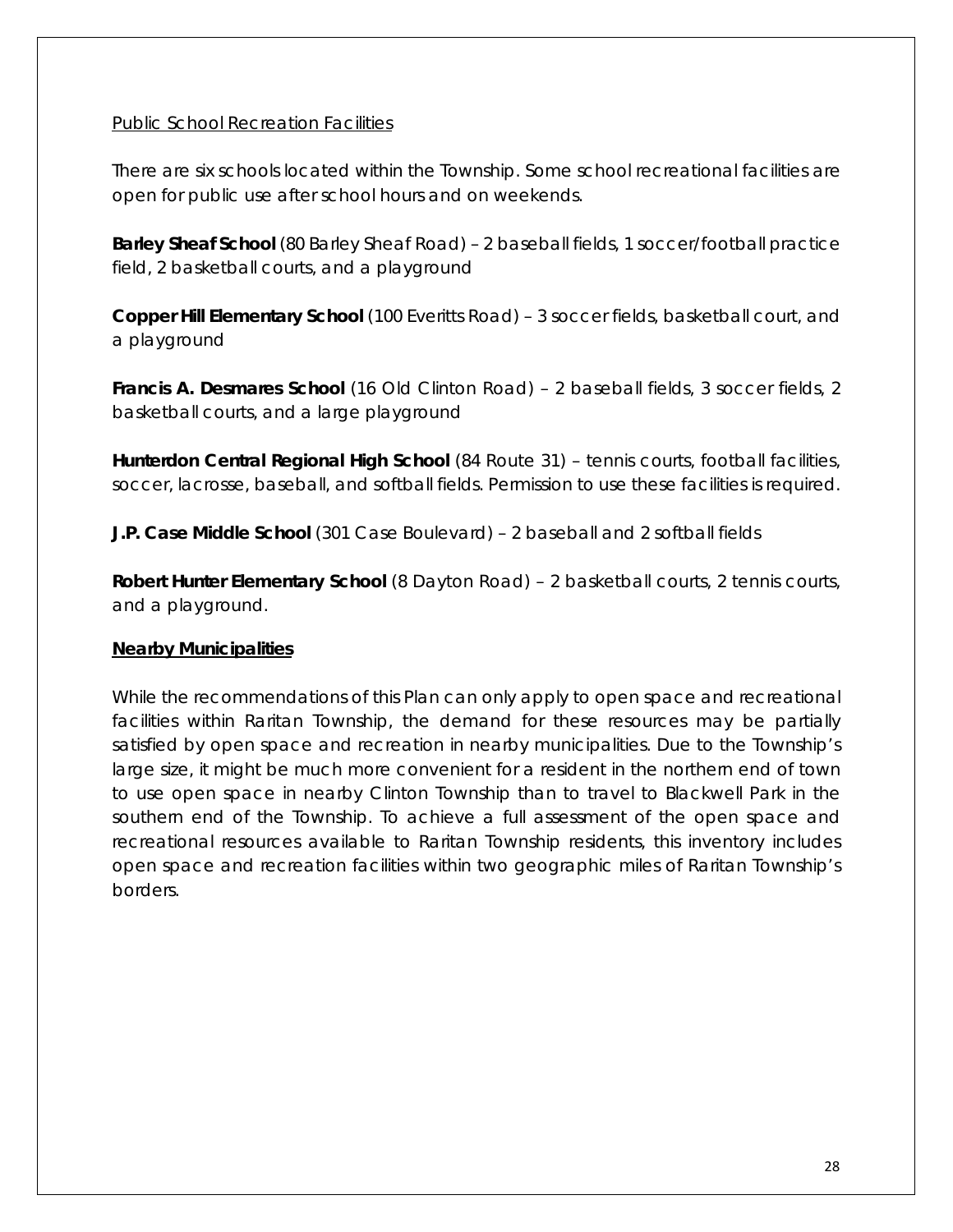#### **Hunterdon County**

Clinton Township

- Bundt Park
- Echo Hill Park
- Hunterdon County Arboretum
- Round Valley Recreation Area
- South Branch Reservation
	- o Valinsky section
	- o Sunnyside section

Delaware Township

• Abraitys Pine Stand Preserve

East Amwell Township

- Cider Mill Grassland Preserve
- Clawson Memorial Park
- Hunterdon County Fairgrounds
- Laport Reserve
- Omick Woods at Rocktown Preserve
- Sourland Mountain Greenway and Preserve

Flemington Borough

- Civil War Cemetery
- Flemington Borough Park
- Flemington Tennis Club
- Jewish Cemetery
- Memorial Park
- Paradise Golf Driving Range
- Prospect Hill Cemetery
- Tuccamirgan Park

#### Franklin Township

- South Branch Reservation
	- o Pine Hill section
	- o Valinsky section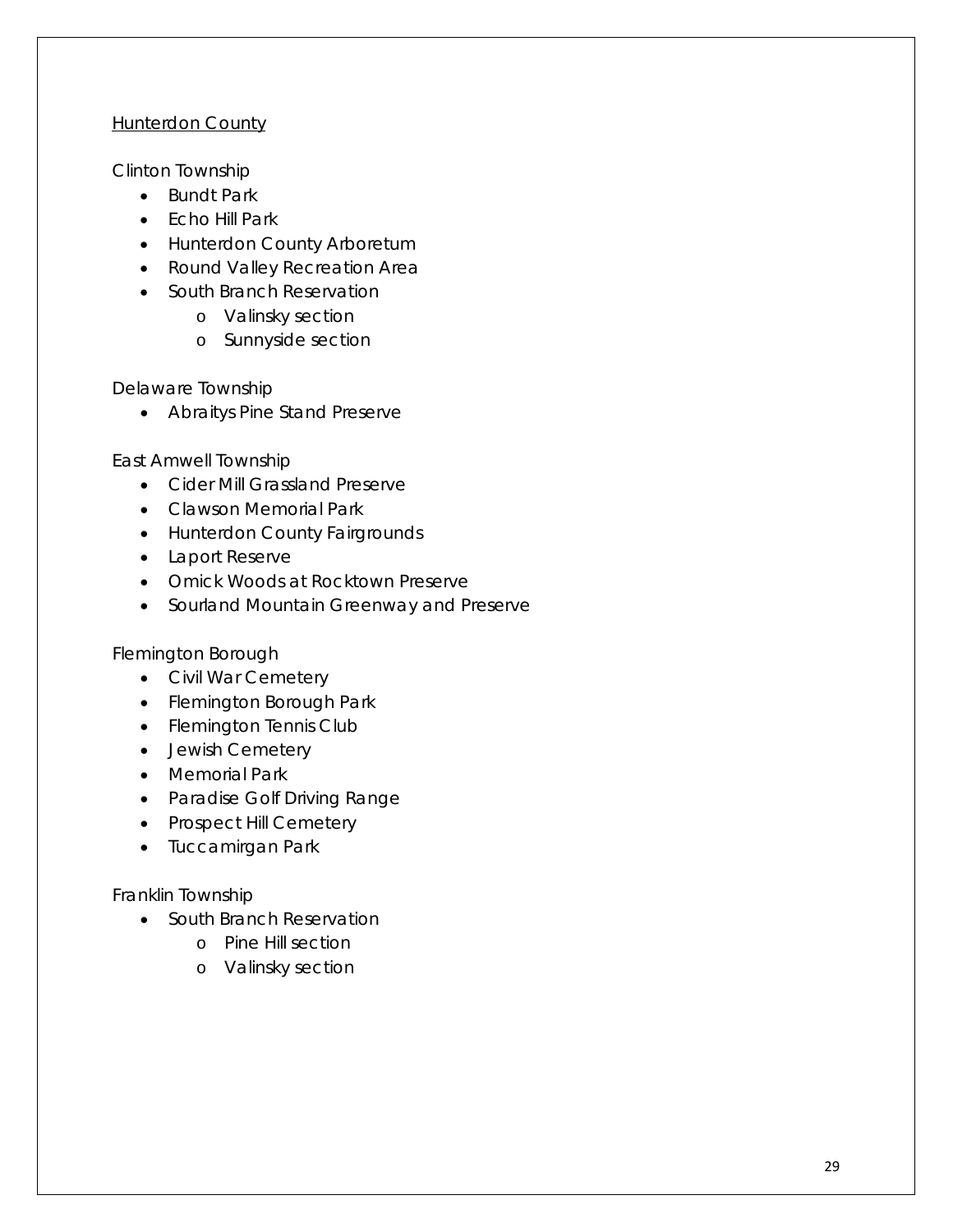Readington Township

- Bouman-Stickney Farmstead Museum
- Deer Path Park
- Round Mountain Preserve
- South Branch Reservation
	- o Rowland's Mills and Packers Island section
	- o Stanton Station section
	- o Wings section
- Summer Road Park

West Amwell Township

• South County Park

#### Somerset County

Hillsborough Township

- Otto's Farm Park
- Sourland Mountain Preserve
- South Branch Greenway
	- o Woodfern section
- South Branch Wildlife Management Area

#### **Raritan Township and Hunterdon County**

South Branch Reservation – Three Bridges section (Block 74 Lot 2, Block 75.04 Lot 1): 89.9 acres. Acquired through a joint purchase with the County, this property contains fields, forests, a short trail near the Raritan River, and a small picnic area. The property has access from Old York Road and Dory Dilts Road.

#### **Hunterdon County Division of Parks and Recreation (HCDP&R)**

Clover Hill Park and South Branch Wildlife Management Area (Block 75 Lot 8, Block 75.04 Lot 2, Block 75 Lot 4, Block 75 Lot 7): 352.1 acres in Raritan Township. On the site of the former Merck property, over 500 acres of open space adjacent to the 18-acre Township park of the same name contain trails and passive recreation. The County owns a 112 acre section and the NJ Department of Environmental Protection owns an adjacent 437 acre section in Raritan Township and Hillsborough Township in Somerset County. Hunterdon County manages the entirety of the property, leasing some land for farming and maintaining the rest as a grassland habitat for birds.

Heron Glen County Golf Course (Block 80 Lots 18, 18.01, and 32): 242.4 acres. This public golf course features 18 holes, a driving range, and a restaurant.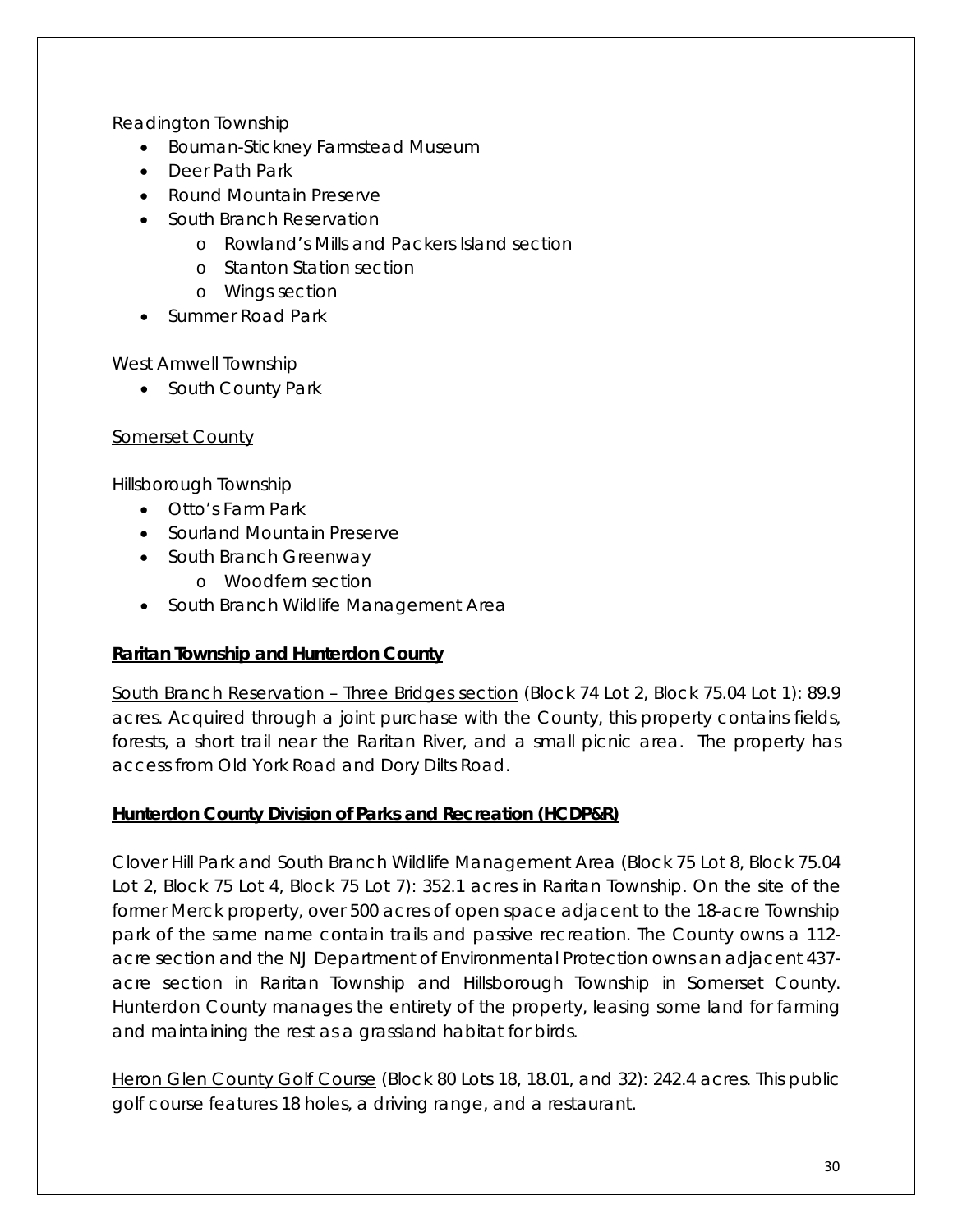Hilltop Reserve (Block 15 Lot 1): 58.5 acres. Formerly Ewing's Farm, the County jointly purchased part of the property to be preserved as open space.

South Branch Reservation – This sprawling County reservation covers over 1,000 acres along the floodplain of the Raritan River. Raritan Township contains all or part of three sections.

- Assiscong Marsh (Block 9.01 Lot 2, Block 9.01 Lot 100.01, Block 9.01 Lot 100.02): 42 acres. This area, the largest freshwater marsh in Hunterdon County, does not provide public access but serves as a habitat for migratory and resident wildlife, and offers a prime wildlife viewing spot from River Road.
- Stanton Station (Block 1 Lots 6.01 and 9.01, Block 4 Lots 5.01, 8, and 20): 109.6 acres in Raritan Township. Shared with Readington Township, this section offers hiking trails, connection to nearby parks, and fishing in the Raritan River. A conservation easement on Block 4 Lot 7 connects the trail between the upper and lower areas of the section.
- Rowland's Mills and Packers Island (Block 8.01 Lot 100.01): approx. 20 acres in Raritan Township. Also shared with Readington Township, Raritan Township's portion of this section is a forested island in the Raritan River known as Packers Island near the abandoned former village of Rowland's Mills.

Uplands Reserve (Block 25 Lot 8): 100.7 acres. Located on Barton Hollow Road, this forested area is used for hiking and passive recreation. The hiking trails connect to Morales Nature Preserve.

#### **New Jersey Department of Environmental Protection – Division of Fish and Wildlife**

The New Jersey Department of Environmental Protection owns the South Branch Wildlife Management Area (240.5 acres in Raritan Township). Since 2008, however, the HCDP&R manages the entirety of the property, including the County's 112-acre section of Clover Hill Park, adjacent to both the South Branch Wildlife Management Area and the Township's Clover Hill Park.

#### **Private Facilities**

Many of the Township's residential areas consist of large planned and cluster development. Open space and recreational facilities were planned as part of developments paid for through residents' homeowner associations. As the 2008 Master Plan states, having this already in place addresses recreation facility needs for some residents. The open space in these areas could be used in the future to develop a system of natural greenways.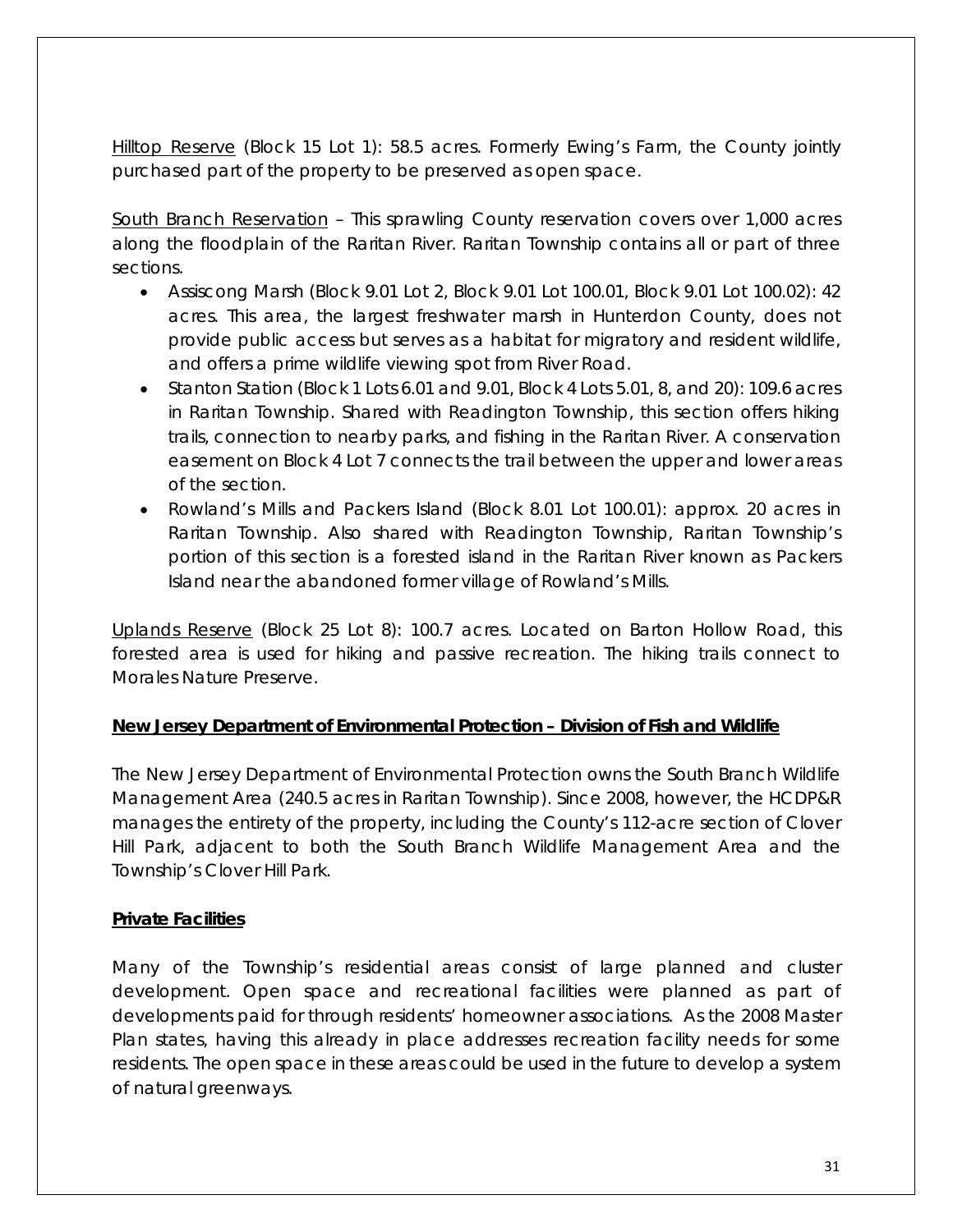Residential developments providing private recreation and open space include:

- Carriage Gate
- Concord Ridge
- Flemington South Estates
- Sun Ridge
- Stonegate
- Twin Pointe
- Townsende
- Woodside Farms

Cluster developments providing passive open space parcels include:

- Countryfield Estates (Block 78.01 Lot 1.16)
- Geary's Ridge (Block 97 Lot 52, Block 98 Lot 25, Block 99 Lots 8, 10, and 14)
- McPherson Farm (Block 60 Lots 29.08 and 29.25)
- Quick River West (Block 80, Lot 14.01)

The estimated population associated with these developments is approximately 7500 people. Open space associated with these sites is approximately 456 acres, with approximately 127 acres used in active recreation areas.

Recreation facilities in private developments consist of the following:

| <b>TYPE OF FACILITY</b>  | # OF FACILITIES |
|--------------------------|-----------------|
| <b>Swimming Pools</b>    |                 |
| <b>Wading Pools</b>      | h               |
| <b>Tennis Courts</b>     | 27              |
| <b>Basketball Courts</b> |                 |
| All Purpose Fields       |                 |
| Playground Areas         | 8               |
| Picnic Areas             |                 |
| Vita (Health) Courses    | h               |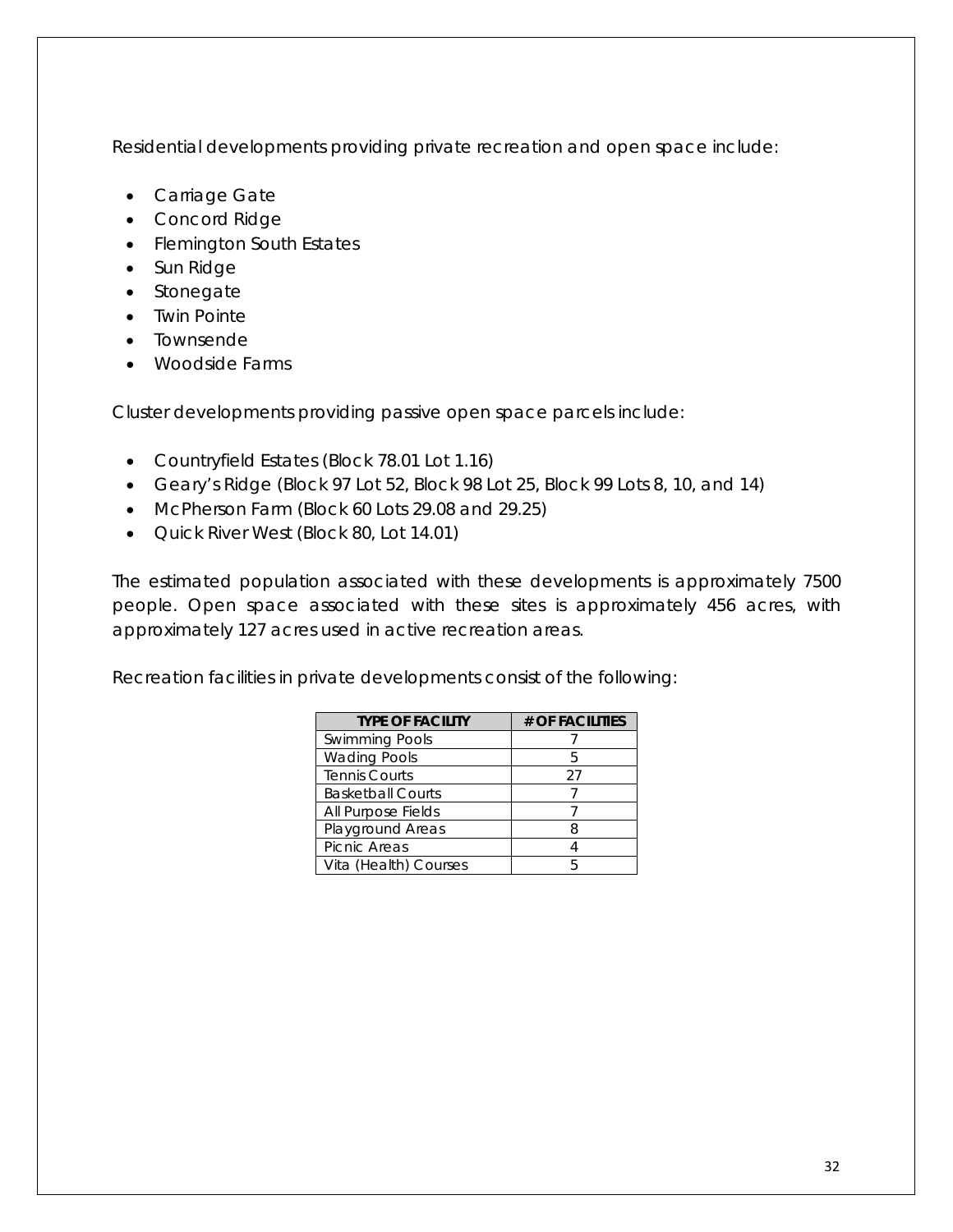#### **Commercial Recreation**

Private recreation sites open to the public for a fee include:

- Central Jersey Volleyball Academy training facility for all ages
- Copper Hill Country Club golf course and swimming facilities
- Healthquest large indoor health club, gym, and pool
- Diamond Nation commercial baseball training facility
- Flemington Ice Arena indoor ice-skating facility
- Shields Gymnastics indoor gymnastics training and fitness center

#### **Non-Profit/Institutional**

Passive open space and active recreation centers owned and/or operated by non-profit or institutional organizations include:

- Dvoor Farm (Block 49, Lots 2 and 2.02) The Hunterdon Land Trust Alliance owns this 40-acre farm with wetlands, streams, and historic structures, and runs its operations on the premises.
- Flemington-Raritan Community Pool This private, non-profit pool in Flemington Borough opens its membership to anyone within a "reasonable distance."
- Hunterdon County BMX (Block 43 Lot 12) Located on County property, this is a volunteer-run non-profit bicycle motorcross facility.
- Hunterdon County YMCA This County facility with a fitness center, pool, and community programs in Readington Township is available for Raritan Township residents.
- Wickecheoke Creek Preserve (Block 12 Lots 1 and 13.01, Block 20 Lots 3 and 22): 147.2 acres in Raritan Township. New Jersey Conservation Foundation owns several large parcels of open space in the Township and nearby municipalities along Wickecheoke Creek, a C-1 waterway.
- Prospect Hill Cemetery (Block 25 Lot 28): 15.6 acres in Raritan Township. Split between Raritan Township and Flemington Borough, this large active/historical cemetery boasts scenic views of the surrounding area.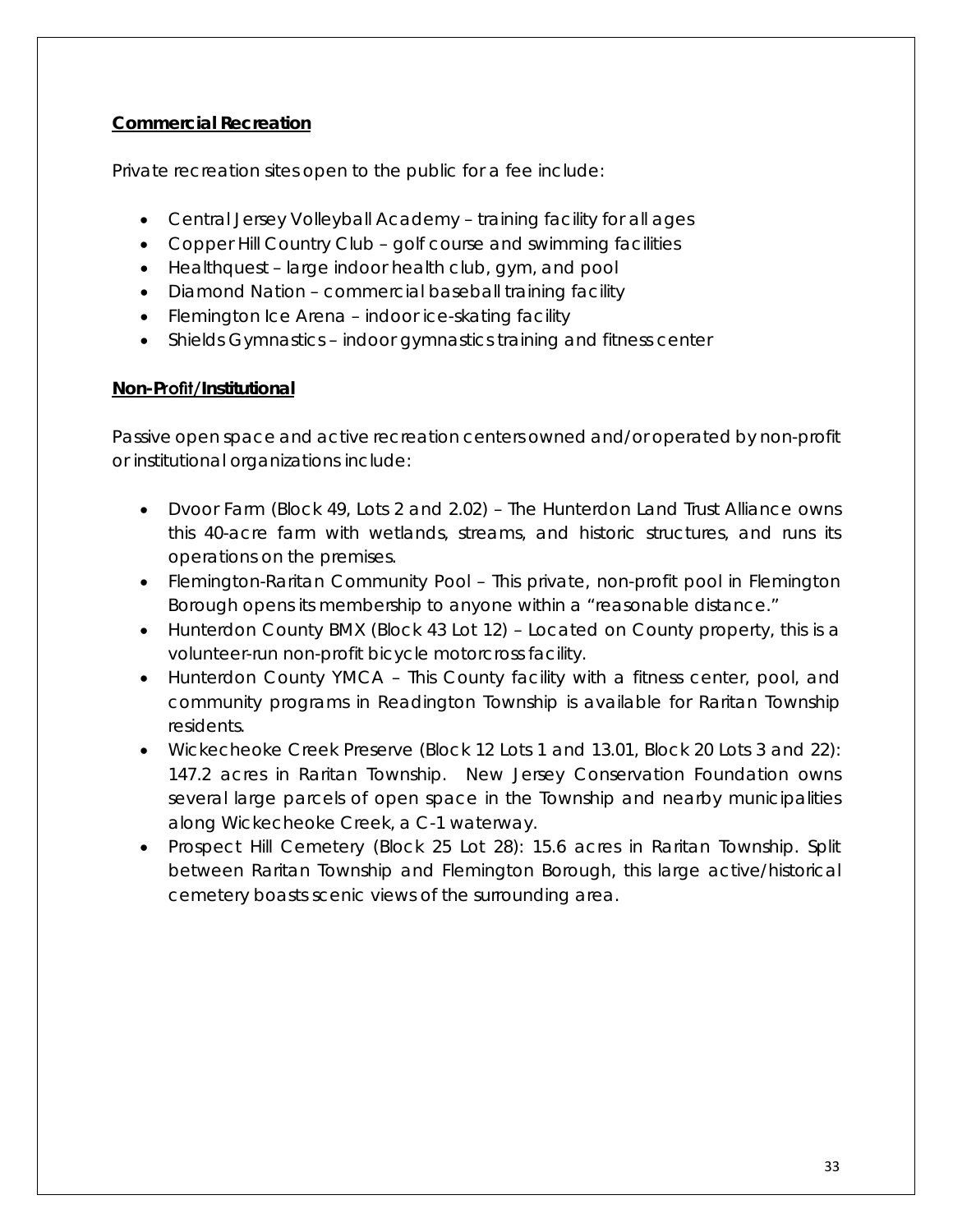#### **Summary**

The Township provides facilities for organized recreation such as baseball, softball, basketball, and soccer, as well as walking/jogging paths and children's playgrounds. Recreation facilities at elementary schools, and to a lesser extent, local organizations, supplement those provided in municipal open space. Homeowner's associations provide swimming facilities, tennis, basketball, shuffleboard, volleyball, badminton, and similar facilities for residents in their developments. Commercial recreation facilities provide space for certain, more specialized activities and sports. Hunterdon County manages passive recreation sites such as the South Branch Reservation and South Branch Wildlife Management Area, and active recreation at the Heron Glen County Golf Course.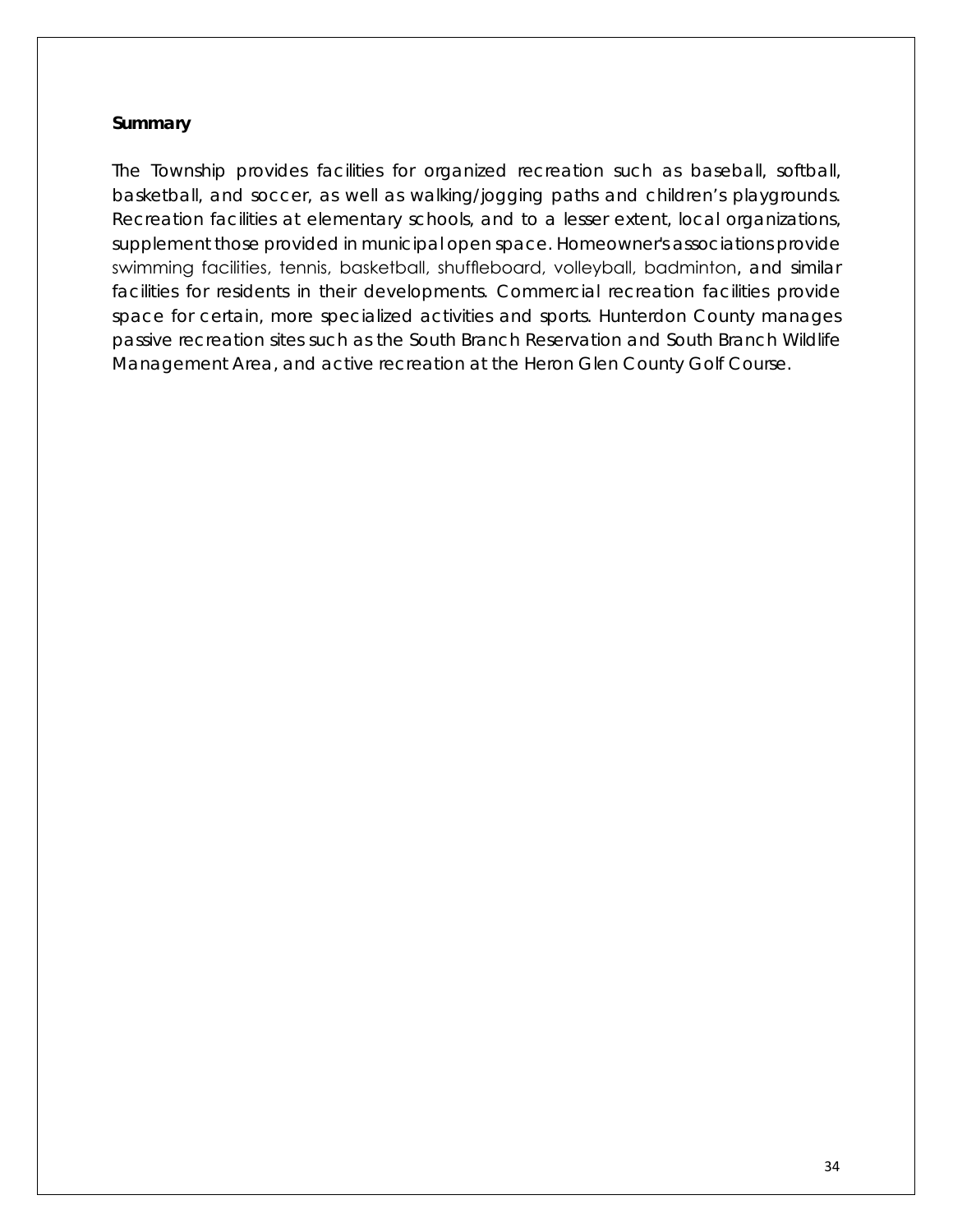## <span id="page-37-0"></span>**6. Needs Analysis**

## <span id="page-37-1"></span>**Recreation Demand**

To determine the overall recreational demand for the Township, the Planning Board has reviewed three separate methodologies. Demand is first assessed using National Recreation and Parks Association (NRPA) calculations. Secondly, this Plan reviews and analyzes the results of a recreational survey, and finally the results of site inspections and interviews with maintenance workers and local sports leagues.

#### **NRPA Guidelines**

The NRPA recommends that between 6.25 and 10.5 acres of developed municipal open space be provided per 1,000 residents. The New Jersey Statewide Comprehensive Outdoor Recreation Plan recommends 8 acres of municipal recreation land per 1,000 residents. It should be noted that the NRPA is now moving away from area by population standards towards demand-based standards. The standard of 8 acres per 1,000 residents (which is midway between the NRPA range of 6.25 to 10.5 acres per 1,000 residents) results in a current need for recreation space of 176 acres, based on Raritan Township's estimated population of 22,000 people.

The Township provides the following parks:

| <b>PARK</b>           | <b>ACREAGE</b> |
|-----------------------|----------------|
| <b>Blackwell Park</b> | 18.2           |
| Clover Hill Park      | 18.2           |
| Lenape Park           | 82.3           |
| Mine Brook Park       | 13.4           |
| Total:                | 1321           |

The total acreage does not include private recreation space at the Planned Residential Developments. The private active recreation spaces in these developments total approximately 117 acres. Use of the schools' facilities is limited. As discussed above, active recreation in nearby municipalities may also satisfy some resident demand. While the total acreage of developed municipal open space may fall short of standards, private, schoolyard, and facilities in nearby municipalities may be helping to fill in gaps throughout the Township.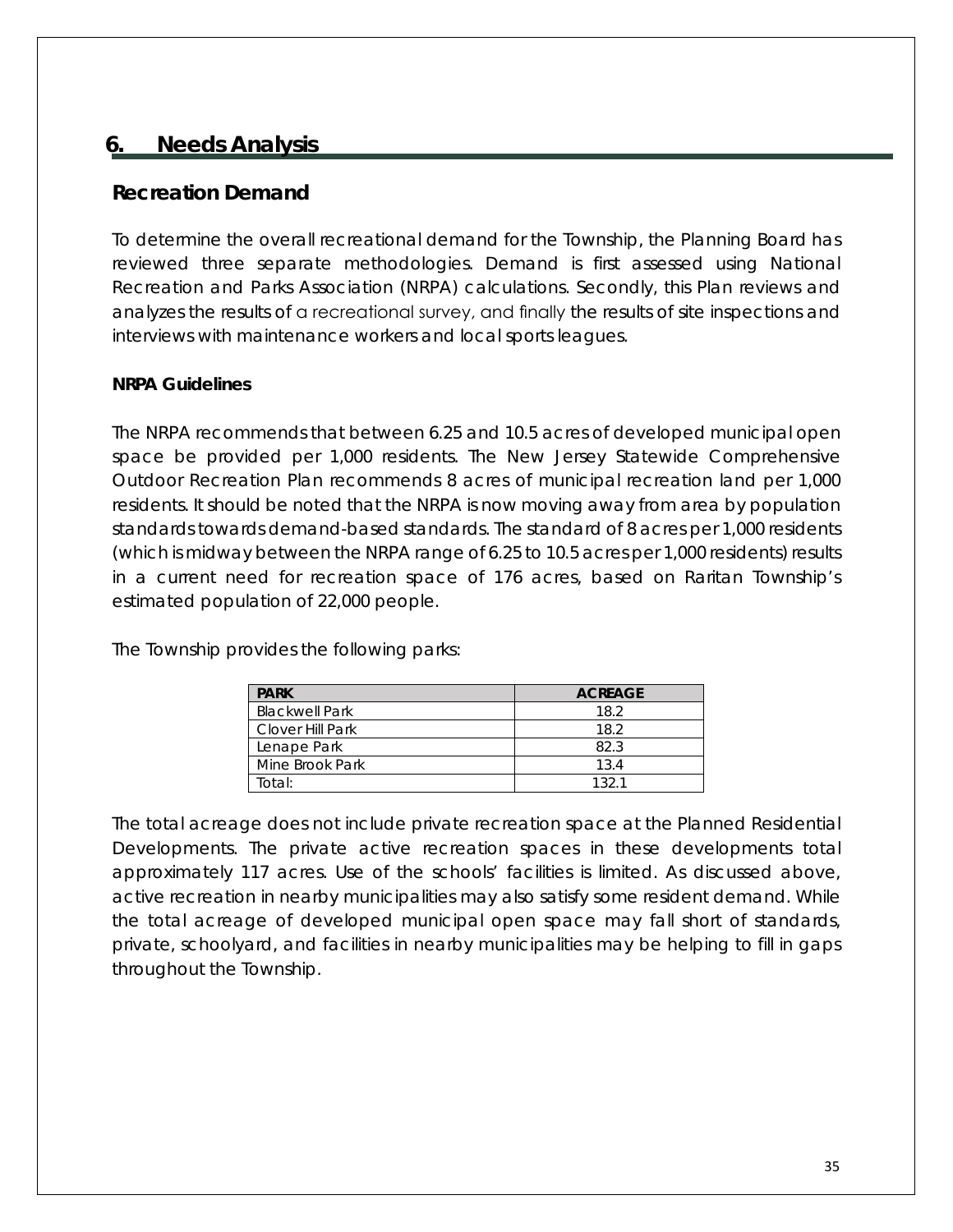#### **Recreational Survey**

Preparation of the Master Plan included an online survey which received approximately 550 responses, with each response representing a single household. The results were reviewed in total and broken down into subcategories of seniors, households with children, and households with children actively involved in recreation programs.

According to respondents, the four most important uses to expand in the park system are baseball/softball fields, soccer fields, walking and jogging areas, and restroom facilities. The addition of restroom facilities topped the list as the most important addition according to seniors, households with children and households with children in active recreation. Seniors responded that the expansion of walking areas was the second most important element of an ideal park system, while households with children found that soccer field expansion was the second most important wish list item. As seen in the chart below, bicycling, baseball/softball, and playground facilities are also important park system elements for respondents.



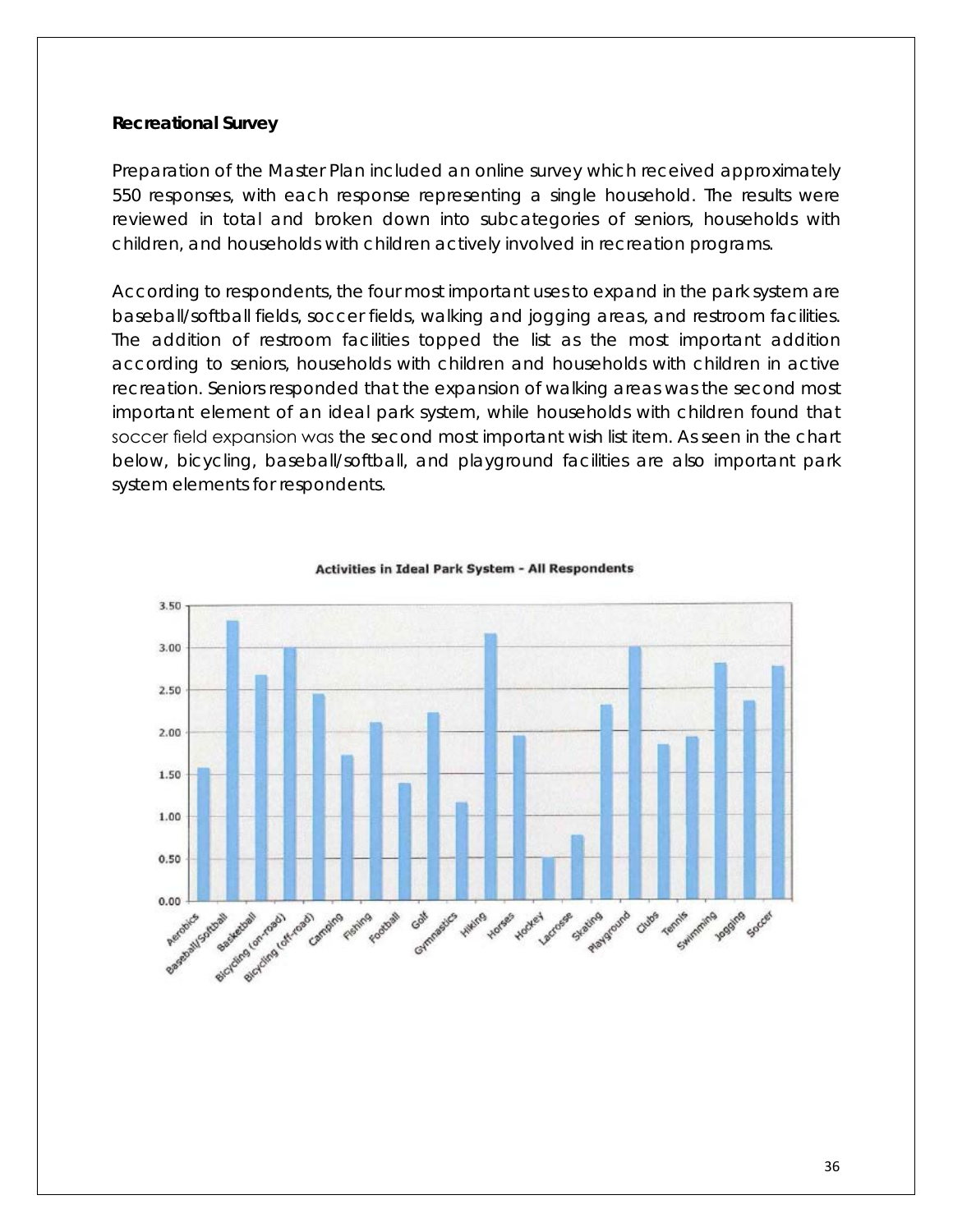#### **Site Inspections and Interviews**

Field inspections of Mine Brook Park indicate heavy usage of all non-organized recreational facilities, particularly the playgrounds and walking track areas. The baseball and soccer fields are also popular amenities. Lenape Park's fields are used so frequently that it is impossible to rotate the fields in and out of service. All major organized outdoor sports leagues indicate a need for additional fields. Playground facilities at the elementary schools are very busy during summer months.

#### **Summary**

Regardless of methodology, the results show that additional parklands with active recreation sports fields are required. Organized sports field development should be directed towards baseball, softball, and soccer facilities. Similar types of sports fields should be clustered together where possible. As the survey made clear, any park development should include additional amenities beyond sports fields, including hiking, walking, and biking trails, playgrounds, and restroom facilities.

## <span id="page-39-0"></span>**Connectivity**

Connections to existing open space increases the open space system's value to the public and creates opportunities for trail connections. The table below shows the Open Space Advisory Committee's priority acquisition parcels for linkages to existing open space. If fee simple purchase of these properties becomes impossible in the future, a conservation easement may achieve some connectivity goals.

| <b>BLOCK</b> | <b>LOT</b>     | <b>LOCATION</b>      | <b>ACRES</b> | <b>ZONE</b> | <b>FEATURES</b>            | COST/ACRE* | <b>TOTAL*</b> |
|--------------|----------------|----------------------|--------------|-------------|----------------------------|------------|---------------|
| 20           | 18             | Rake Rd              | 34.1         | $R-1$       | To NJCF's Wickecheoke      | \$10,000   | \$341,000     |
|              |                |                      |              |             | Creek Preserve             |            |               |
| 25           | 5              | Barton Hollow Rd     | 70.1         | $R-1$       | Uplands to Walnut Brook    | \$10,000   | \$701,200     |
|              |                |                      |              |             | Preserve                   |            |               |
| 40           | 5              | Case Blvd            | 88.6         | $O-2$       | To J.P. Case Middle School | \$55,000   | \$4,873,000   |
| 44           | 8              | Hardscrabble Hill Rd | 52.2         | $R-1$       | Hardscrabble Hill Road     | \$10,000   | \$522,000     |
|              |                |                      |              |             | Preserve to Morales Nature |            |               |
|              |                |                      |              |             | Preserve                   |            |               |
| 43           | 26             | Harmony School Rd    | 84.1         | $R-1$       | To Neshanic River Preserve | \$14,000   | \$1,177,400   |
| 59           | $\overline{2}$ | Harmony School Rd    | 57.7         | $R-1$       | To Neshanic River Preserve | \$12,000   | \$692,400     |
| 59           |                | Route 523            | 26.7         | $R-1$       | Neshanic River Preserve to | \$25,000   | \$667,500     |
|              |                |                      |              |             | Lenape Park                |            |               |
| 59           | 12.02          | Route 523            | 13.1         | $R-1$       | Neshanic River Preserve to | \$25,000   | \$327,500     |
|              |                |                      |              |             | Lenape Park                |            |               |
| 63           | 34             | Johanna Farms Rd     | 24.3         | $R-1A$      | Lenape Park to Micek Farm  | \$25,000   | \$347,500     |
| 63           | 35             | Johanna Farms Rd     | 24.3         | $R-1A$      | Lenape Park to Micek Farm  | \$25,000   | \$607,500     |
| 80           | 8,9            | Kuhl Rd              | 97.0         | $AR-2$      | To Heron Glen Golf Course  | \$12,000   | \$1,164,000   |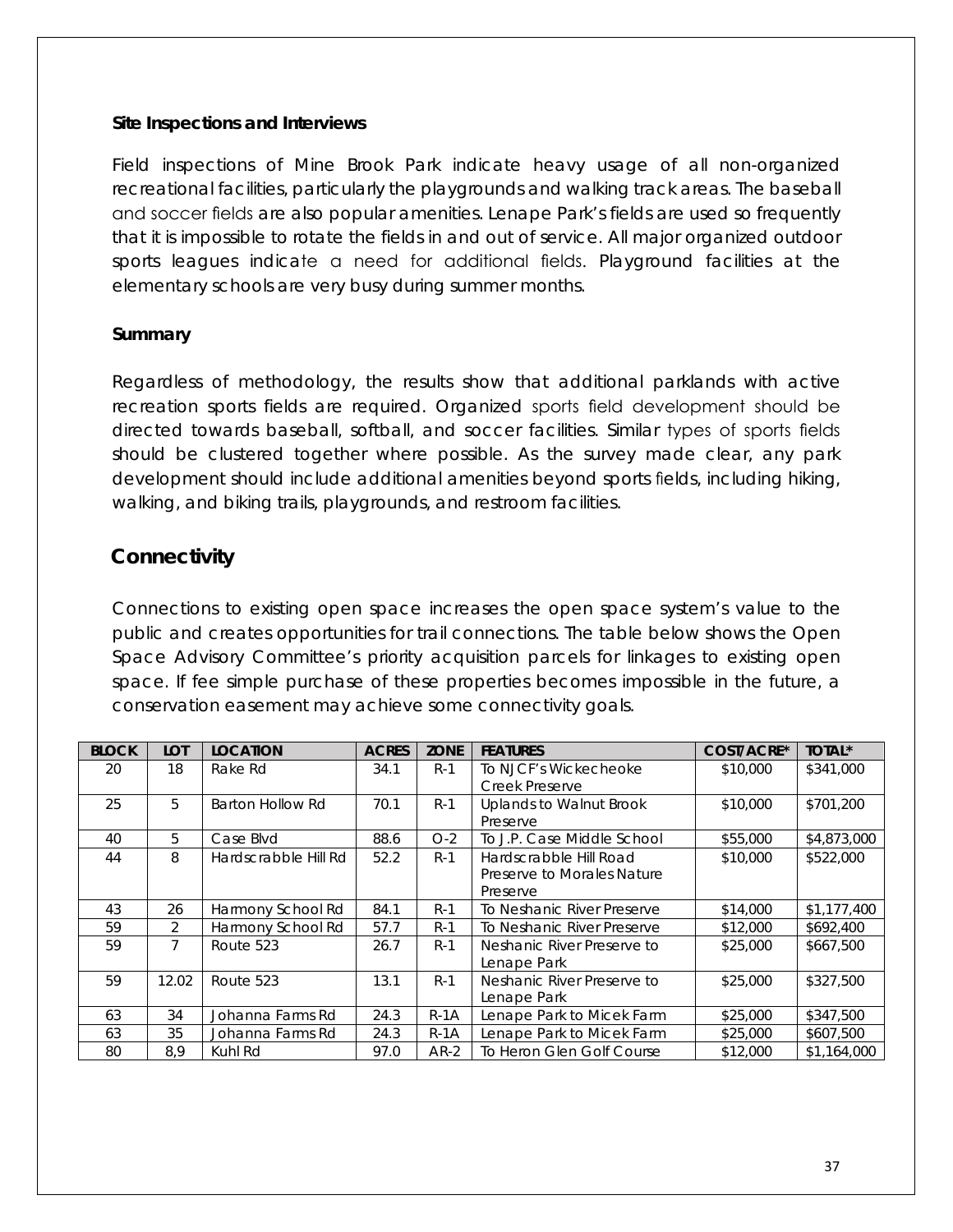## **7. Proposed Open Space Preservation Program**

## <span id="page-40-1"></span><span id="page-40-0"></span>**Action Plan**

- **Update the Township's Open Space Inventory on an annual basis.** Due to the Township's frequent preservation efforts, its portfolio of preserved open space is constantly changing, and an annual inventory should reflect these changes and provide key statistics for future acquisition decisions.
- **Develop a detailed plan to obtain priority parcels with a general timeline.** This Plan provides a ranked list of priority parcels. However, with the newly diminished open space tax, the Township may need to evaluate the timing of future acquisitions for open space preservation.
- **Create a conservation easement inventory.** The Township should have the ability to track new and existing easements, garner and analyze statistics, and monitor the state of each easement's conservation. With a GIS database of all conservation easements in the Township, this could be easily achieved at little cost to taxpayers.
- **Re-establish the 2-cent open space tax and allocate up to 30% of funds for maintenance, recreation facilities, trail clearing, etc.** Diminishing the revenue of the open space tax will yield minimal short-term savings to taxpayers, but may have lasting environmental, fiscal, and quality of life consequences. A common provision of municipal open space funds allows up to 30% of fund monies to be dedicated towards maintenance, trail clearing and upkeep, and enhancing recreational facilities, important measures to keep these preserved lands clean and accessible to the public.

## <span id="page-40-2"></span>**Funding Sources**

#### **Raritan Township Open Space Tax**

The Open Space Tax is an integral part of the Township's Open Space Plan and can be a significant source for funding property acquisitions. In November 1996, residents approved a non-binding referendum to establish a fund for open space and farmland preservation through a tax of 2 cents per \$100 of a property's assessed value. For a home assessed at \$350,000, the tax collected is \$70 per year [(\$350,000/\$100) x \$0.02]. Owners of commercial and industrial properties also contribute to the open space tax. The creation of the tax also included a sunset provision, which requires the Township Committee to renew the tax every five years or the tax expires. In 2016, the Township Committee authorized a five-year plan to reduce the tax incrementally down to .5 cents in 2020 and 2021.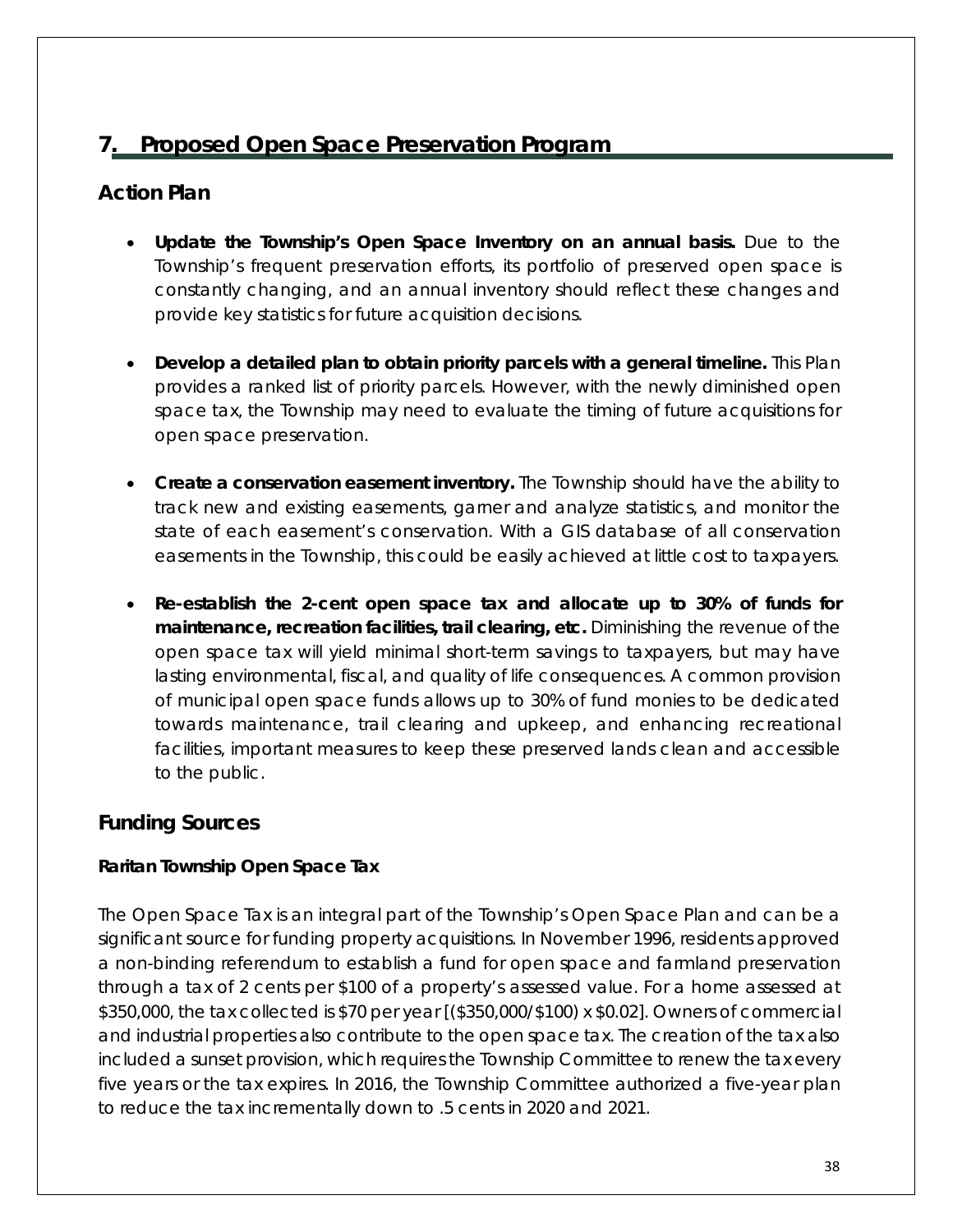#### **Other sources**

- US Department of Agriculture Federal funds are available for farmland preservation through the Farm Bill.
- NJDEP Green Acres Raritan Township Planning Incentive Grant (PIG) funds. The Open Space Committee recently applied for and received \$550K in additional Green Acres funds. These funds can only be used to match up to 50% of open space/parkland acquisition projects, and cannot be used for parkland development.
- New Jersey State Agricultural Development Committee Funding for farmland preservation is available through the Garden State Preservation Trust.
- New Jersey Water Supply Authority Recently the NJWSA has made funds available for payment of 50% of "soft costs" such as appraisals, surveys, and preliminary assessments on lands that are important for water supply protection, including lands within the Plum Brook and the Wickecheoke Creek (C-1 waterways) watersheds, and particularly forested lands that drain to the Delaware and Raritan Canal, an important drinking water source. In the past, NJWSA has also provided funding for land acquisition using New Jersey Environmental Infrastructure Trust funds.
- Hunterdon County The County provides open space funding programs including the Municipal Grant Program, Non-profit Grant Program, and Cooperative Open Space Acquisition Assistance Program. The Non-profit and Cooperative Open Space Acquisition Assistance Programs are competitive programs and the funds may only be used for open space/parkland acquisition. The County Municipal Grant Program is currently funded by 10% of the taxes that Township residents pay into the Hunterdon County Open Space Trust Fund, and these monies may be used for both open space/parkland acquisition and farmland preservation. The County's Farmland Preservation Program can contribute another 20% of the cost.
- Private Land Trusts New Jersey Conservation Foundation (NJCF), Hunterdon Land Trust Alliance (HLTA), D&R Greenway Land Trust, Raritan Headwaters Association (RHA), and New Jersey Audubon Society are non-profit organizations who have partnered with Raritan Township to preserve parkland and open space, utilizing Hunterdon County non-profit grant program funds and/or their own Green Acres funds.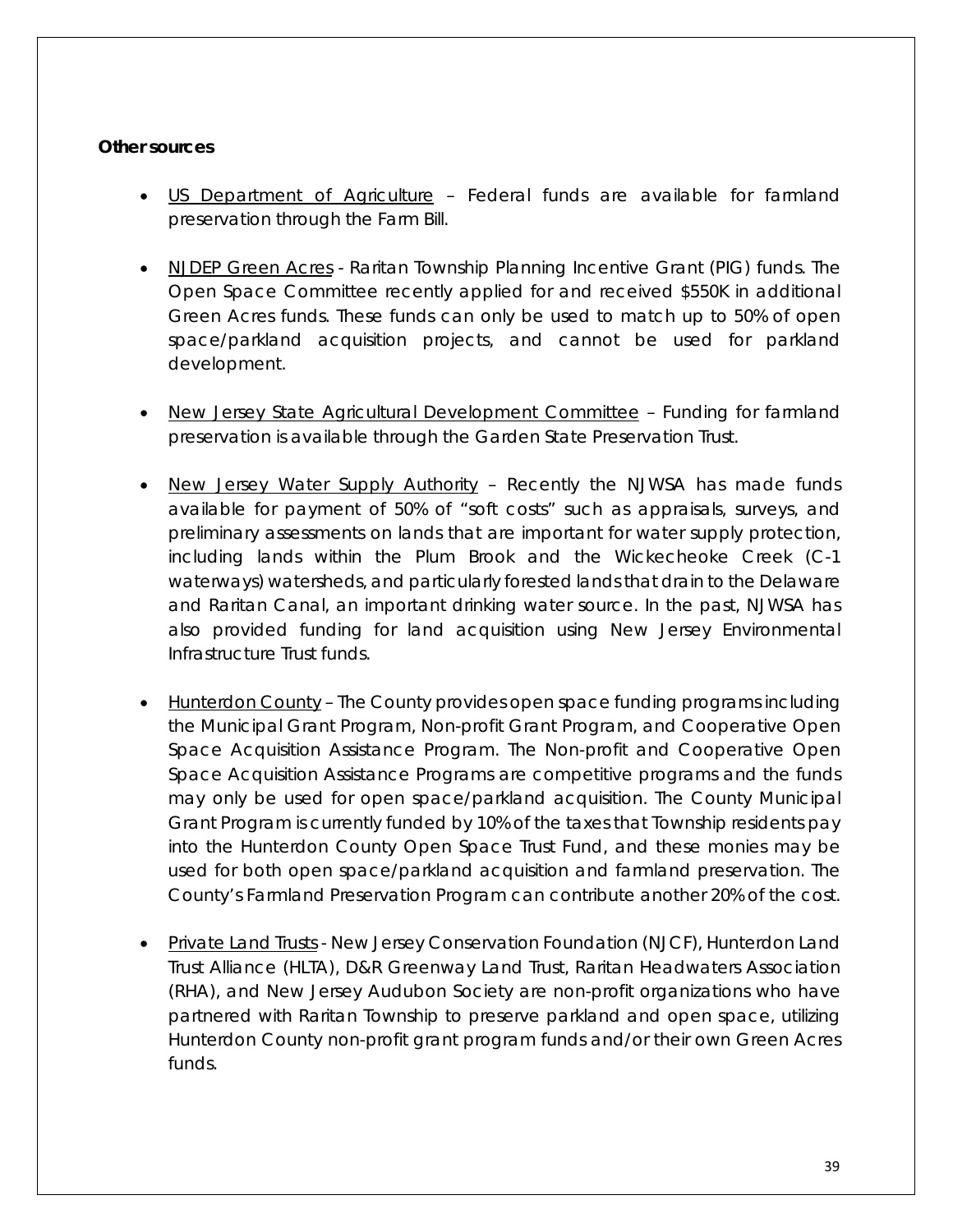• Landowner donations - Landowners may donate land outright or sell land for less than its appraised value in an easement.

The Open Space Advisory Committee tracks funds available from the Township Open Space Tax Fund, County Municipal Open Space Municipal Grant Program, the Green Acres Planning Incentive Grant, and State and County Farmland Preservation funds to assess the Township's capacity to support property acquisitions as lands become available.